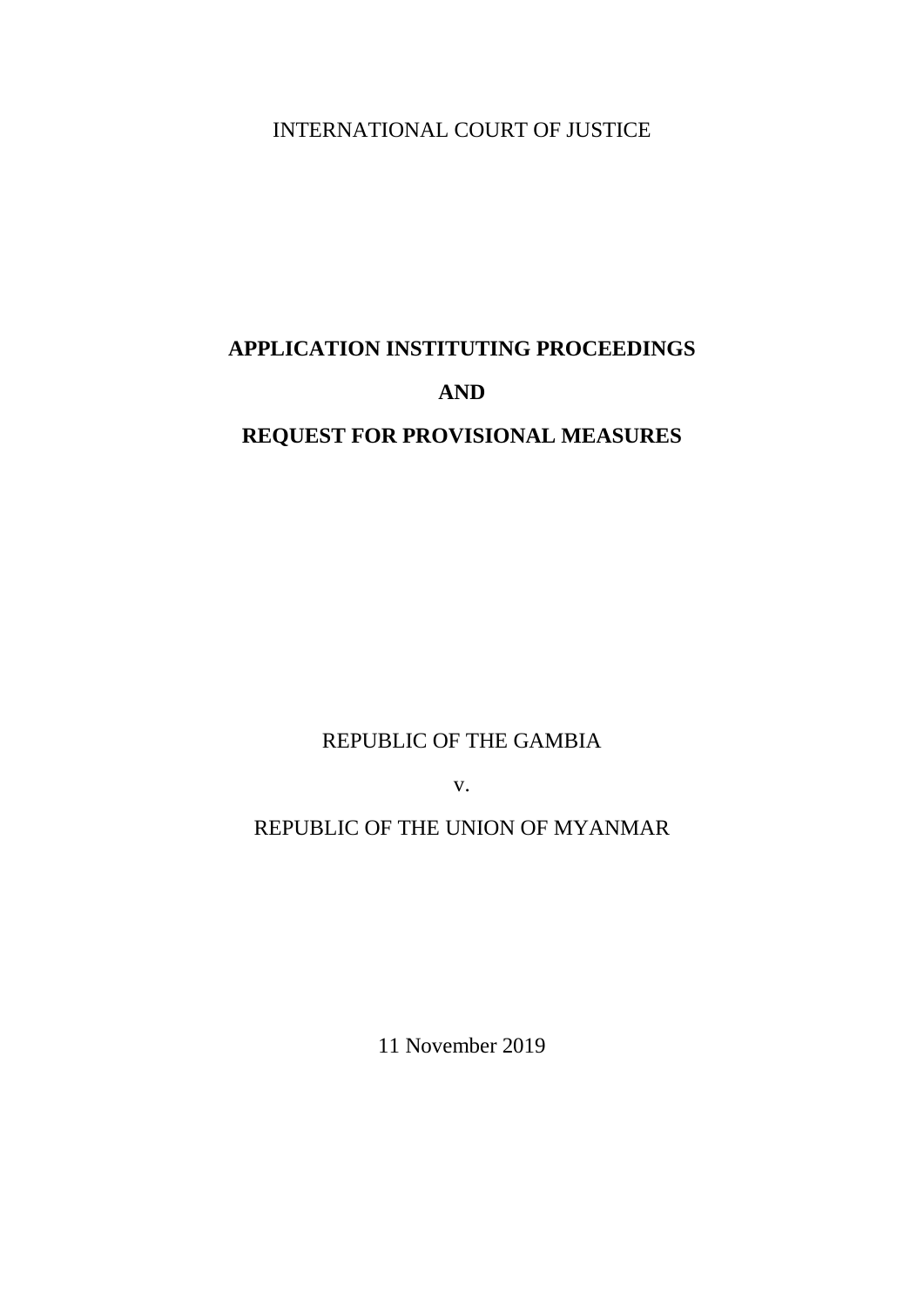# **APPLICATION INSTITUTING PROCEEDINGS AND REQUEST FOR PROVISIONAL MEASURES**

To the Registrar of the International Court of Justice,

The undersigned, being duly authorized by the Government of the Republic of The Gambia, states as follows:

1. In accordance with Articles 36(1) and 40 of the Statute of the Court and Article 38 of the Rules of Court, I have the honour to submit this Application instituting proceedings in the name of the Republic of The Gambia ("The Gambia") against the Republic of the Union of Myanmar ("Myanmar"). Pursuant to Article 41 of the Statute, the Application includes a request that the Court indicate provisional measures to protect the rights invoked herein from imminent and irreparable loss.

# **I. Introduction**

<u>.</u>

2. This Application concerns acts adopted, taken and condoned by the Government of Myanmar against members of the Rohingya group, a distinct ethnic, racial and religious group that resides primarily in Myanmar's Rakhine State. These acts, which include killing, causing serious bodily and mental harm, inflicting conditions that are calculated to bring about physical destruction, imposing measures to prevent births, and forcible transfers, are genocidal in character because they are intended to destroy the Rohingya group in whole or in part. They have been perpetrated in manifest violation of the 1948 Convention on the Prevention and Punishment of the Crime of Genocide (the "Genocide Convention").<sup>1</sup> These acts are all attributable to Myanmar, which is thus responsible for committing genocide. Myanmar has also violated other fundamental obligations under the Genocide Convention, including by attempting to commit genocide; conspiring to commit genocide; inciting genocide; complicity in genocide; and failing to prevent and punish genocide.

3. In preparing this Application, The Gambia has taken care to pay close attention to the provisions of the Genocide Convention, including the circumstances of its adoption and its interpretation and application in the years following its entry into force on 12 January 1951. In

<sup>&</sup>lt;sup>1</sup> Convention on the Prevention and Punishment of the Crime of Genocide (adopted 9 December 1948, entered into force 12 January 1951), 78 UNTS 277 [hereinafter Genocide Convention].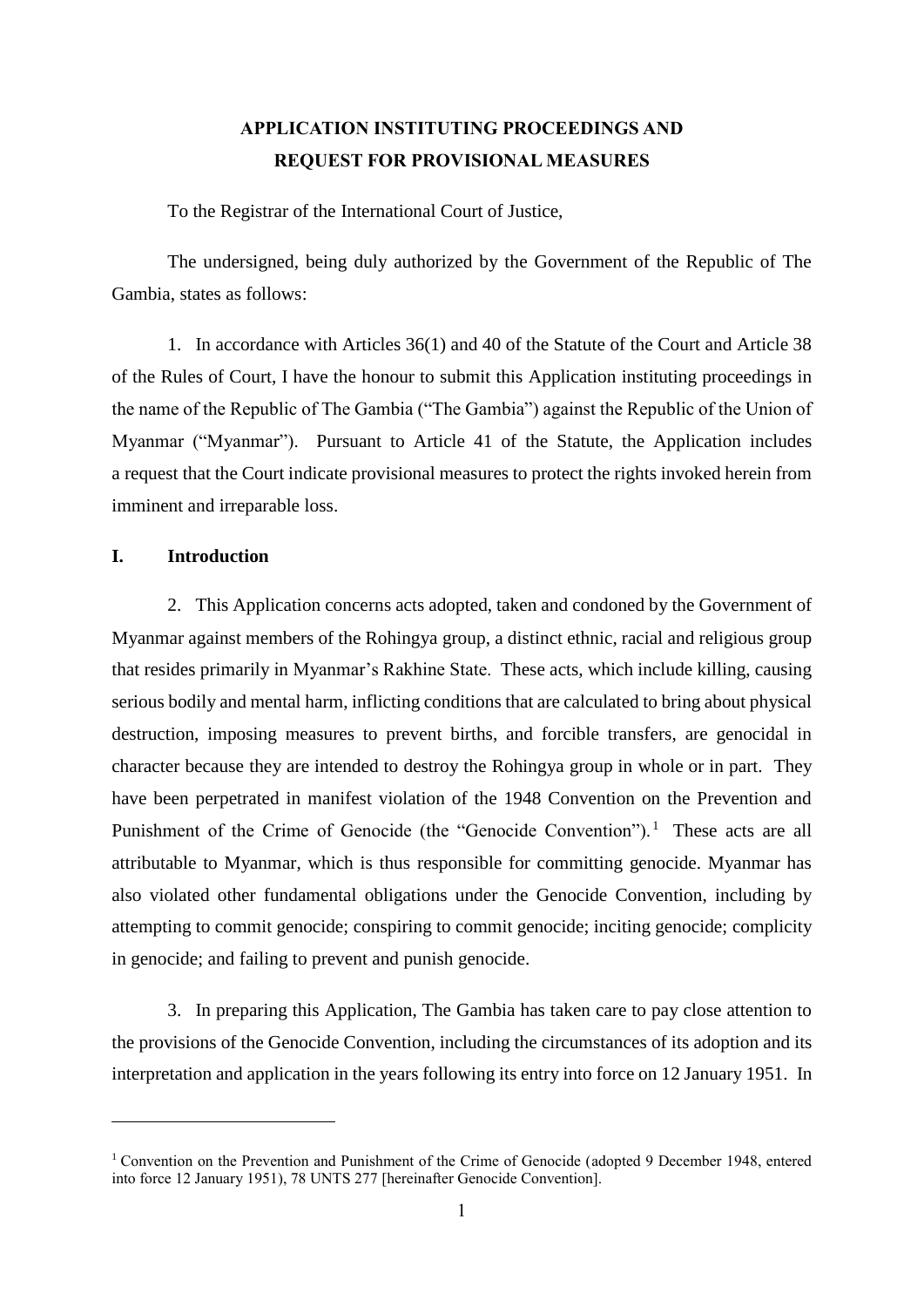this regard, particular attention has been paid to the jurisprudence of the International Court of Justice, as well as of other international courts and tribunals, including the International Criminal Tribunal for the former Yugoslavia, the International Criminal Tribunal for Rwanda and the International Criminal Court.

4. The Gambia is acutely aware that acts of genocide are distinct from other prohibited acts – such as discrimination, ethnic cleansing, persecution, disappearance and torture – but that there is often a close connection between all such acts. It is equally aware that acts of genocide are invariably part of a continuum, as Raphaël Lemkin recognised in his pioneering work,<sup>2</sup> and for this reason it is important to place the acts of genocide in their broader context. Thus, when referring in this Application to Myanmar's acts of persecution and other violations of international law that have been committed against the Rohingya, The Gambia's case is based on those aspects constituting genocidal acts under the Genocide Convention.

5. The Gambia is cognisant of the Court's important role as guardian of the Genocide Convention, especially in the absence of any international criminal tribunal with jurisdiction over individuals associated with the acts of genocide described in this Application. For this reason, and to assist the Court in the exercise of its grave responsibility, the Application provides a more detailed account of the relevant facts and their context than might otherwise have been necessary.<sup>3</sup>

6. Those facts are extensively documented by independent investigative efforts conducted under the auspices of the United Nations and corroborated by international human rights organizations and other credible sources. They establish that, against the backdrop of longstanding persecution and discrimination, from around October 2016 the Myanmar military (the "Tatmadaw") and other Myanmar security forces began widespread and systematic

<sup>2</sup> Raphaël Lemkin, *Axis Rule in Occupied Europe: Laws of Occupation, Analysis of Government, Proposals for Redress* (1944), chapter IX.

<sup>&</sup>lt;sup>3</sup> Myanmar is not a State Party to the Statute of the International Criminal Court. With the narrow exception of deportation and other crimes against humanity consummated on the territory of Bangladesh (a State Party to the ICC Statute), there is no basis for jurisdiction over crimes committed within the territory of Myanmar, including the crime of genocide. *See* ICC, Pre-Trial Chamber I, *Decision on the "Prosecution's Request for a Ruling on Jurisdiction under Article 19(3) of the Statute"*, No. ICC-RoC46(3)-01/18 (6 September 2018); ICC, Office of the Prosecutor, *Situation in the People's Republic of Bangladesh / Republic of the Union of Myanmar*, Request for authorisation of an investigation pursuant to article 15, No. ICC-01/19 (4 July 2019). In any event, the Court remains the sole basis for the attribution of State responsibility, which is distinct from other forms of accountability.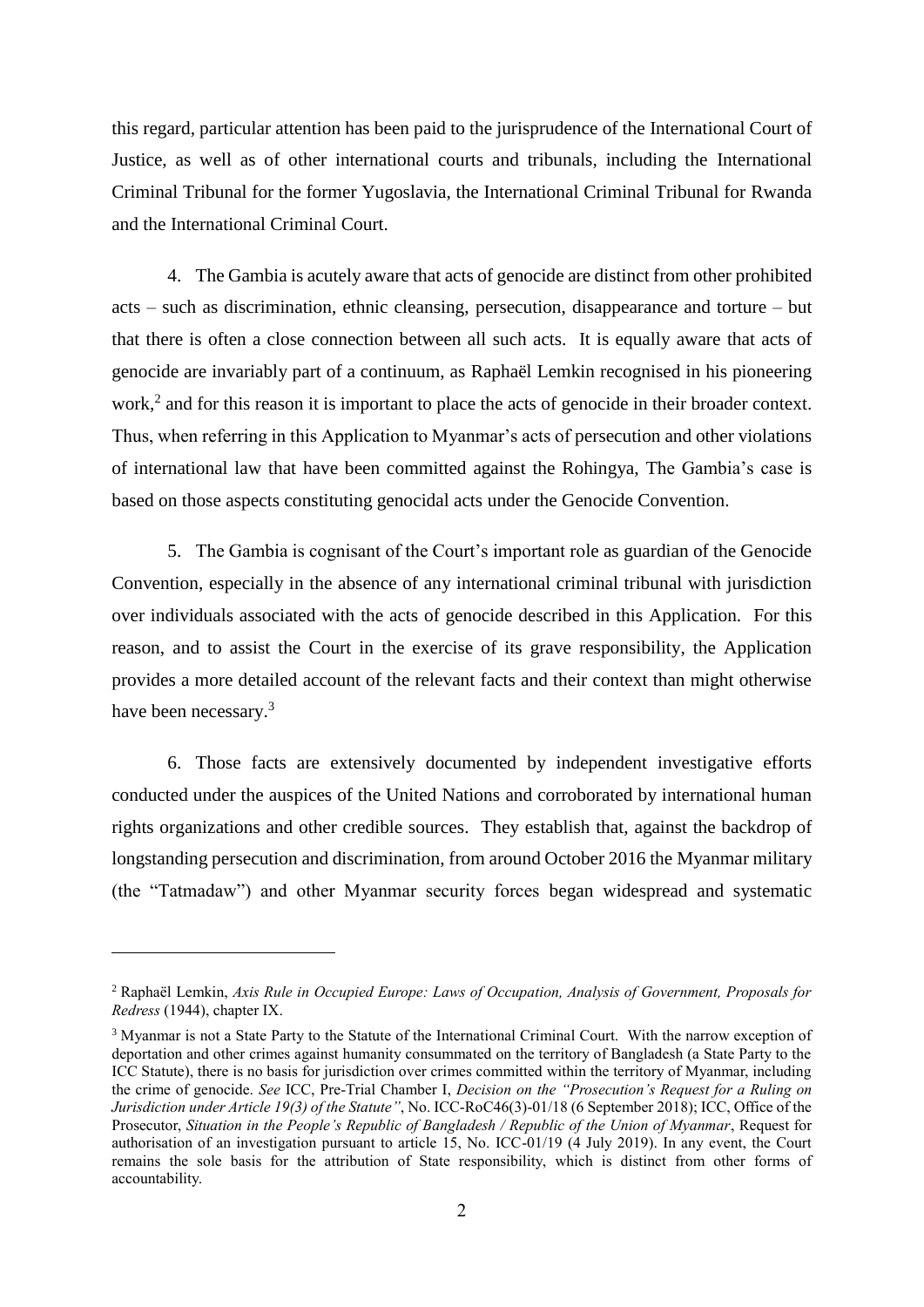"clearance operations" – the term that Myanmar itself uses – against the Rohingya group. The genocidal acts committed during these operations were intended to destroy the Rohingya as a group, in whole or in part, by the use of mass murder, rape and other forms of sexual violence, as well as the systematic destruction by fire of their villages, often with inhabitants locked inside burning houses. From August 2017 onwards, such genocidal acts continued with Myanmar's resumption of "clearance operations" on a more massive and wider geographical scale.

7. Multiple UN investigations have underscored the genocidal intent of these crimes. The UN Special Rapporteur on the situation of human rights in Myanmar, Ms. Yanghee Lee (of the Republic of Korea), carried out extensive fact-finding in regard to Myanmar's campaign against the Rohingya. She reported first-hand accounts of "attacks in which homes were set ablaze by security forces, in many cases with people trapped inside, and entire villages razed to the ground."<sup>4</sup> She documented parents "witnessing their young children being thrown into fires."<sup>5</sup> She described Myanmar's "security forces calling families out of their homes, separating men and boys to be executed in front of their families or taken away."<sup>6</sup> She further recounted the "testimony of women and girls being raped and then killed, some burned alive in their homes while unconscious or tied up."<sup>7</sup>

8. The UN Special Rapporteur concluded: "I am becoming more convinced that the crimes committed [in Myanmar] bear the hallmarks of genocide."<sup>8</sup> She has since stated, without equivocation, that the commander-in-chief of Myanmar's military and other responsible individuals "should be held accountable for genocide in Rakhine."<sup>9</sup> These individuals were indisputably acting on behalf of the State.

<sup>4</sup> UN OHCHR, *Statement by Ms. Yanghee Lee, Special Rapporteur on the situation of human rights in Myanmar at the 37th session of the Human Rights Council* (12 March 2018), *available at* https://www.ohchr.org/en/NewsEvents/Pages/DisplayNews.aspx?NewsID=22806&LangID=E.

<sup>5</sup> *Ibid.*

<sup>6</sup> *Ibid.*

<sup>7</sup> *Ibid.*

<sup>8</sup> *Ibid.*

<sup>9</sup> "Myanmar army chief must be prosecuted for Rohingya 'genocide': U.N. rights envoy," *Reuters* (25 January 2019), *available at* https://www.reuters.com/article/us-myanmar-rohingya-un/myanmar-army-chief-must-beprosecuted-for-rohingya-genocide-u-n-rights-envoy-idUSKCN1PJ1AK.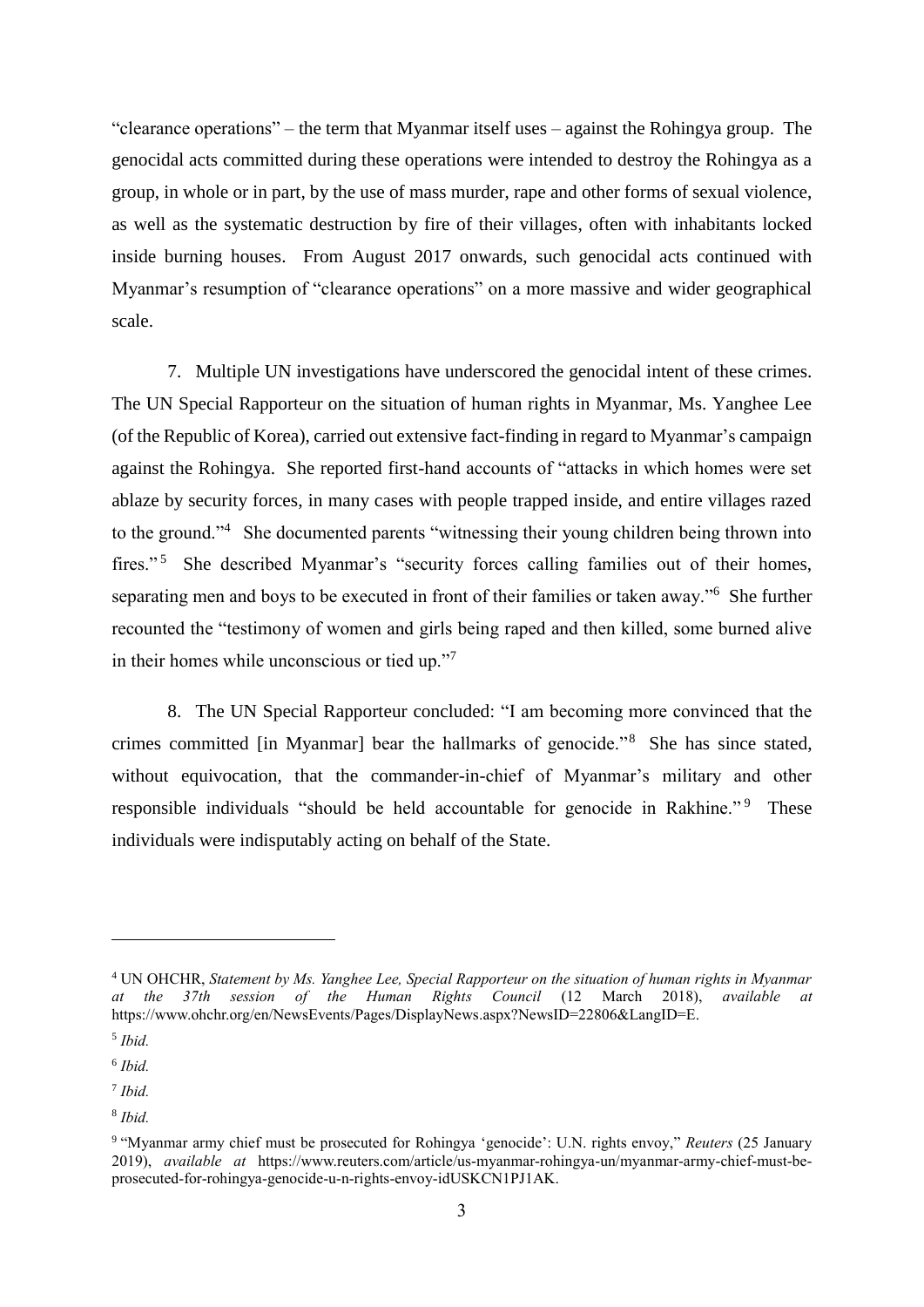9. Similarly, the UN Special Advisor on the Prevention of Genocide, Mr. Adama Dieng (of Senegal), based on his own fact-finding activities, including interviews with survivors who had fled to Bangladesh, stated: "Rohingya Muslims have been killed, tortured, raped, burnt alive and humiliated, solely because of who they are. All the information I have received indicates that the intent of the perpetrators was to cleanse northern Rakhine state of their existence, possibly even to destroy the Rohingya as such, which, if proven, would constitute the crime of genocide."<sup>10</sup>

10. The findings of the UN Human Rights Council's Independent International Fact-Finding Mission on Myanmar ("UN Fact-Finding Mission") are especially significant. The Mission was established on 24 March 2017 amidst escalating violence against the Rohingya, with the mandate "to establish the facts and circumstances of the alleged recent human rights violations by military and security forces, and abuses, in Myanmar, in particular in Rakhine State."<sup>11</sup> It was composed of three distinguished jurists: Marzuki Darusman (Chairman, from Indonesia), Radhika Coomaraswamy (Sri Lanka), and Christopher Sidoti (Australia). In carrying out its mandate, the Mission followed best practices established by the UN High Commissioner for Human Rights in its *International Commissions of Inquiry and Fact-Finding Missions on International Human Rights Law and International Humanitarian Law – Guidance and Practice.*<sup>12</sup>

11. The Mission conducted over 600 interviews with victims and eyewitnesses as well as over 250 consultations with stakeholders, including intergovernmental and nongovernmental organizations, researchers and diplomats.<sup>13</sup> It "took care to diversify its sources of information"<sup>14</sup> and, in selecting interviewees, "strove to only speak with persons who had not previously spoken with any other organization or media outlet, and confirmed this ahead

<sup>&</sup>lt;sup>10</sup> UN Secretary-General, *Note to Correspondents: Statement by Adama Dieng, United Nations Special Adviser on the Prevention of Genocide, on his visit to Bangladesh to assess the situation of Rohingya refugees from Myanmar* (12 March 2018), *available at* https://www.un.org/sg/en/content/sg/note-correspondents/2018-03- 12/note-correspondents-statement-adama-dieng-united-nations.

<sup>&</sup>lt;sup>11</sup> UN Human Rights Council, *Report of the independent international fact-finding mission on Myanmar* (12 September 2018), UN Doc. A/HRC/39/64 [hereinafter UN Fact-Finding Mission, *Report* (2018)], para. 4; UN Human Rights Council, *Report of the detailed findings of the Independent International Fact-Finding Mission on Myanmar* (17 September 2018), UN Doc. A/HRC/39/CRP.2 [hereinafter UN Fact-Finding Mission, *Report of the Detailed Findings* (2018)], para. 4.

<sup>12</sup> UN Fact-Finding Mission, *Report of the Detailed Findings* (2018), para. 9.

<sup>13</sup> *Ibid.*, paras. 19, 23, 754.

<sup>14</sup> *Ibid.*, para. 19.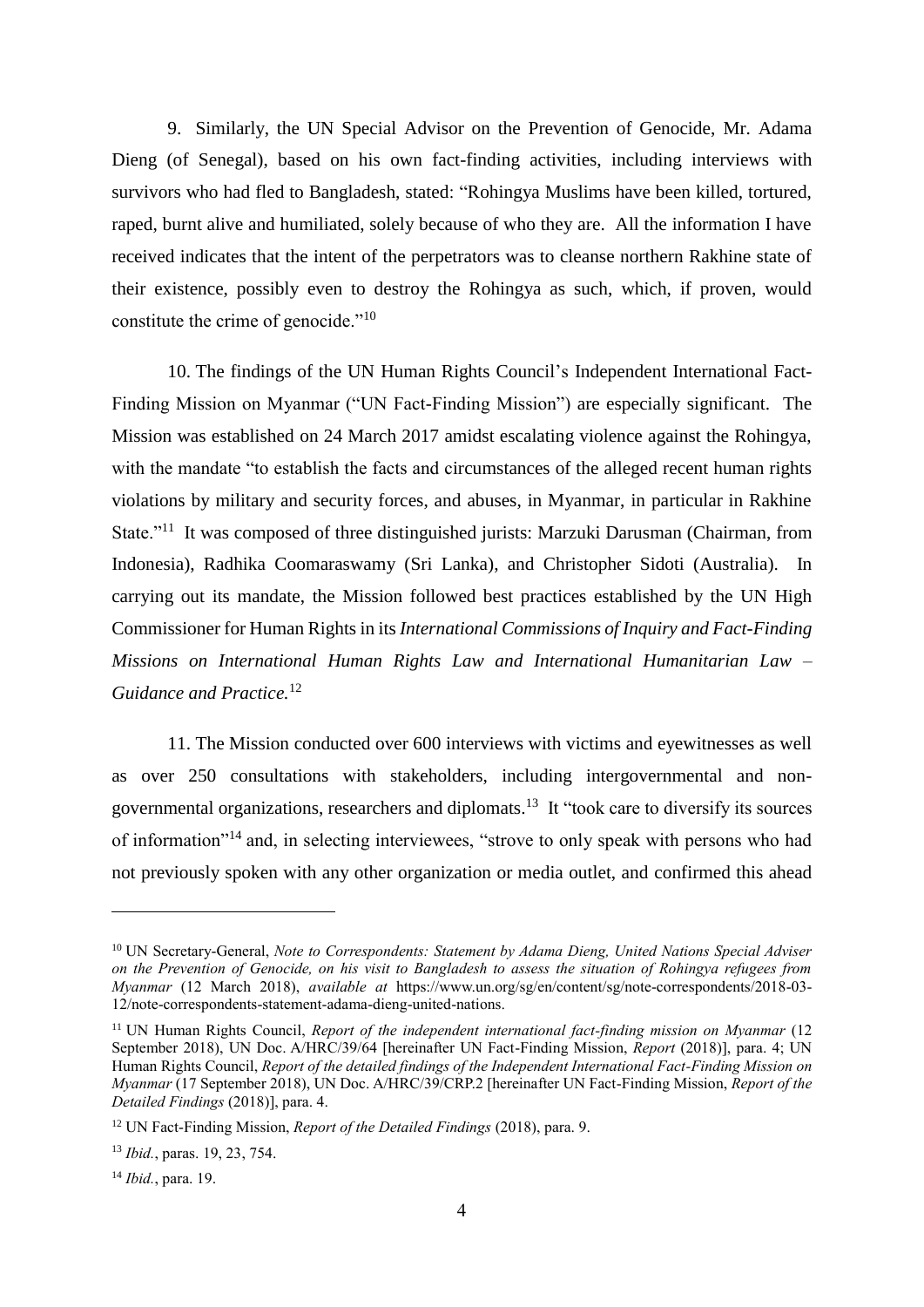of the interview."<sup>15</sup> The Mission also "obtained a large body of satellite imagery and analysis with the support of UNOSAT [the United Nations Operational Satellite Applications Programme], and received a vast amount of documents, photographs and videos – some clandestinely recorded or obtained by the source."<sup>16</sup> It "only used those materials that it was able to authenticate," and "[a]ll information was checked against secondary information assessed as credible and reliable, including organizations' raw data or notes, expert interviews, submissions and open source material."<sup>17</sup>

12. Based on its meticulous collection and review of the evidence, the UN Fact-Finding Mission concluded in its September 2018 *Report of the Detailed Findings* to the UN Human Rights Council that "the factors allowing the inference of genocidal intent are present."<sup>18</sup> It thus urged that "named senior generals of the Myanmar military" be "investigated and prosecuted in an international criminal tribunal for genocide."<sup>19</sup> On 24 October 2018, the Chairman of the Mission, Mr. Darusman, stated that the situation in Myanmar is an "ongoing genocide."<sup>20</sup> Those who carried out the genocidal acts were officials and agents of the State of Myanmar, and were acting on its behalf.

13. The UN Fact-Finding Mission issued an additional report on its detailed findings in September 2019, based on further investigation, with a particular attention to events that transpired since September  $2018<sup>21</sup>$  It conducted additional interviews with victims and witnesses, both targeted and randomly selected, taking "special care to avoid re-interviewing victims and witnesses."<sup>22</sup> It also "obtained and analysed satellite imagery, photographs and

<sup>17</sup> *Ibid.*

<sup>15</sup> *Ibid.*, para. 20.

<sup>16</sup> *Ibid.*, para. 22.

<sup>18</sup> *Ibid.*, para. 1441.

<sup>19</sup> *Ibid.*, p. 1.

*<sup>20</sup> "Rohingya genocide is still going on, says top UN investigator," The Guardian (24 October 2018), available at https://www.theguardian.com/world/2018/oct/24/rohingya-genocide-is-still-going-on-says-top-uninvestigator.*

<sup>21</sup> UN Human Rights Council, *Detailed findings of the Independent International Fact-Finding Mission on Myanmar* (16 September 2019), UN Doc. A/HRC/39/CRP.2 [hereinafter UN Fact-Finding Mission, *Report of the Detailed Findings* (2019)], para. 1.

<sup>22</sup> UN Fact-Finding Mission, *Report of the Detailed Findings* (2019), paras. 32-33. In total, the Mission conducted 419 interviews, some of which concerned situations elsewhere in Myanmar. *Ibid.*, para. 32.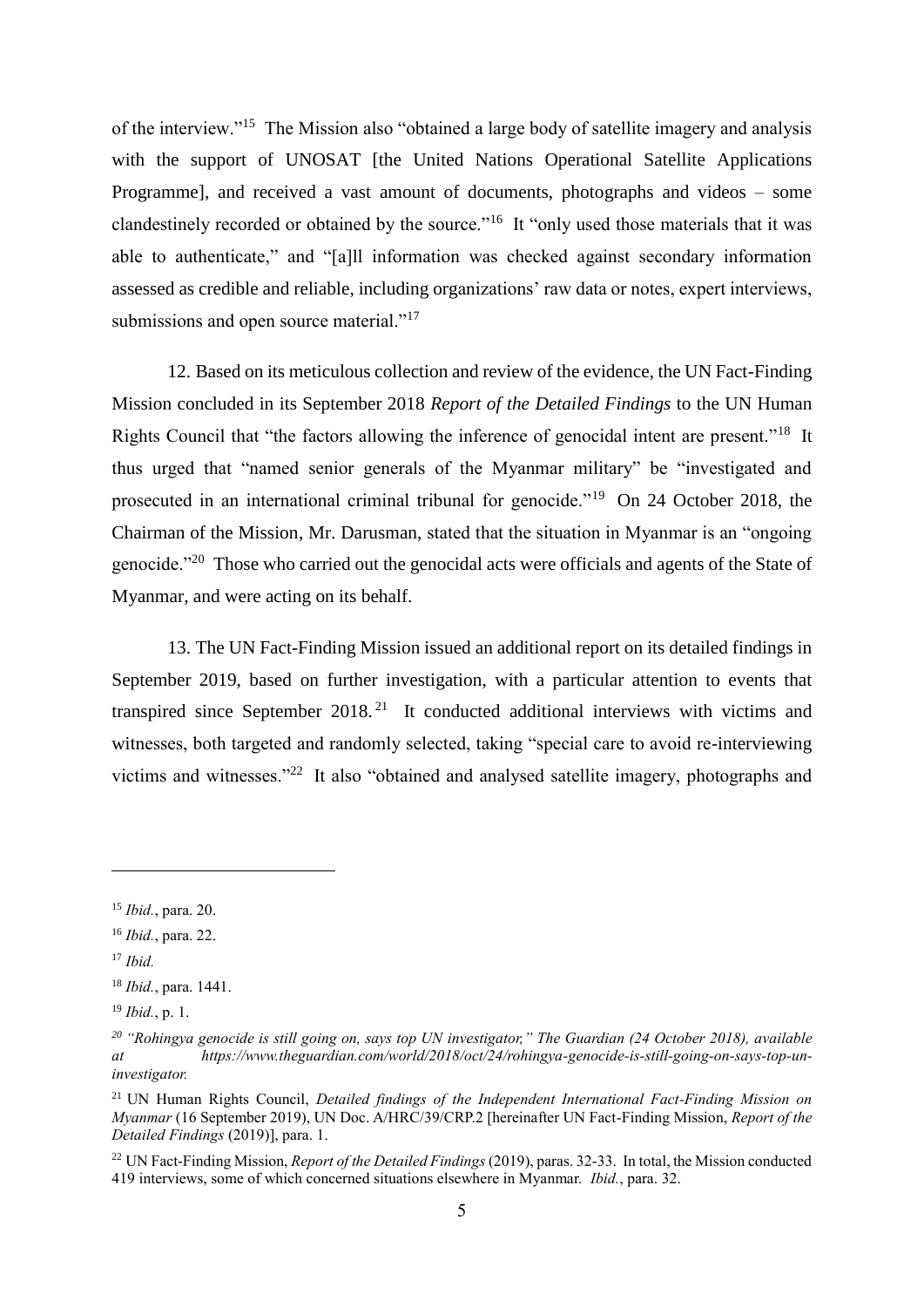videos and a range of documents," and "cross-checked the information against secondary information assessed as credible and reliable."<sup>23</sup>

14. The Mission's September 2019 report confirmed its earlier conclusion that Myanmar is responsible for the "commission of genocide."<sup>24</sup> It found: "the evidence that infers genocidal intent on the part of the State against the Rohingya, identified in its last report, has strengthened."<sup>25</sup> Alarmingly, the Mission warned: "there is a serious risk that genocidal actions may occur or recur, and that Myanmar is failing in its obligation to prevent genocide, to investigate genocide and to enact effective legislation criminalizing and punishing genocide. $^{226}$ 

15. The Gambia, mindful of the *jus cogens* character of the prohibition of genocide and the *erga omnes* and *erga omnes partes* character of the obligations that are owed under the Genocide Convention, institutes the present proceedings to establish Myanmar's responsibility for violations of the Genocide Convention, to hold it fully accountable under international law for its genocidal acts against the Rohingya group, and to have recourse to this Court to ensure the fullest possible protection for those who remain at grave risk from future acts of genocide.

# **II. The Jurisdiction of the Court**

16. The Gambia and Myanmar are both Members of the United Nations and therefore bound by the Statute of the Court, including Article 36(1), which provides that the Court's jurisdiction "comprises … all matters specially provided for … in treaties and conventions in force."

17. The Gambia and Myanmar are also parties to the Genocide Convention. Myanmar signed the Genocide Convention on 30 December 1949 and deposited its instrument of ratification on 14 March 1956. The Gambia deposited its instrument of accession on 29 December 1978. While the Genocide Convention entered into force on 12 January 1951, it became applicable between the Parties ninety days after 29 December 1978, pursuant to Article XIII of the Convention.

<sup>23</sup> *Ibid.*, para. 32.

<sup>24</sup> *Ibid.*, para. 9.

<sup>25</sup> *Ibid.*, para. 58.

<sup>26</sup> *Ibid.*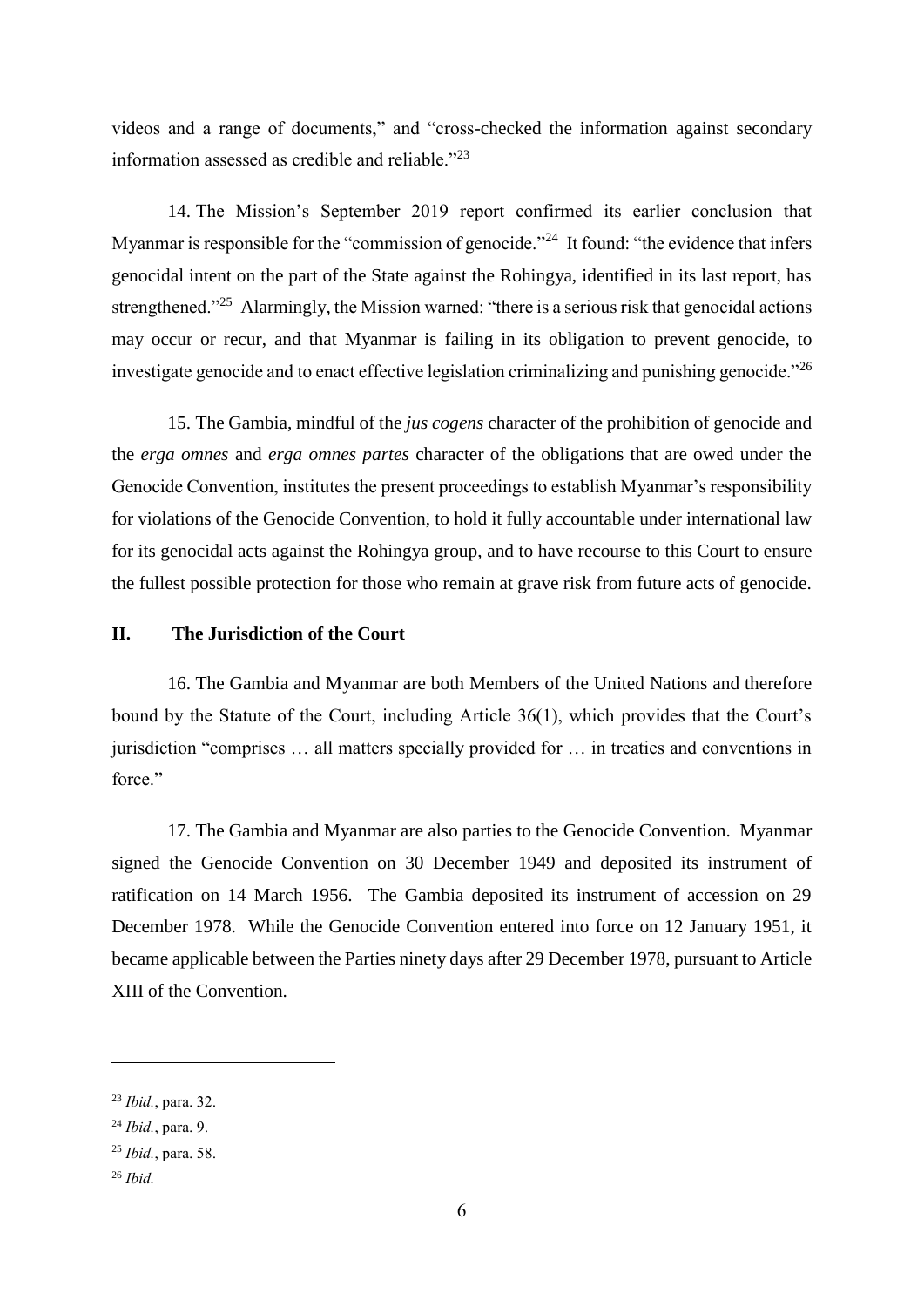18. Article IX of the Genocide Convention provides:

Disputes between the Contracting Parties relating to the interpretation, application or fulfilment of the present Convention, including those relating to the responsibility of a State for genocide or for any of the other acts enumerated in article III, shall be submitted to the International Court of Justice at the request of any of the parties to the dispute.<sup>27</sup>

19. Neither The Gambia nor Myanmar has purported to enter any reservation to Article IX.

20. The Gambia has repeatedly expressed its concerns in respect of the conduct described in this Application. Because the prohibition of genocide has the character of a peremptory norm and the obligations under the Convention are owed *erga omnes* and *erga omnes partes*, <sup>28</sup> The Gambia has, in particular, made clear to Myanmar that its actions constitute a clear violation of its obligations under the Convention. In response to such statements, Myanmar has rejected and opposed any suggestion that it has violated the Genocide **Convention** 

21. Myanmar has been made fully aware of the grave concerns expressed by The Gambia and others as to its responsibility for acts of genocide. The latest relevant events include, *inter alia*, the following:

> • 12 September 2018: After a year documenting atrocities committed by Myanmar's military and security forces against the Rohingya group, the UN Fact-Finding Mission presented its first report affirming that "[t]he crimes in Rakhine State, and the manner in which they were perpetrated, are similar in nature, gravity and scope to those that have allowed genocidal intent to be established in other contexts."<sup>29</sup>

<sup>27</sup> Genocide Convention, art. IX.

<sup>28</sup> *Application of the Convention on the Prevention and Punishment of the Crime of Genocide (Croatia* v*. Serbia), Judgment, I.C.J. Reports 2015*, pp. 45-47, paras. 85-88 (citing *Application of the Convention on the Prevention and Punishment of the Crime of Genocide (Bosnia and Herzegovina v. Serbia and Montenegro), Judgment, I.C.J. Reports 2007 (I)*, pp. 110-111, para. 161).

<sup>29</sup> UN Fact-Finding Mission, *Report* (2018), para. 85.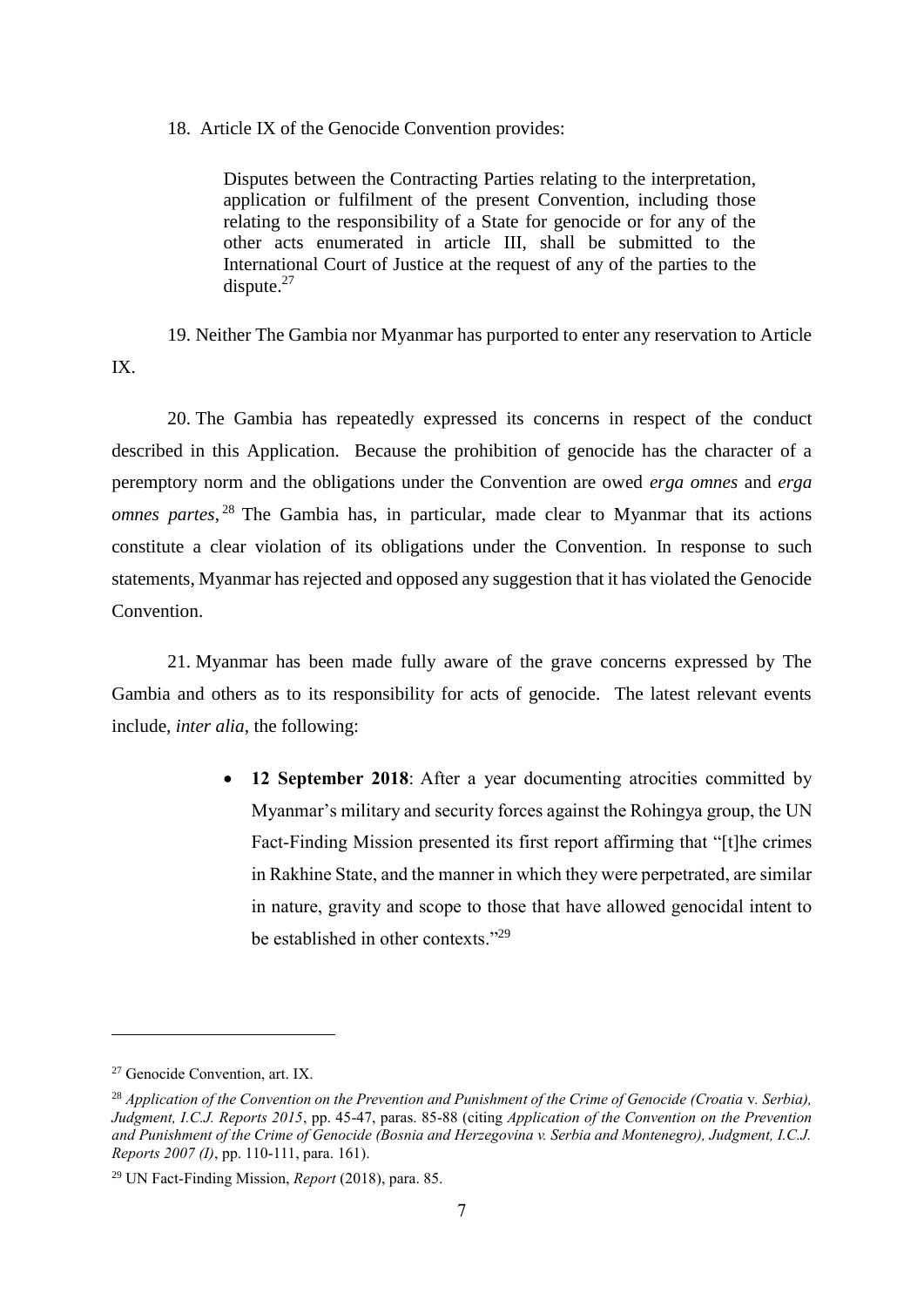- **1-2 March 2019**: The Gambia, through its membership in the Organization of Islamic Cooperation ("OIC"), called upon Myanmar "[t]o honor its obligations under International Law and Human Rights covenants, and to take all measures to immediately halt all vestiges and manifestations of the practice of ... genocide ... against Rohingya Muslims."30
- **31 May 2019**: At the 14th OIC Summit Conference, The Gambia affirmed its support for the Ad hoc Ministerial Committee on Human Rights Violations against the Rohingyas in Myanmar and declared the urgency of "using all international legal instruments to hold accountable the perpetrators of crimes against the Rohingya."<sup>31</sup>
- **8 August 2019**: The UN Fact-Finding Mission submitted to the UN General Assembly its consolidated findings in an additional report confirming "[the] perpetration by Myanmar of genocide and the State's failure to prevent and punish genocide." 32
- **16 September 2019**: The UN Fact-Finding Mission emphasized before the UN Human Rights Council the need to hold Myanmar accountable for the crime of genocide.<sup>33</sup> The UN Fact-Finding Mission also demonstrated that Myanmar "continues to harbour genocidal intent" and therefore that "the Rohingya remain under serious risk of genocide."<sup>34</sup> In doing so, the UN Fact-Finding Mission welcomed the efforts of "The Gambia … and the Organisation of Islamic Cooperation to encourage and pursue a case against

<sup>30</sup> OIC, *Resolution No. 4/46-MM on the Situation of the Muslim Community in Myanmar*, OIC Doc. OIC/CFM-46/2019/MM/RES/FINAL (1-2 March 2019), *available at* https://www.oicoci.org/docdown/?docID=4447&refID=1250, para. 11(a).

<sup>31</sup> OIC, *Final Communiqué of the 14th Islamic Summit Conference*, OIC Doc. OIC/SUM-14/2019/FC/FINAL (31 May 2019), *available at* https://www.oic-oci.org/docdown/?docID=4496&refID=1251, para. 47.

<sup>&</sup>lt;sup>32</sup> UN Human Rights Council, *Report of the independent international fact-finding mission on Myanmar (8 August* 2019), UN Doc. A/HRC/42/50 [hereinafter UN Fact-Finding Mission, *Report* (2019)], para. 108; *see also ibid.*, paras. 18, 90.

<sup>33</sup> UN Fact-Finding Mission, *Report of the Detailed Findings* (2019), paras. 41, 220.

<sup>34</sup> *Ibid.*, para. 140; *see also ibid.*, para. 213.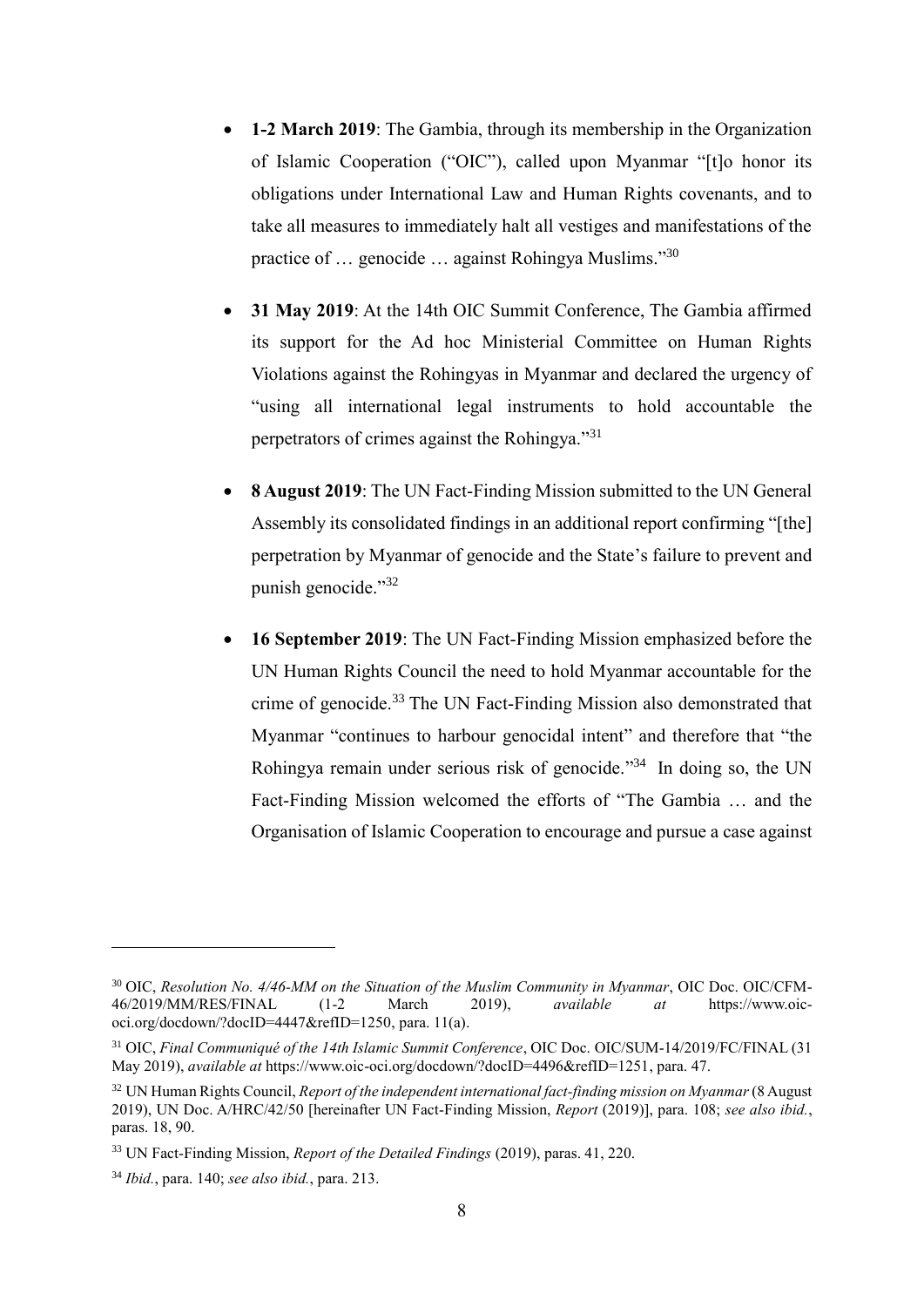Myanmar before the International Court of Justice (ICJ) under the Genocide Convention."35

- **26 September 2019**: In response to the latest reports of the UN Fact-Finding Mission, Her Excellency Mrs. Isatou Touray, Vice-President of the Republic of The Gambia, stated during the general debate of the 74th Session of the UN General Assembly that "The Gambia is ready to lead the concerted efforts for taking the Rohingya issue to the International Court of Justice."36
- **29 September 2019**: Kyaw Tint Swe, Union Minister for the Office of the State Counsellor of Myanmar, reacted at the general debate of the 74th Session of the UN General Assembly to the latest reports of the UN Fact-Finding Mission, by denying the conclusions: "[The Mission's] Reports, without exception, are biased and flawed, based not on facts but on narratives."37
- **11 October 2019**: The Gambia's Permanent Mission to the United Nations in New York transmitted to Myanmar's Permanent Mission a *Note Verbale* concerning Myanmar's ongoing breach of its obligations under the Genocide Convention. The Gambia expressed its concerns over the findings of the UN Fact-Finding Mission and Myanmar's rejection of those findings. The Gambia also called Myanmar's attention to OIC Resolution No. 4/46- MM of 2 March 2019. Finally, The Gambia urged Myanmar to take actions to return to compliance with the Convention, to make reparations to the victims and to issue assurances and guarantees of non-repetition.<sup>38</sup>

<sup>35</sup> *Ibid.*, para. 40.

<sup>36</sup> UN General Assembly, 74th Session, 8th Plenary Meeting, *Official Records*, UN Doc. A/74/PV.8 (26 September 2019), p. 31.

<sup>37</sup> The Republic of the Union of Myanmar, State Counsellor Office, *U Kyaw Tint Swe, Union Minister for the Office of the State Counsellor and Leader of Myanmar Delegation to the 74th Session of United Nations General Assembly Delivers Statement at High-Level General Debate (New York, 29th September 2019)* (30 September 2019), *available at* https://www.statecounsellor.gov.mm/en/node/2551, p. 11.

<sup>38</sup> *Note Verbale from* Permanent Mission of the Republic of The Gambia to the United Nations *to* Permanent Mission of the Republic of the Union of Myanmar to the United Nations (11 October 2019).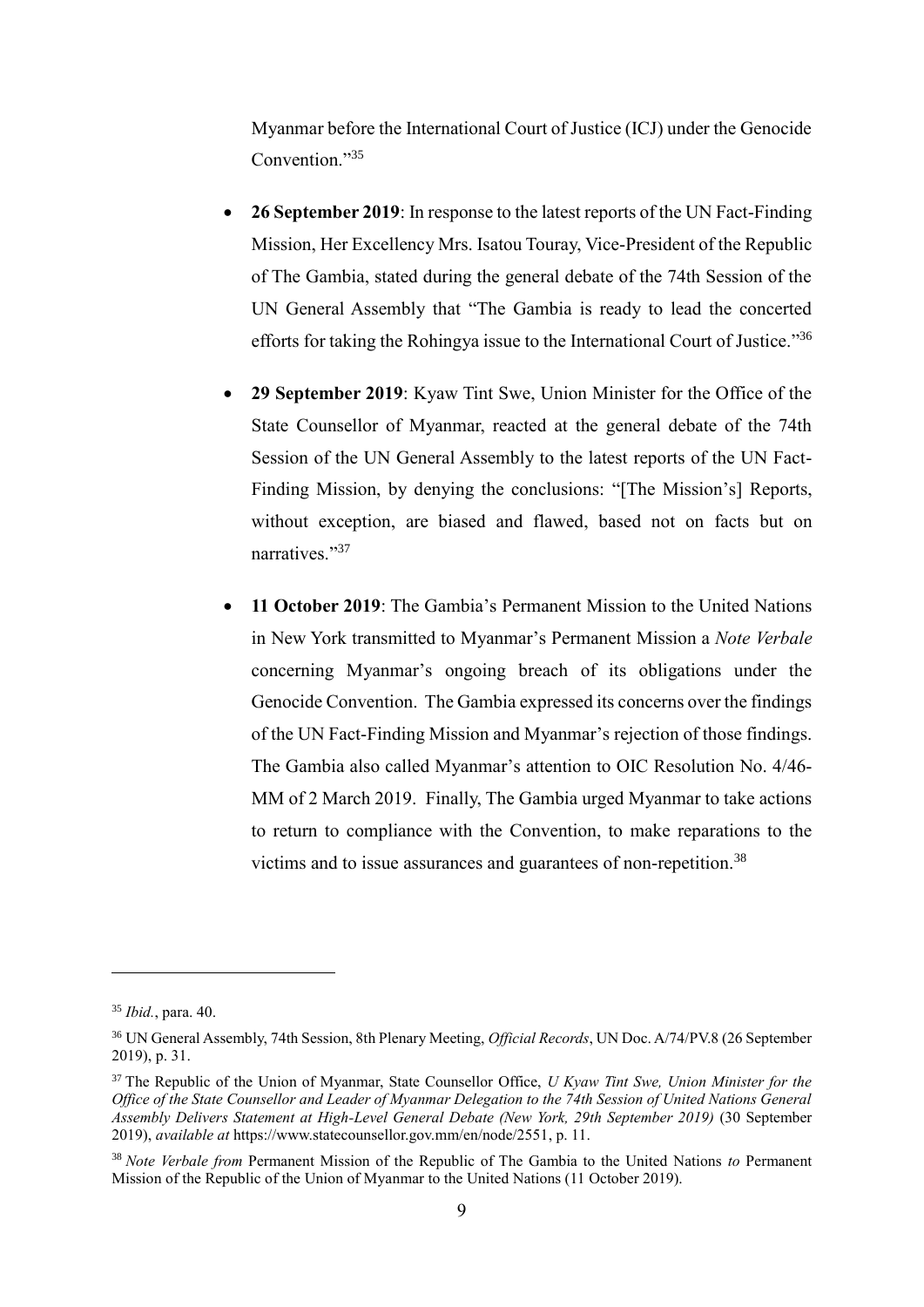22. Despite all the evidence, and the calls on it to desist from further acts of genocide, Myanmar continues to deny any wrongdoing. It has not responded to The Gambia's *Note Verbale* of 11 October 2019.

23. A dispute therefore exists between The Gambia and Myanmar relating to the interpretation and application of the Genocide Convention and the fulfilment by Myanmar of its obligations to prevent genocide and to desist from its own acts of genocide, as well as Myanmar's obligation to make reparations to the victims and offer assurances and guarantees of non-repetition.

24. Accordingly, pursuant to Article 36(1) of the Court's Statute and Article IX of the Genocide Convention, the Court has jurisdiction to hear the claims submitted in the present Application by The Gambia against Myanmar.

# **III. The Facts**

# **A. Background**

25. Myanmar (formerly known as Burma) is located in Southeast Asia. It is bordered by Thailand and Laos to the east, by China to the north, and by India and Bangladesh to the west. The Bay of Bengal lies to the south.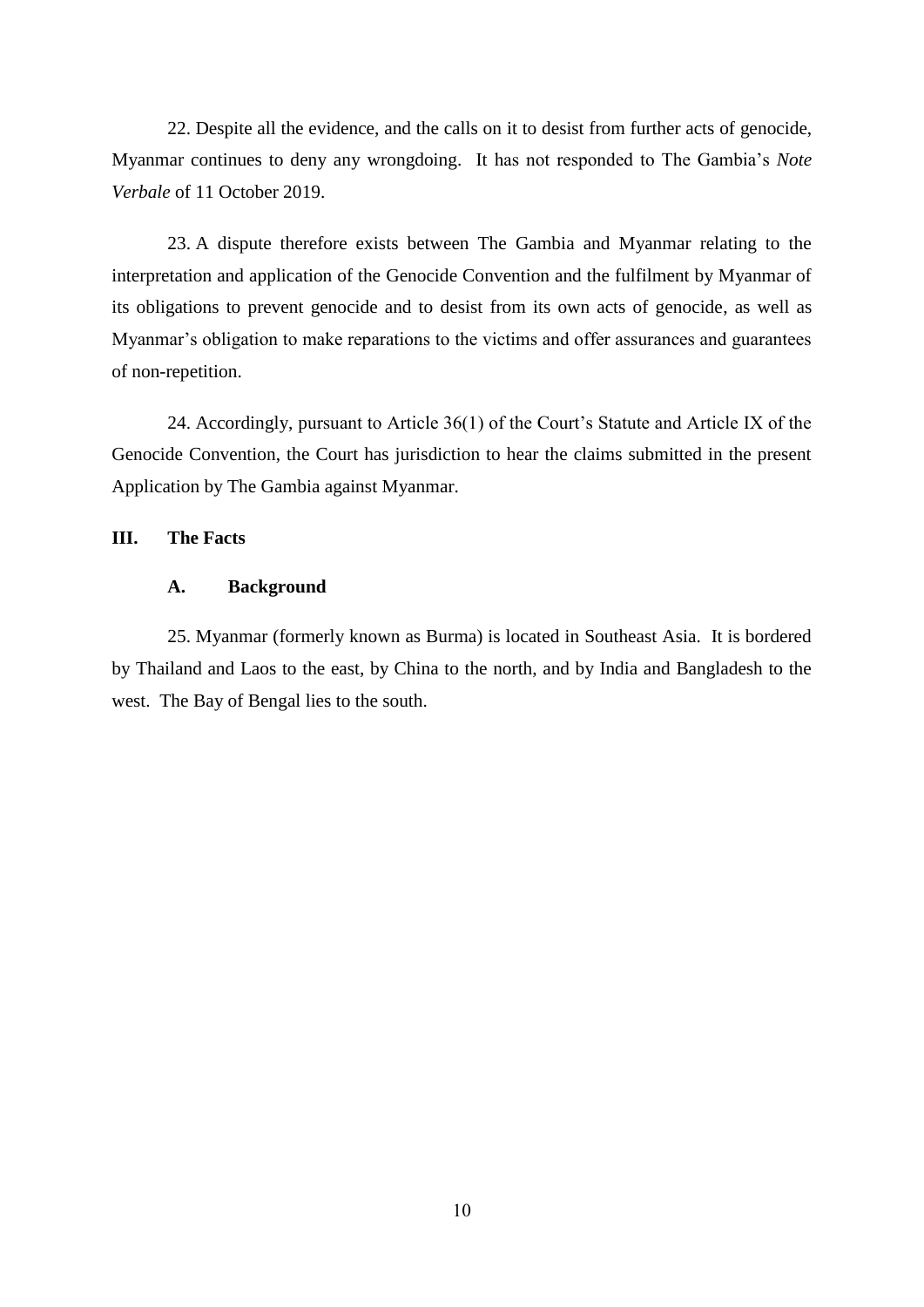

# Map of Myanmar<sup>39</sup>

<sup>39</sup> UN Geospatial Information Section, *Myanmar*, Map No. 4168 Rev. 3 (June 2012), *available at* https://www.un.org/Depts/Cartographic/map/profile/myanmar.pdf.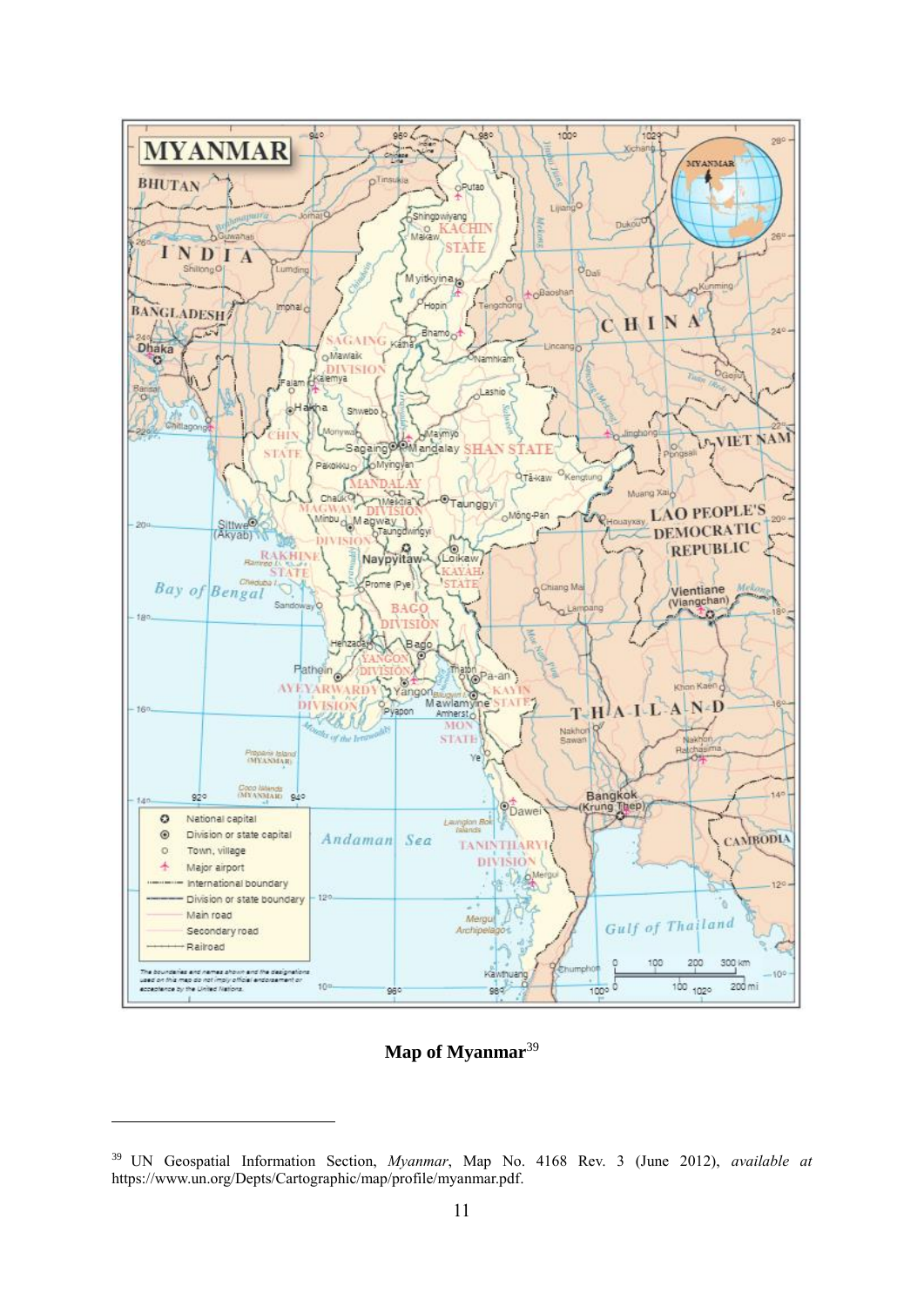26. Myanmar is "inhabited by a large number of groups with various ethnic, cultural, linguistic and religious backgrounds."<sup>40</sup> The Bamar, who are predominantly Buddhist, are Myanmar's largest ethnic group, estimated to comprise 60-70 percent of the population.<sup>41</sup> The Rohingya, who are Muslim, are one of Myanmar's ethnic and religious minorities.

27. Nearly all members of the Rohingya group reside in Myanmar's Rakhine State, which is located in the westernmost extremity of the country, along the border with Bangladesh. The Rohingya are a minority within Rakhine State as well; the majority of the State's population are ethnic Rakhine (also known as Arakanese), a group that is predominantly Buddhist. The Rohingya speak their own language, known as Rohingya. The ethnic Rakhine speak Arakanese, a regional dialect of Burmese.

28. Prior to the genocidal acts that began in 2016, most members of the Rohingya group lived in the townships of Maungdaw, Buthidaung and Rathedaung, located in the northern part of Rakhine State. Until that time, the Rohingya lived predominantly in villages where all or nearly all the inhabitants were ethnic Rohingya. Some members of the Rohingya group also lived in ethnically mixed villages and towns. After the Myanmar military attacked and displaced ethnic Rohingya in 2012, many were confined by Myanmar's security forces to enclosed camps which the Rohingya are still forbidden to leave without authorization.

# **B. Myanmar's Persecution of the Rohingya Group**

29. Myanmar has subjected the Rohingya group to persecution for decades. As far back as October 1992, the UN Special Rapporteur on Freedom of Religion or Belief reported:

> since late 1989, the Rohingya citizens of Myanmar … have been subjected to persecution based on their religious beliefs involving extrajudicial executions, torture, arbitrary detention, forced disappearances, intimidation, gang-rape, forced labour, robbery, setting of fire to homes, evictions, land confiscation and population resettlement as well as the systematic destruction of towns and mosques.<sup>42</sup>

<sup>40</sup> UN Fact-Finding Mission, *Report of the Detailed Findings* (2018), para. 84.

<sup>41</sup> *Ibid.*, para. 84.

<sup>42</sup> *Ibid.*, para. 100.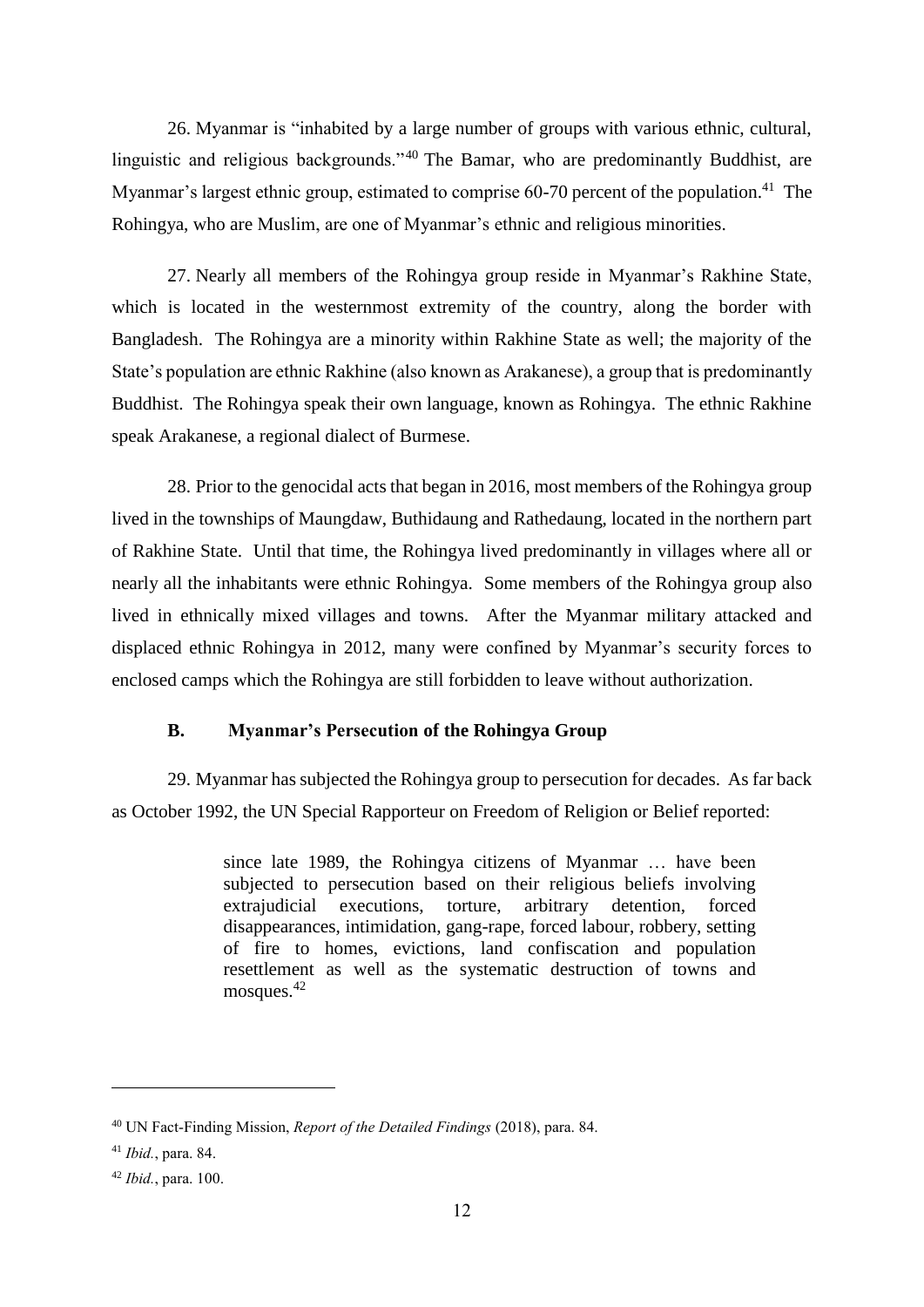30. More recently, the UN Fact-Finding Mission's September 2018 report found that: "The Rohingya are in a situation of severe, systemic and institutionalised oppression from birth to death. Their extreme vulnerability is a consequence of State policies and practices implemented over decades."<sup>43</sup> The Mission found that the "level of oppression faced by the Rohingya is hard to fathom" and that "[c]umulatively" the "rules, regulations, orders and practices" that Myanmar has imposed have "made life for the Rohingya in Rakhine State slowly but steadily unbearable."<sup>44</sup> Myanmar has adopted these measures, the Mission concluded, "to implement a racist and exclusionary vision."<sup>45</sup>

31. The Gambia describes below elements of Myanmar's persecution of the Rohingya group that the UN Fact-Finding Mission determined are particularly indicative of genocidal intent, including its systematic denial of legal rights to members of the group and its support for, and participation in, pervasive hate campaigns designed to achieve the collective demonisation and dehumanisation of the Rohingya as a group.<sup>46</sup>

#### **1. Denial of Legal Rights to Members of the Rohingya Group**

32. The UN Fact-Finding Mission found evidence of genocidal intent in the "existence of discriminatory plans and policies,"<sup>47</sup> including Myanmar's 1982 Citizenship Law, a statute that remains in force, which makes citizenship and the legal rights associated therewith contingent upon belonging to one of the country's predetermined racial categories – known as "national races."<sup>48</sup> Pursuant to this legal regime, the Rohingya are not a "national race," and therefore have no rights. The Myanmar authorities even consider that "the Rohingya do not

<sup>43</sup> *Ibid.*, para. 458; *see also ibid.*, para. 748 (referring to "[d]ecades of gradual marginalisation and eroding of rights, resulting in a State-sanctioned and institutionalised system of oppression affecting the lives of Rohingya from birth to death").

<sup>44</sup> *Ibid.*, para. 622.

<sup>45</sup> *Ibid.*, para. 497.

<sup>46</sup> ICTY, Trial Chamber, *Prosecutor v. Kupreškić et al.*, Case No. IT-95-16-T, Judgement (14 January 2000), para. 636 ("[W]hen persecution escalates to the extreme form of wilful and deliberate acts designed to destroy a group or part of a group, it can be held that such persecution amounts to genocide.").

<sup>47</sup> UN Fact-Finding Mission, *Report of the Detailed Findings* (2018), para. 1425.

<sup>48</sup> *See ibid.*, paras. 477-479. On 8 October 1982, Myanmar's then Head of State, General Ne Win, declared that there should be "three classes of citizens," with full citizenship reserved for "pure-blooded nationals," and the remaining classes for those who "cannot [be] trust[ed] fully" and who therefore must be denied "full rights." UN Fact-Finding Mission, *Report of the Detailed Findings* (2018), para. 476 (citing Online Burma/Myanmar Library, *Translation of the speech by General Ne Win provided in The Working People's Daily, 9 October 1982, available at* http://www.burmalibrary.org/docs6/Ne Win%27s speech Oct-1982-Citizenship Law.pdf). The 1982 *at* http://www.burmalibrary.org/docs6/Ne\_Win%27s\_speech\_Oct-1982-Citizenship\_Law.pdf). The 1982 Citizenship Law also permits citizenship through means not relevant here, including through naturalisation.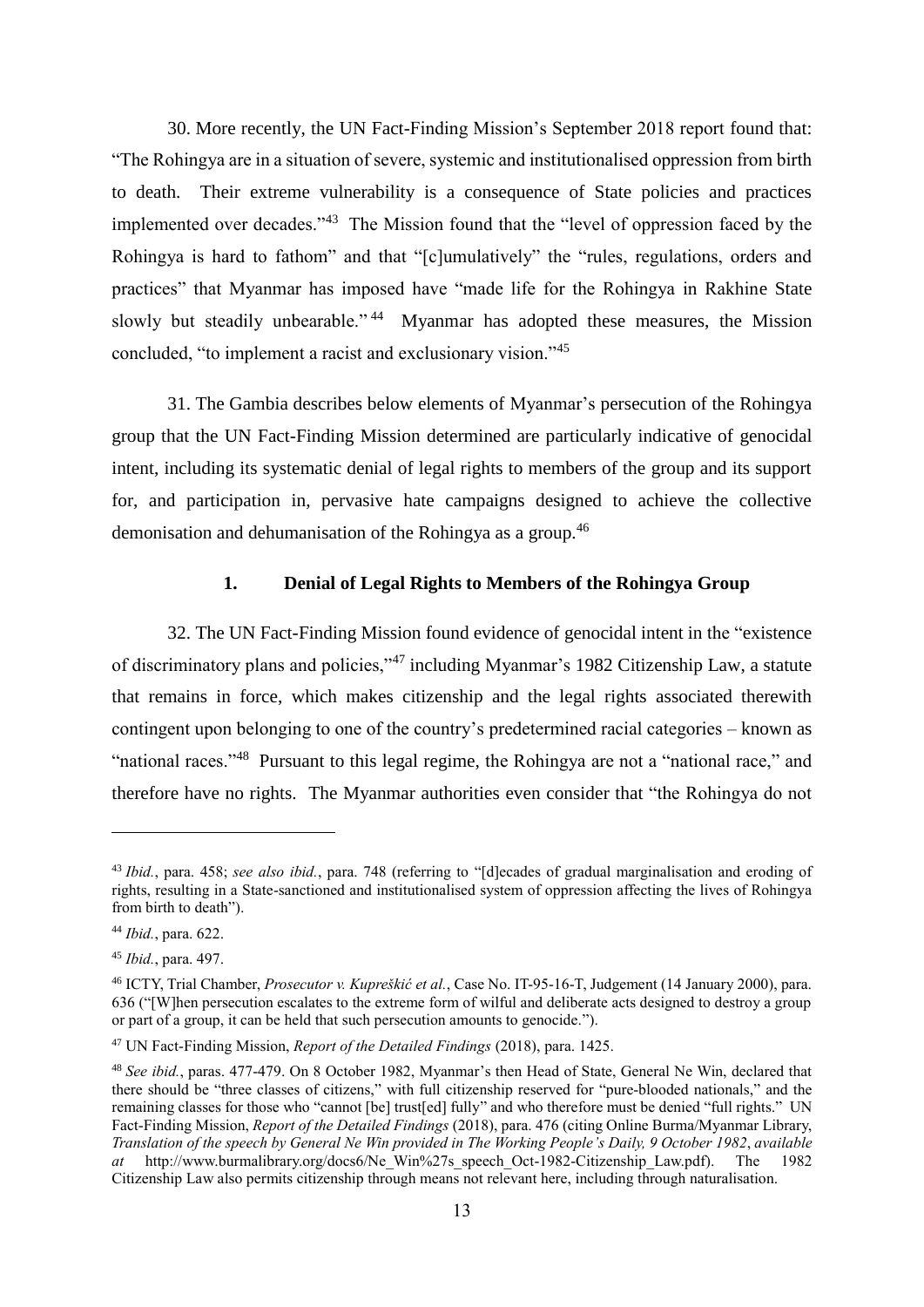belong in Myanmar" because they "are not considered a 'national race."<sup>49</sup> According to the UN Fact-Finding Mission, the Myanmar authorities "object" to the very "use of the name 'Rohingya,'" insisting instead that they be referred to as "Bengali" so as to suggest they belong not in Myanmar but in neighbouring Bangladesh.<sup>50</sup>

33. Myanmar's persecutory laws and regulations include measures that restrict the ability of the Rohingya to marry and bear children. Regional Order 1/2005 of the Maungdaw Township Peace and Development Council, adopted in 2005, includes a section – applicable only to those who marry "as per the Islamic religion," *i.e.*, the Rohingya – that mandates obtaining special marriage permission from the relevant government authorities. Those who manage to receive permission to marry "must limit the number of children."<sup>51</sup>

34. Members of the Rohingya group are also subjected to "severe restrictions" on their "freedom of movement," including their "ability to move between villages in the same township, between townships and outside Rakhine State<sup>552</sup> Rohingya must obtain "travel permits to leave their township."<sup>53</sup> In northern Rakhine State, "movement between villages is also restricted and curfews are imposed."<sup>54</sup> The restrictions are enforced through at least 160 security checkpoints.<sup>55</sup>

35. Since 2012, 128,000 members of the Rohingya group and the Kaman group (another Muslim minority) in central Rakhine State have been confined in displacement camps that are "effectively places of deprivation of liberty."<sup>56</sup> The members of the Rohingya group who reside in these camps are "cordoned off from the outside world … unable to move outside freely."<sup>57</sup> The Mission found: "In most cases, access is strictly controlled by checkpoints set up by the Myanmar Police Force. Moreover, many camps are surrounded by barbed wire fencing. There are also police checkpoints and military posts in the camp area, further limiting

<sup>49</sup> UN Fact-Finding Mission, *Report of the Detailed Findings* (2018), para. 460.

<sup>50</sup> *Ibid*.

<sup>51</sup> *Ibid.*, para. 590.

<sup>52</sup> *Ibid.*, para. 500.

<sup>53</sup> *Ibid.*, para. 525.

<sup>54</sup> *Ibid.*

<sup>55</sup> *Ibid.*

<sup>56</sup> *Ibid.*, paras. 512, 517.

<sup>57</sup> *Ibid.*, para. 517.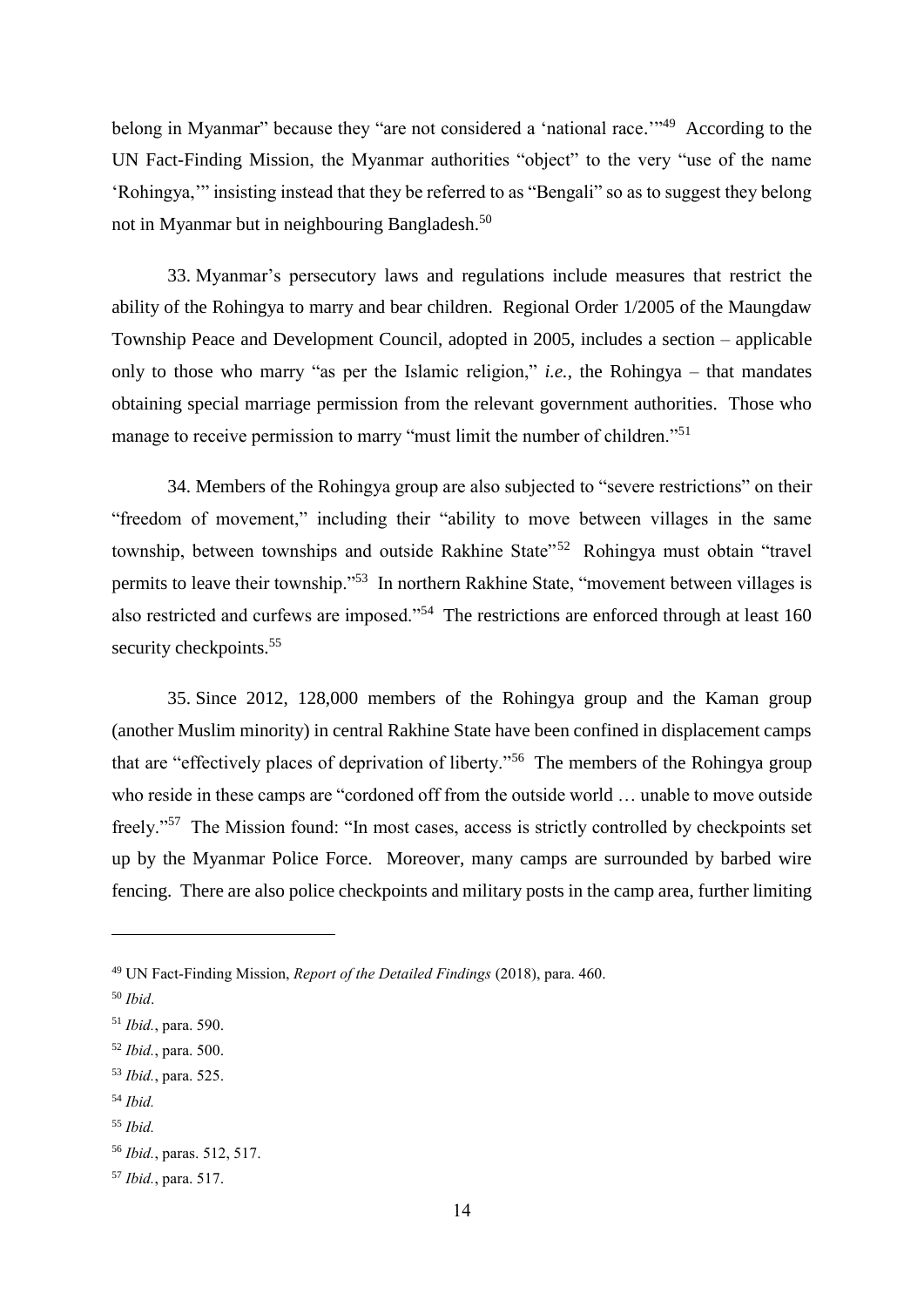freedom of movement."<sup>58</sup> In the town of Sittwe, approximately 4,000 members of the Rohingya and Kaman groups are confined to a quarter that the Mission describes as "effectively a closed ghetto," guarded by "armed police, checkpoints and barbed wire."<sup>59</sup> There, "Muslims are trapped and have lived separately from the rest of the population since 2012."<sup>60</sup> Members of the Rohingya group "can only leave the quarter with special permission and in organized convoys with police escorts."<sup>61</sup>

36. The UN Fact-Finding Mission determined that the restrictions which Myanmar has imposed since 2012 amount to a "policy of segregation" under which Rohingya are generally barred from moving to "ethnic Rakhine areas, including the main towns and markets."<sup>62</sup> The Mission concluded that this State-mandated segregation fosters a "conducive environment for dehumanization and hate campaigns."<sup>63</sup>

# **2. Hate Propaganda Against the Rohingya Group**

37. The UN Fact-Finding Mission found further evidence of genocidal intent in the Myanmar authorities' "tolerance for public rhetoric of hatred and contempt for the Rohingya," as well as in the "insulting, derogatory, racist and exclusionary utterances of Myanmar officials and others."<sup>64</sup> Such propaganda includes the Government of Myanmar's incitement of anti-Rohingya hatred that portrays the group as a "threat, not only to the local Buddhist communities, but also to the nation and its Buddhist character as a whole."<sup>65</sup> The Mission determined that these hate campaigns employ "dehumanising language" and are undertaken with the "involvement of and condoning by State authorities and influential figures of authority."<sup>66</sup> This propaganda alleges that the Rohingya identity cannot be reconciled with

<sup>58</sup> *Ibid.*

<sup>59</sup> *Ibid.*, para. 520.

<sup>60</sup> *Ibid.*

<sup>61</sup> *Ibid.*

<sup>62</sup> *Ibid.*, para. 525.

<sup>63</sup> *Ibid.*, para. 516.

<sup>64</sup> UN Fact-Finding Mission, *Report of the Detailed Findings* (2019), para. 224.

<sup>65</sup> UN Fact-Finding Mission, *Report of the Detailed Findings* (2018), para. 606.

<sup>66</sup> *Ibid.*, para. 748.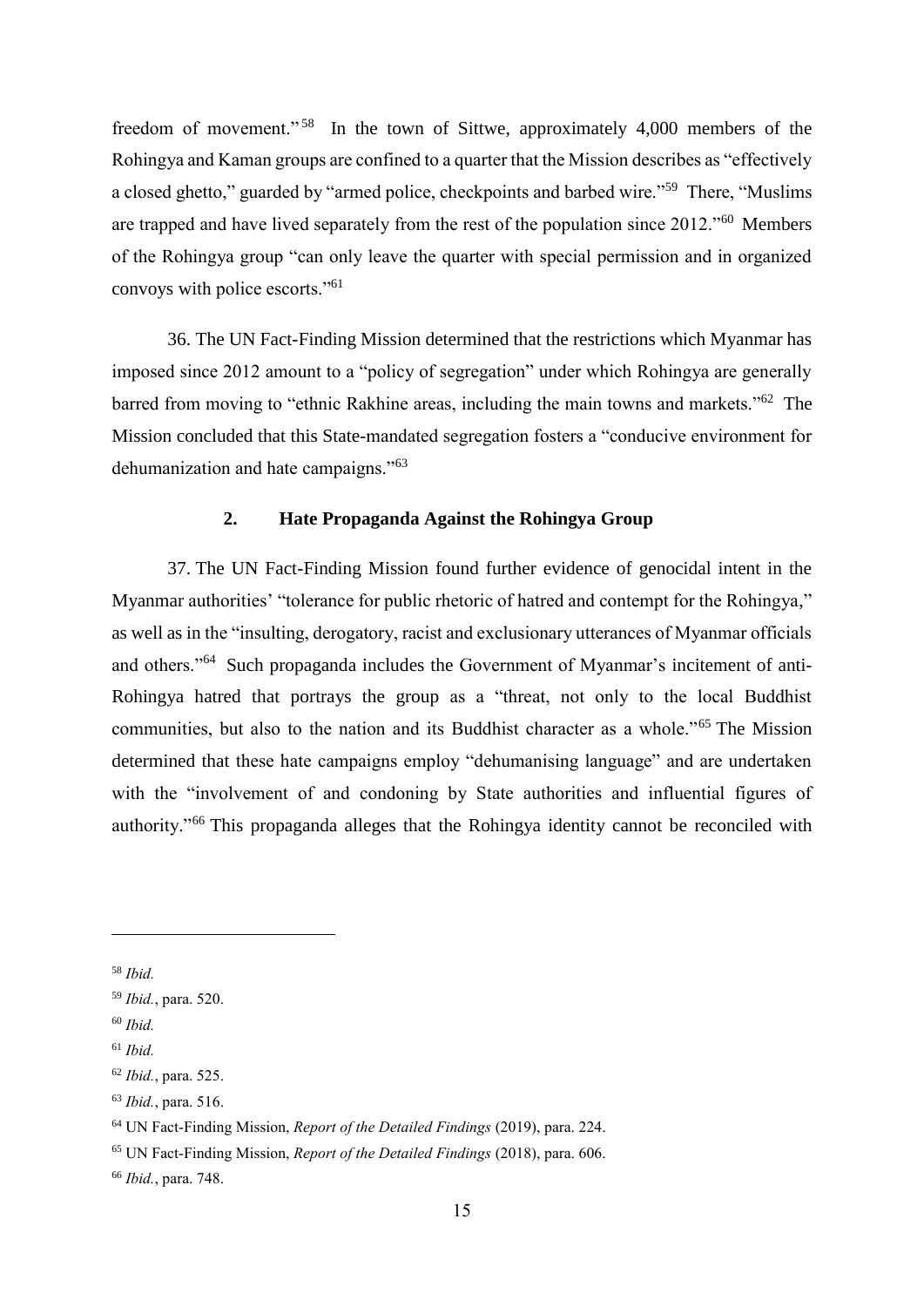belonging to Myanmar. According to the Myanmar military: "Despite living among peacocks, crows cannot become peacocks."<sup>67</sup>

38. The UN Fact-Finding Mission described the vast extent of Myanmar's hate campaign against the Rohingya group:

> The Mission has examined documents, publications, statements, Facebook posts and audio-visual materials that have contributed to shaping public opinion on the Rohingya and Muslims more generally. The analysis demonstrates that a carefully crafted hate campaign has developed a negative perception of Muslims among the broad population in Myanmar. This campaign has been the work of a few key players: nationalistic political parties and politicians, leading monks, academics, prominent individuals and members of the Government. This hate campaign, which continues to the present day, portrays the Rohingya and other Muslims as an existential threat to Myanmar and to Buddhism. In the case of the Rohingya, it has gone a step further. It is accompanied by dehumanising language and the branding of the entire community as "illegal Bengali immigrants."<sup>68</sup>

39. The systematic and sustained hate campaign against the Rohingya group has included, *inter alia*:

- the fomenting of anti-Rohingya sentiment by the Association for the Protection of Race and Religion, an organization founded in June 2013 by the monk Ashin Wirathu, who, among other things, has likened Rohingya to an invasive species, claiming: "[t]he African catfish have a very great population and they eat each other and destroy nature" and that "[t]hese catfish are not allowed into the country to breed";<sup>69</sup>
- the distribution of literature by monks in Rakhine State directing ethnic Rakhine not to "do business with" or "associate" with "Bengalis" and claiming that the "Bengalis who dwell on Arakanese land, drink Arakanese

<sup>67</sup> *Ibid.*, para. 85.

<sup>68</sup> *Ibid.*, para. 696.

<sup>69</sup> *Ibid.*, para. 90; Dr. Kjell Anderson, "The Enemy Next Door: Hate Speech in Burma," *The Sentinel Project* (17 October 2014), *available at* https://thesentinelproject.org/2014/10/17/the-enemy-next-door-hate-speech-inburma/.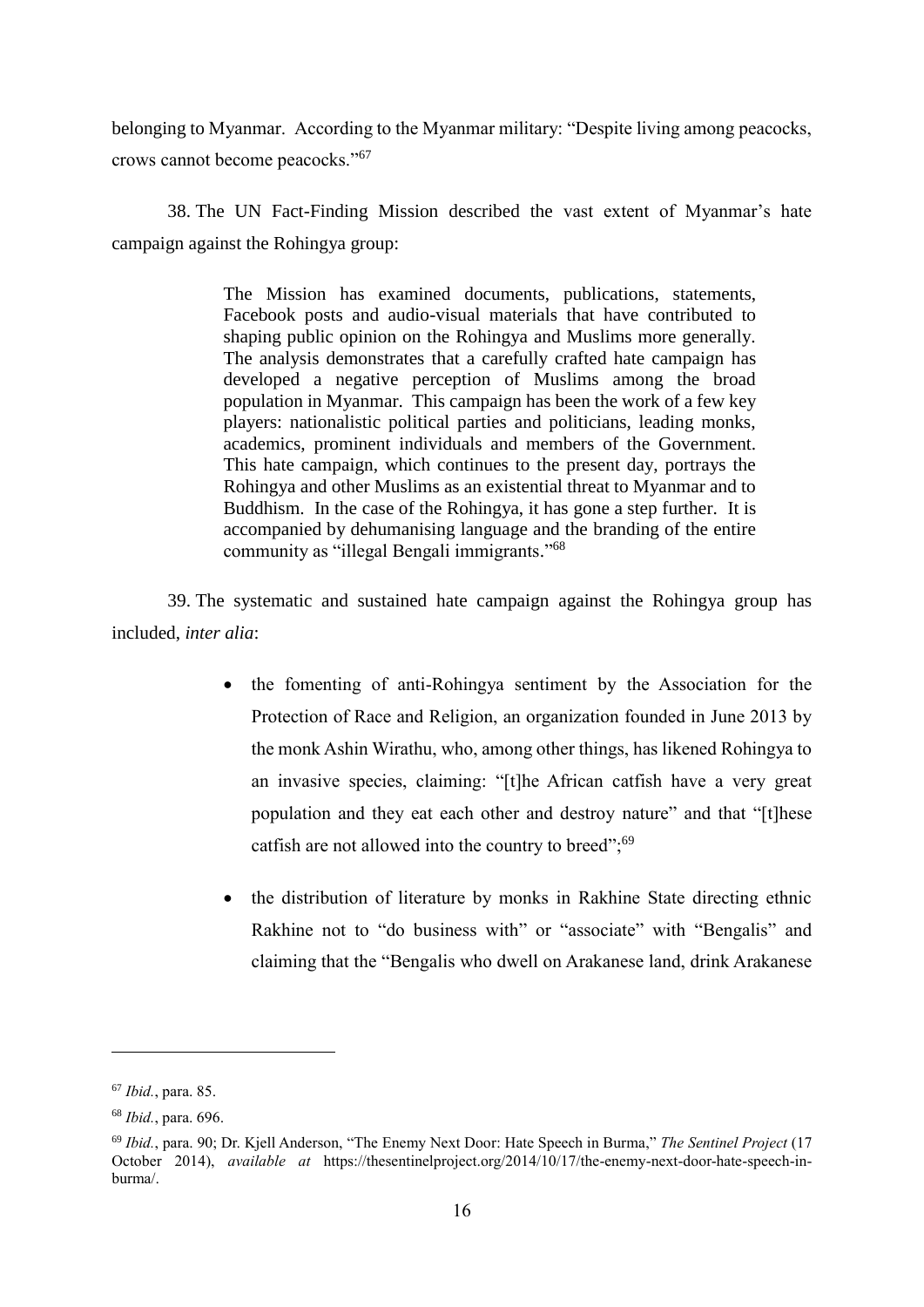water, and rest under Arakanese shadows are now working for the extinction of the Arakanese"70;

- the dissemination of the publication *Fear of Extinction of the Race*, which exhorts people to "protect their race and religion," calls for not patronizing Muslim shops, an act it describes as akin to "watering poisonous plants," and warns, using a racially charged slur used to denote dark skin or foreign ancestry, "[i]f we are not careful, it is certain that the whole country will be swallowed by the Muslim Kalars"; $^{71}$
- the publication of the book *Influx viruses – The Illegal Muslims in Arakan*, which, among other things, refers to the Rohingya as "hairy with long beards" and to "Bengali Kalars ... swallowing other races"<sup>72</sup>; and
- the publication of the magazine *Paccima zone*, whose patrons and committee members include government and police officials, and which has published articles with such titles as "Black tsunami in a pitiful disguise" and "Slow invasion" that refer to the Rohingya as the "common enemy" of all Myanmar ethnic groups.<sup>73</sup>

40. This pervasive campaign of dehumanization has included appeals for extreme measures against the Rohingya. On 26 June 2012, for example, the Rakhine Nationalities Development Party (RNDP), which at the time held the majority of seats in the Rakhine State legislature,<sup>74</sup> called for a "final solution" to deal with the threat posed by what it referred to as the "present population of Bengali."<sup>75</sup>

<sup>70</sup> Human Rights Watch, *"All you can do is Pray": Crimes Against Humanity and Ethnic Cleansing of Rohingya Muslims in Burma's Arakan State* (2013), *available at* https://www.hrw.org/sites/default/files/reports/burma0413\_FullForWeb.pdf, p. 25.

<sup>71</sup> UN Fact-Finding Mission, *Report of the Detailed Findings* (2018), para. 697 & n. 1510.

<sup>72</sup> *Ibid.*, para. 700.

<sup>73</sup> *Ibid.*, paras. 701-702.

<sup>74</sup> The Rakhine Nationalities Development Party held 18 seats out of 35 seats in the Rakhine (Arakan) State parliament. *See* The Burma Fund UN Office, *Burma's 2010 Elections: A comprehensive report* (January 2011), *available at* http://www.burmalibrary.org/docs11/BurmaFund-Election\_Report-text.pdf, p. 34, table 3.

<sup>75</sup> UN Fact-Finding Mission, *Report of the Detailed Findings* (2018), para. 713.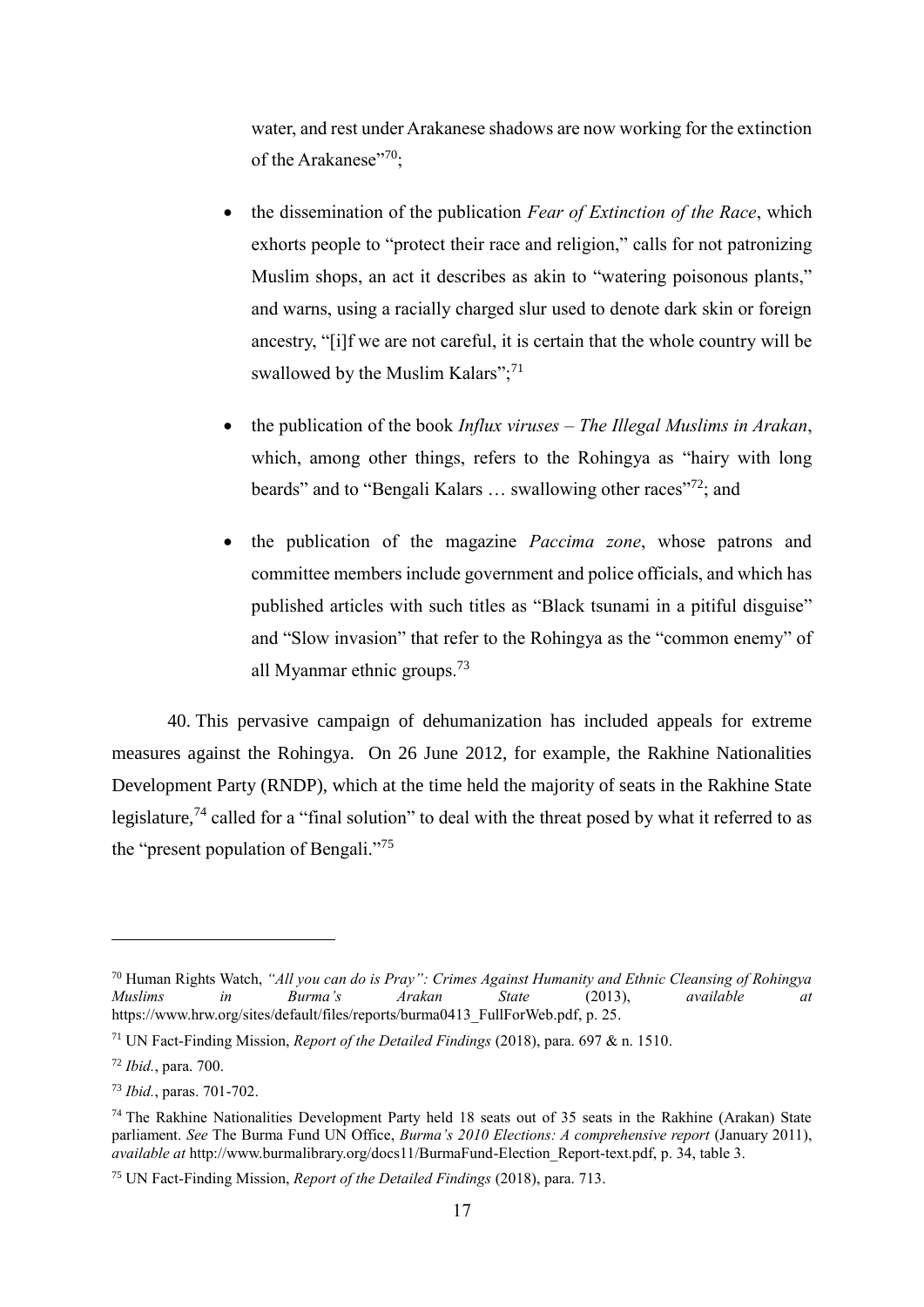41. The UN Fact-Finding Mission observed that the RNDP "praised Hitler and argued that inhuman acts" are "sometimes necessary to maintain a race."<sup>76</sup> In November 2012, its magazine referred to the need to take "a decisive stand on the issue of Bengali Muslims" and warned that "if we do not courageously solve these problems, which we have inherited from several previous generations, and instead hand them over to the next generation, we will go down in history as irresponsible."<sup>77</sup> It stated:

> Although Hitler and Eichmann were the greatest enemies of the Jews, they were probably heroes to the Germans. America had to drop nuclear bombs on Hiroshima and Nagasaki. Why? If inhumane acts are sometimes permitted to maintain a race, a country and the sovereignty ... our endeavours to maintain the Rakhine race and the sovereignty and longevity of the Union of Myanmar cannot be labelled as inhumane.<sup>78</sup>

42. The Myanmar Government itself has spread, as well as condoned, similarly extremist anti-Rohingya propaganda. Myanmar's Ministry of Immigration and Population (now the Ministry of Labour, Immigration and Population) has employed the following slogan as its motto since 1995: "The earth will not swallow a race to extinction but another race will."<sup>79</sup>

43. In August 2011, during parliamentary discussion of the issuance of registration cards to members of the Rohingya group, Myanmar's Minister of Immigration stated: "Our Ministry is trying its best to uphold the slogan 'Race is not swallowed by the earth but by another race."<sup>80</sup>

44. In June 2012, the spokesperson of the President of Myanmar posted a statement on his Facebook account warning of the arrival of "Rohingya terrorists" who the Myanmar military would "completely destroy."<sup>81</sup> He stated:

> We don't want to hear any humanitarian or human rights excuses. We don't want to hear your moral superiority, or so-called peace and loving kindness. (Go and look at Buthidaung, Maungdaw areas in Rakhine

<sup>76</sup> *Ibid.*

<sup>77</sup> *Ibid.* (citing Rakhine Nationalities Development Party, *Toe Thet Yay* Journal, Vol. 2, No. 12 (2012)).

<sup>78</sup> UN Fact-Finding Mission, *Report of the Detailed Findings* (2018), para. 713.

<sup>79</sup> *Ibid.*, paras. 698-699.

<sup>80</sup> *Ibid.*, para. 699.

<sup>81</sup> *Ibid.*, para. 705.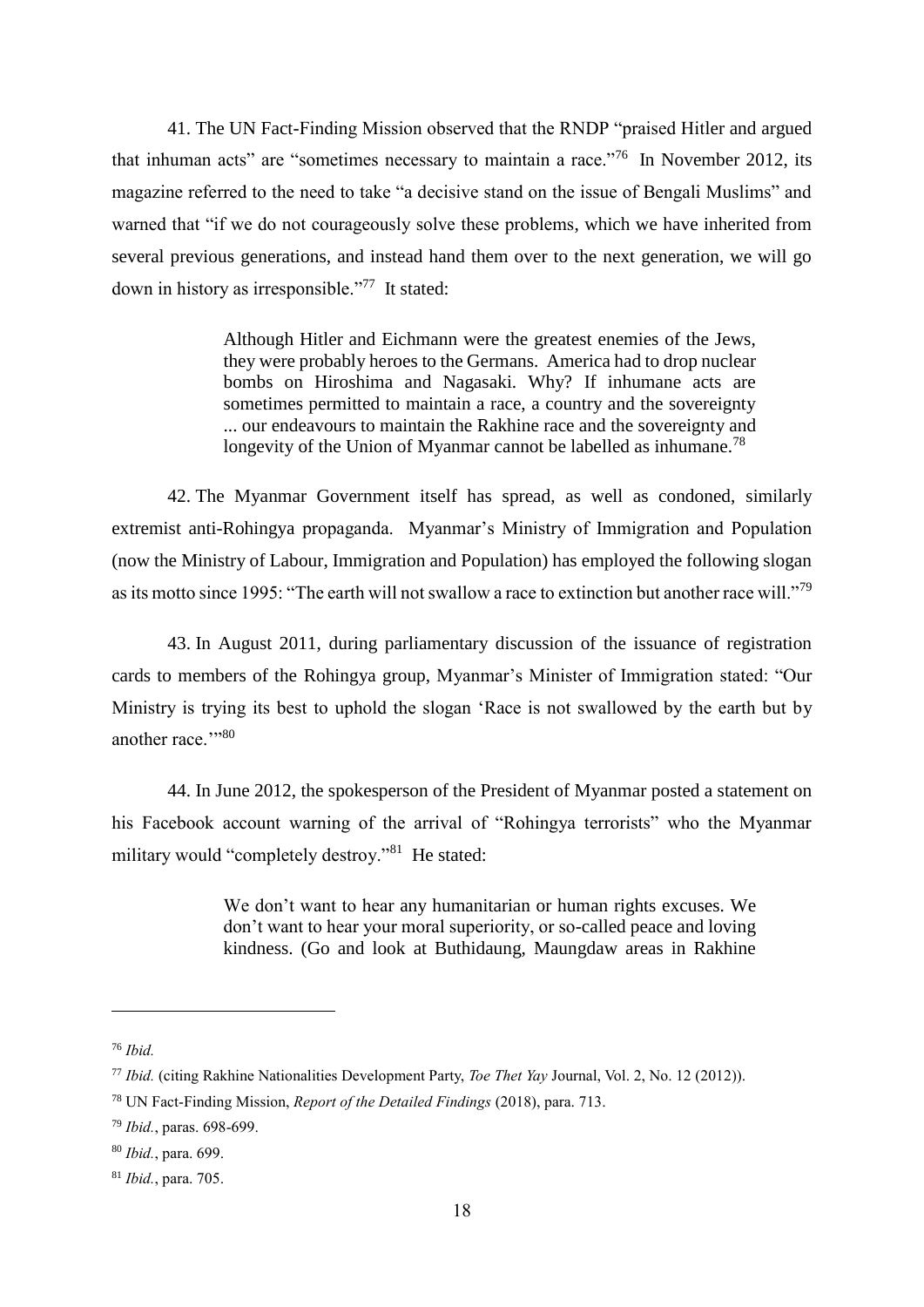State. Our ethnic people are in constant fear in their own land. I feel very bitter about this. This is our country. This is our land.) $82$ 

45. Investigative reporting by *The New York Times* disclosed in October 2018 that the "Myanmar military were the prime operatives behind a systematic campaign on Facebook that stretched back half a decade and that targeted the country's mostly Muslim Rohingya minority group."<sup>83</sup> This involved "hundreds of military personnel who created troll accounts and news and celebrity pages on Facebook and then flooded them with incendiary comments and posts timed for peak viewership."<sup>84</sup> The head of cybersecurity policy at Facebook said the company had found "clear and deliberate attempts to covertly spread propaganda that were directly linked to the Myanmar military."<sup>85</sup>

46. Myanmar has specifically sought to instil hatred of the Rohingya among its military recruits. The UN Fact-Finding Mission reported that in October 2012 soldiers received training on the "expansion of Islam" and the consequent "extinction of Buddhism."<sup>86</sup> They were also given an anti-Muslim presentation entitled "Fear of extinction of the race" that referred to the need to "protect our race and religion as much as possible."<sup>87</sup>

# **C. The Commission of Genocidal Acts Against the Rohingya as a Group**

47. As set out below, and as will be described in greater detail over the course of these proceedings, Myanmar's persecution against the Rohingya population as a group escalated dramatically in October 2016, when its military and security forces commenced so-called "clearance operations" against Rohingya villages, leading to the genocidal acts that are the subject of this Application.

<sup>82</sup> *Ibid.*

<sup>83</sup> "A genocide incited on Facebook, with Posts from Myanmar's Military," *The New York Times* (15 October 2018), *available at* https://www.nytimes.com/2018/10/15/technology/myanmar-facebook-genocide.html.

<sup>84</sup> *Ibid.*

<sup>85</sup> *Ibid.*

<sup>86</sup> UN Fact-Finding Mission, *Report of the Detailed Findings* (2018), para. 716.

<sup>87</sup> *Ibid.*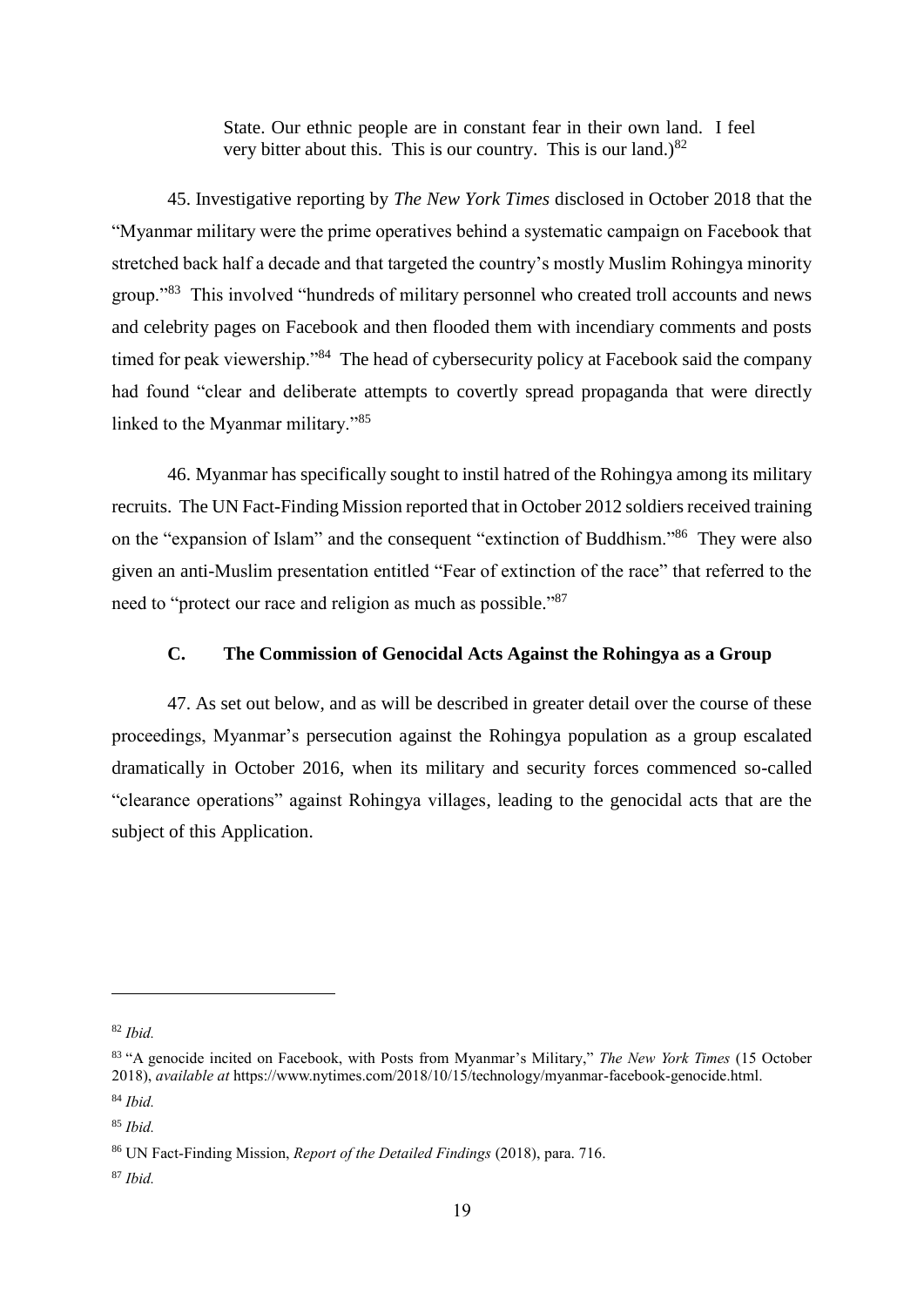#### **1. The "Clearance Operations" that Began on 9 October 2016**

48. In the early hours of 9 October 2016, a small number of Rohingya, armed mainly with sticks, knives and a few firearms, reacting to Myanmar's persecution of the group, attacked three Border Guard Police posts in northern Rakhine State.<sup>88</sup> Just hours later, the Tatmadaw, operating in coordination with the Myanmar Police Force and Border Guard Police, commenced what they called "clearance operations" targeted at Rohingya villages in a designated "lockdown zone" in central Maungdaw Township.<sup>89</sup> During these operations, Myanmar forces systematically shot, killed, forcibly disappeared, raped, gang raped, sexually assaulted, detained, beat and tortured Rohingya civilians, and burned down and destroyed Rohingya homes, mosques, madrassas, shops and Qur'ans.<sup>90</sup> As they committed these crimes, the perpetrators called their victims "people from Bangladesh,"<sup>91</sup> "Bengali,"<sup>92</sup> and "Kalar."<sup>93</sup>

49. The first such "clearance operation" was conducted at Wa Peik village.<sup>94</sup> Six military vehicles entered the village and began systematically killing Rohingya villagers.<sup>95</sup> One survivor recalled: "When the soldiers entered the village, they started shooting. … I saw them shoot at people as they fled."<sup>96</sup> Another recounted: "The military would go in a house,

1

<sup>96</sup> *Ibid.*

<sup>88</sup> *Ibid.*, paras. 1009, 1011, 1020, 1036, 1069. UNGA, Human Rights Council, *Report of the Special Rapporteur on the situation of human rights in Myanmar*, UN Doc. A/HRC/34/67 (14 March 2017), para. 64. At the time, the group of Rohingya attackers did not have a name. After the attack, the group called itself the Faith Movement (Harakah Al-Yaqin). In March 2017, the group rebranded itself as the Arakan Rohingya Salvation Army (ARSA). *See* UN Fact-Finding Mission, *Report of the Detailed Findings* (2018), paras. 1010-1012.

<sup>89</sup> UN Fact-Finding Mission, *Report of the Detailed Findings* (2018), paras. 1069, 1072; UN OHCHR, *Report of OHCHR mission to Bangladesh: Interviews with Rohingyas fleeing from Myanmar since 9 October 2016: FLASH REPORT* (3 February 2017), *available at* https://www.ohchr.org/Documents/Countries/MM/FlashReport3Feb2017.pdf [hereinafter UN OHCHR, *Flash Report* (2017)], p. 7.

<sup>90</sup> *See generally* UN Fact-Finding Mission, *Report of Detailed Findings* (2018), paras. 1069-1095; UN OHCHR, *Flash Report* (2017), pp. 13-40.

<sup>91</sup> UN OHCHR, *Flash Report* (2017), p. 15.

<sup>92</sup> UN Fact-Finding Mission, *Report of Detailed Findings* (2018), para. 1075.

<sup>93</sup> *Ibid.*

<sup>94</sup> Human Rights Watch, *Burma: Military Burned Villages in Rakhine State* (13 December 2016), *available at* https://www.hrw.org/news/2016/12/13/burma-military-burned-villages-rakhine-state.

<sup>95</sup> Matthew Smith, "Bringing Burma Back from the Brink," *Wall Street Journal* (15 February 2017), *available at* https://www.wsj.com/articles/bringing-burma-back-from-the-brink-1487181031.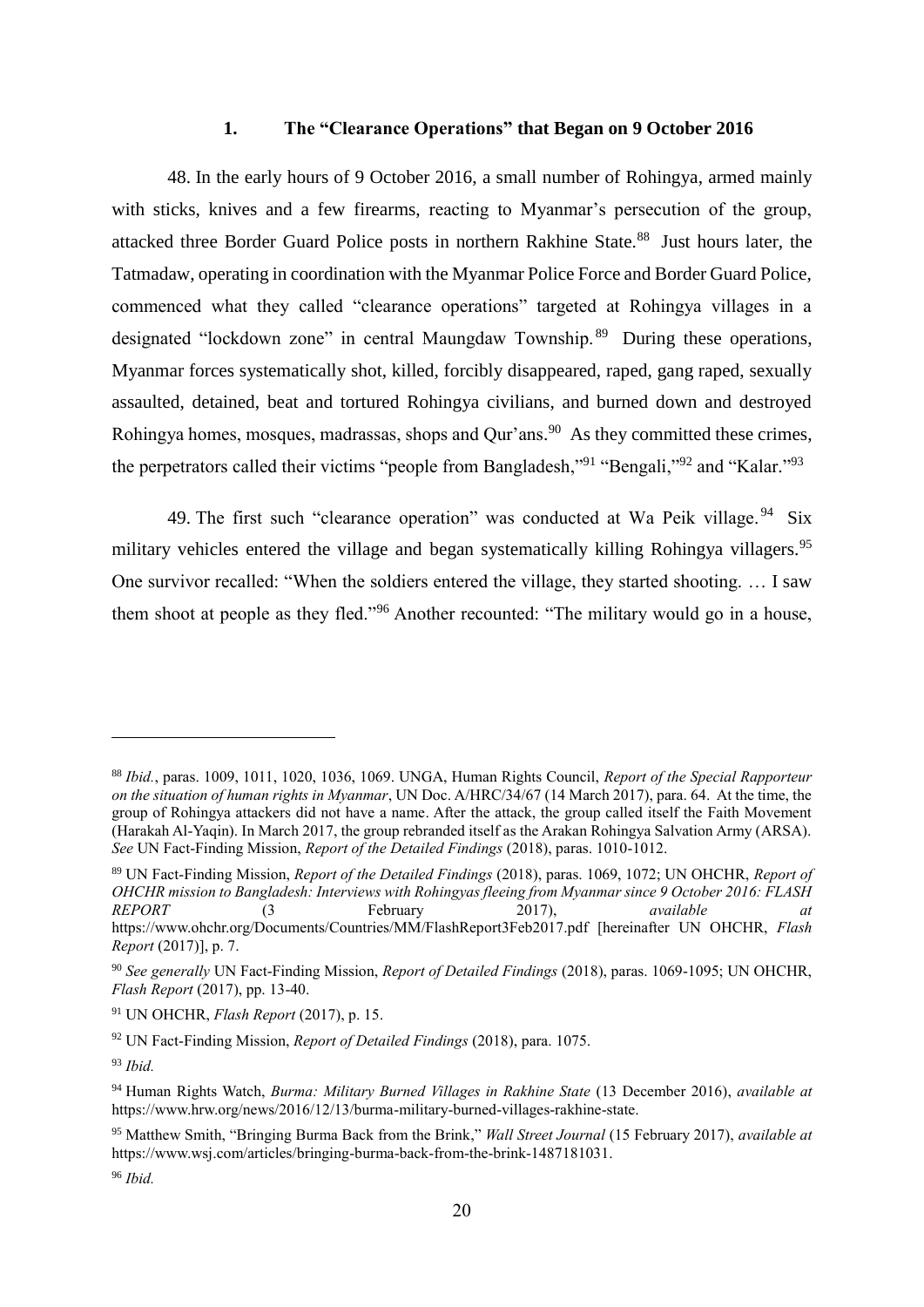then it would set on fire, then they went to another house, and fire would start. Everywhere they went a fire would start and smoke would rise."<sup>97</sup>

50. The next day, 10 October 2016, Myanmar security forces carried out a "clearance operation" at Doe Tan, a village located in Maungdaw Township.<sup>98</sup> A survivor recounts:

> The military came to our village on 10 October in the morning. First they started shooting into the air, people were scared and came out of their homes, and then they started killing people. They were shooting at people. We were all trying to flee, I was running and at that point I was shot and fell into the paddy field. Since I was running I am not sure on which side the bullet entered and where it exited. My cousin helped me and brought me home and treated my wound. My father was killed at the same time as I was shot. $99$

51. In some villages, the military used helicopters to shoot members of the Rohingya group.<sup>100</sup> Survivors describe how bullets "rained" on them whilst they tried to run away.<sup>101</sup>

52. During these operations, the military carried out mass executions of Rohingya men and boys. The UN Fact-Finding Mission reported that at the village of Dar Gyi Zar, "Tatmadaw soldiers captured a group of up to 200 men, women and children, and took them to a paddy field, where they were told to kneel." $102$  After beating them and ordering the men to remove their shirts, the military "separated from the group" the "men and boys of approximately 12 years or older."<sup>103</sup>

53. The women and children were taken to a house where they "heard repeated gunfire and the screams of the men and boys outside."<sup>104</sup> When they emerged from the house after the

<sup>97</sup> Amnesty International, *"We Are at Breaking Point": Rohingya: Persecuted in Myanmar, Neglected in Bangladesh* (19 December 2016), *available at* https://www.amnesty.org/download/Documents/ASA1653622016ENGLISH.PDF, p. 29.

<sup>98</sup> UN OHCHR, *Flash Report* (2017), p. 14.

<sup>99</sup> *Ibid.*

<sup>100</sup> UN Fact-Finding Mission, *Report of the Detailed Findings* (2018), para. 1084; UN OHCHR, *Flash Report* (2017), p. 15.

<sup>101</sup> UN OHCHR, *Flash Report* (2017), p. 15.

<sup>102</sup> UN Fact-Finding Mission, *Report of the Detailed Findings* (2018), paras. 1085-1086.

<sup>103</sup> *Ibid.*, para. 1086.

<sup>104</sup> *Ibid.*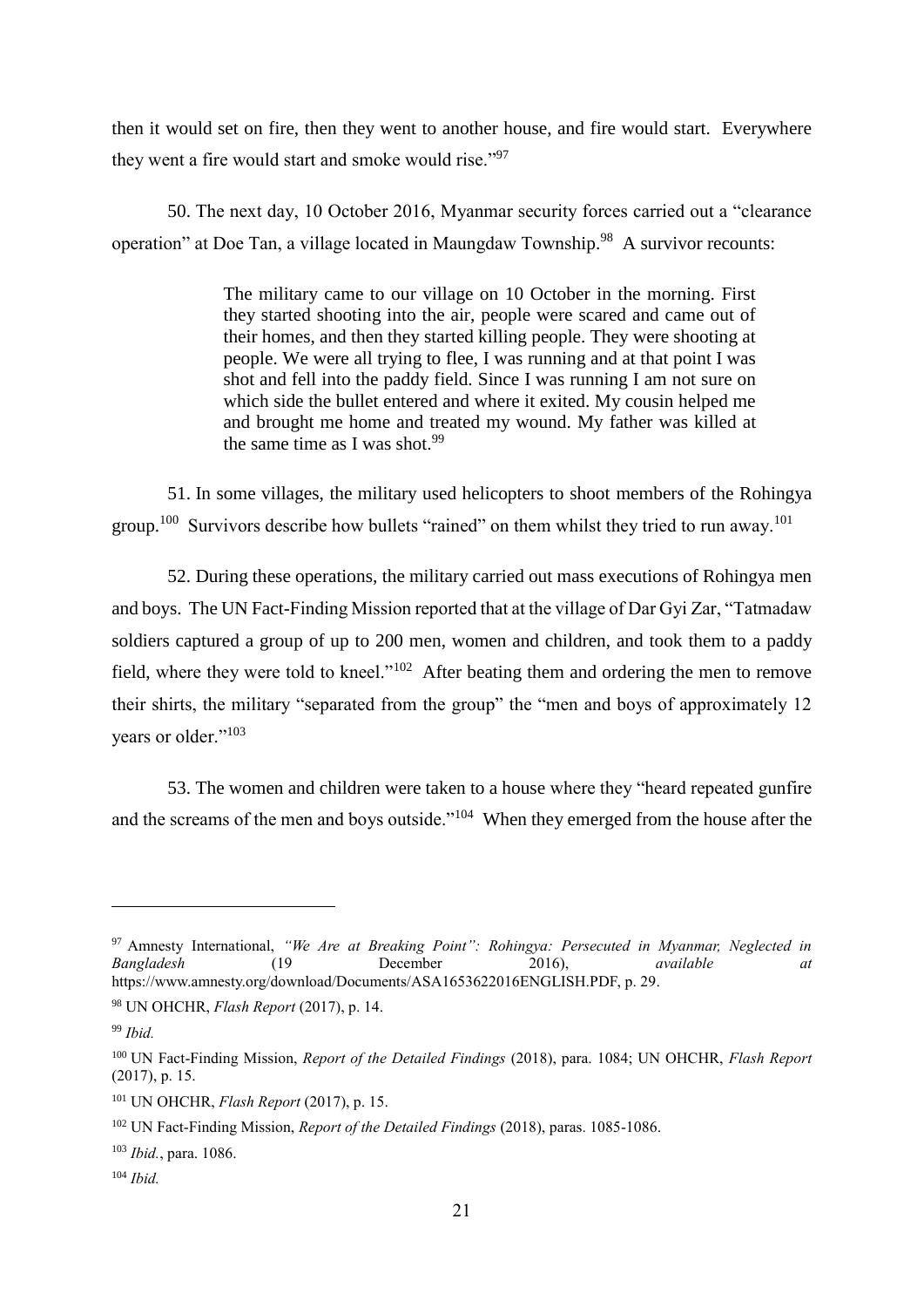soldiers had left, the women saw "[t]he bodies of the men and boys had been put in a pile, or series of piles, and burned using hay, harvested rice, and the removed shirts."<sup>105</sup>

54. The Myanmar military proceeded to systematically burn and destroy entire Rohingya villages, with an intention to destroy the group in whole or in part. The Office of the UN High Commissioner for Human Rights ("OHCHR") concluded, based on analysis of "testimonies as well as the satellite imagery analysis from three independent sources," that Myanmar security forces had "deliberately targeted the entire Rohingya population in the area."<sup>106</sup> These findings were corroborated by evaluations conducted by international human rights organizations. Amnesty International concluded: "Satellite images demonstrate widespread destruction of homes and other civilian properties – in some cases, entire villages have been destroyed."<sup>107</sup> This included the destruction by fire of at least 1,262 buildings across 12 villages from October to November 2016.<sup>108</sup> Human Rights Watch's separate analysis concluded that approximately 1,500 buildings in Rohingya villages were burned between 10 October and 23 November 2016.<sup>109</sup>

55. A "major cause of deaths was due to burning of houses."<sup>110</sup> The OHCHR reports that "[n]umerous testimonies collected from people from different villages" have "confirmed that the army deliberately set fire to houses with families inside.<sup> $111$ </sup> In some cases, the military "pushed Rohingya into already burning houses."<sup>112</sup> The OHCHR also reported instances where "the army or Rakhine villagers locked an entire family, including elderly and disabled people, inside a house and set it on fire, killing them all."<sup>113</sup>

1

<sup>112</sup> *Ibid.*

<sup>113</sup> *Ibid.*

<sup>105</sup> *Ibid.*, para. 1087.

<sup>106</sup> UN OHCHR, *Flash Report* (2017), pp. 41-42.

<sup>&</sup>lt;sup>107</sup> Amnesty International, "We Are at Breaking Point": Rohingya: Persecuted in Myanmar, Neglected in *Bangladesh* (19 December 2016), *available at* https://www.amnesty.org/download/Documents/ASA1653622016ENGLISH.PDF, p. 25.

<sup>108</sup> *Ibid.*

<sup>109</sup> Human Rights Watch, *Burma: Military Burned Villages in Rakhine State* (13 December 2016), *available at* https://www.hrw.org/news/2016/12/13/burma-military-burned-villages-rakhine-state.

<sup>110</sup> UN OHCHR, *Flash Report* (2017), pp. 16-17.

<sup>111</sup> *Ibid.*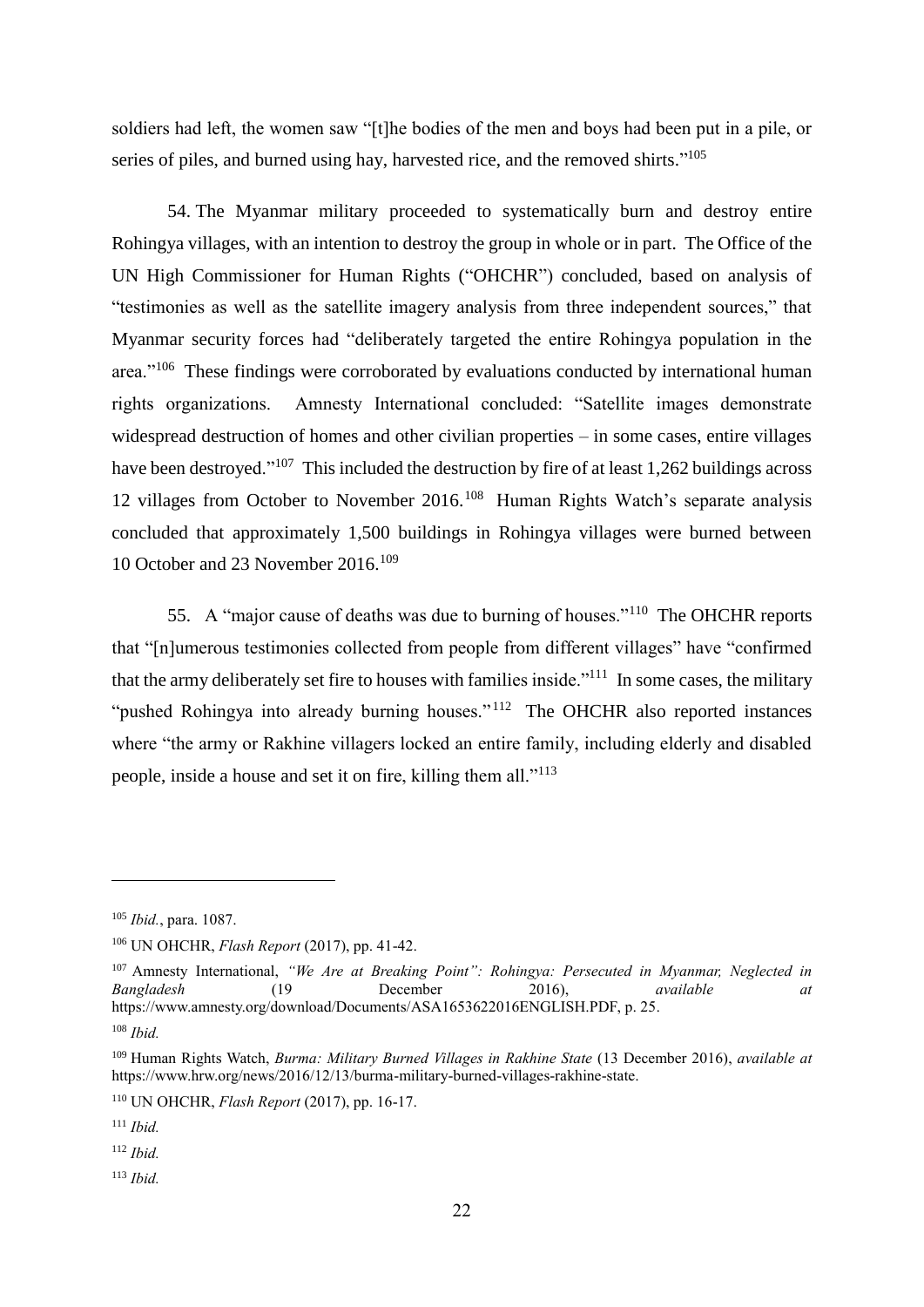56. In one such case, an 11-year old girl from Yae Khat Chaung Gwa Son village reported:

> After entering our house, the army apprehended us. They pushed my mother on the ground. They removed her clothes, and four officers raped her. They also slaughtered my father, a prayer leader, just before raping my mother. After a few minutes, they burnt the house with a rocket, with my mother inside. All this happened before my eyes. $114$

57. In some instances, the military tied Rohingya to trees and burned them alive.<sup>115</sup> A survivor from Yae Khat Chaung Gwa Son village recounts:

> The military dragged my grandmother and grandfather out of their house. First they were severely beaten, then tied to a tree. The military then put dried grass, woods around them and set them on fire. $116$

58. Children, including infants, were deliberately targeted. According to the OHCHR, victims ranged in ages "from newborns to teenagers."<sup>117</sup> They included children who were "killed by live ammunition or stabbed while at home; while fleeing to safety; or while in farms or fields."<sup>118</sup>

59. A mother of four from Pwint Hpyu Chang reported:

I fled together with my four children. I was holding and carrying the two youngest. My two oldest children, my daughter who was six years old and my son who was 10, were behind me. When the armed men were running after me, I hid behind some trees and bushes. The men caught my two oldest children and killed them. They used a knife of the kind we use to slaughter goats. I saw this from where I was hiding.<sup>119</sup>

60. Another survivor recounted:

In Kyet Yoe Pyin I saw the military killing a newborn baby of a distant relative. She was about to deliver the baby just after the military entered the village. We were all inside the house and the military made us come

1

<sup>119</sup> *Ibid.*

<sup>114</sup> *Ibid.*

<sup>115</sup> *See, e.g.*, UN OHCHR, *Flash Report* (2017), p. 17.

<sup>116</sup> *Ibid*.

<sup>117</sup> *Ibid.*, p. 18.

<sup>118</sup> *Ibid.*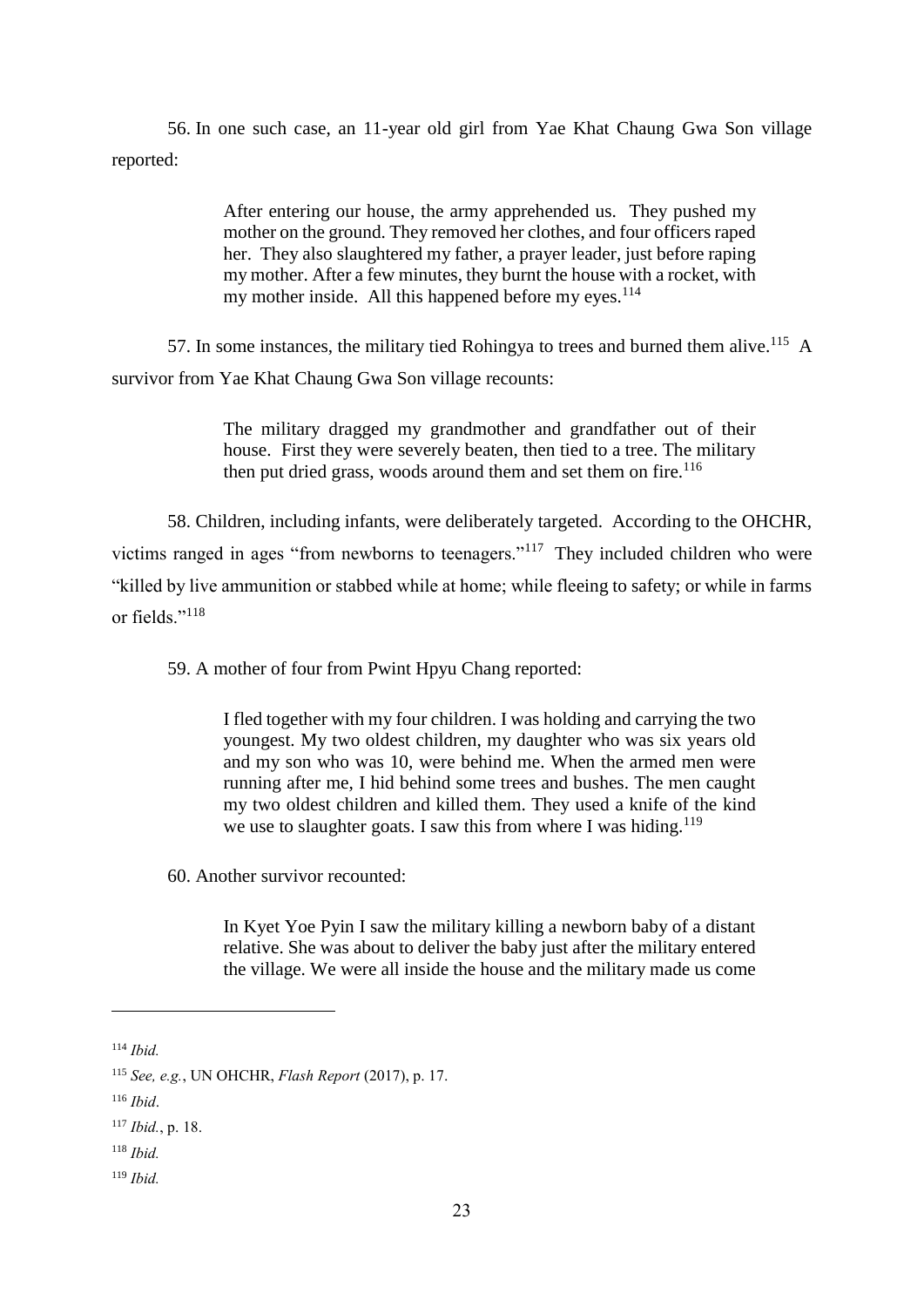out. My relative could not come out as she was in labour so they dragged her out and hit her stomach with a big stick. They killed the baby by stomping on it with their heavy boots. Then they burned the house.<sup>120</sup>

61. A survivor from the same village recounts: "They held me tight and I was raped by one of them. My five-year old daughter tried to protect me, she was screaming, one of the men took out a long knife and killed her by slitting her throat."<sup>121</sup>

62. Myanmar military and security forces committed sexual violence on a massive scale, including rape, gang rape, forced nudity, and sexual assault.<sup>122</sup> The OHCHR reported that the majority of the rape victims it interviewed were "raped by more than one soldier, usually three to four but even up to eight officers."<sup>123</sup> It also found: "Rape by an individual soldier would typically occur alongside a gang rape – i.e. several women would be targeted for rape within a particular house, school or mosque and the majority of them would be gang raped while some were raped by only one individual."<sup>124</sup>

63. At Kyet Yoe Pyin village, in Maungdaw Township, one survivor estimated that more than 100 females were raped.<sup>125</sup>

64. A survivor from Dar Gyi Zar village encountered 13 women: "They could not speak, they were just crying. They all had injuries. Their clothes had blood on them, around their private parts... they had marks on their necks from where they were held."<sup>126</sup>

65. A mother who survived her village's "clearance operation" gave the following account, as summarized by the UN Fact-Finding Mission:

> One survivor described eight to ten Tatmadaw soldiers entering the house she was in and taking two young girls to the toilet. She held a child in her lap so that the Tatmadaw would realise that she was a mother and would not rape her. The soldiers threw the child aside; five to six

<sup>120</sup> *Ibid.*

<sup>121</sup> *Ibid.*

<sup>122</sup> UN Fact-Finding Mission, *Report of the Detailed Findings* (2018), paras. 1091-1092.

<sup>123</sup> UN OHCHR, *Flash Report* (2017), p. 21.

<sup>124</sup> *Ibid.*

<sup>125</sup> UN Fact-Finding Mission, *Report of the Detailed Findings* (2018), para. 1111.

<sup>126</sup> Amnesty International, *"We Are at Breaking Point": Rohingya: Persecuted in Myanmar, Neglected in Bangladesh* (19 December 2016), *available at* https://www.amnesty.org/download/Documents/ASA1653622016ENGLISH.PDF, p. 25.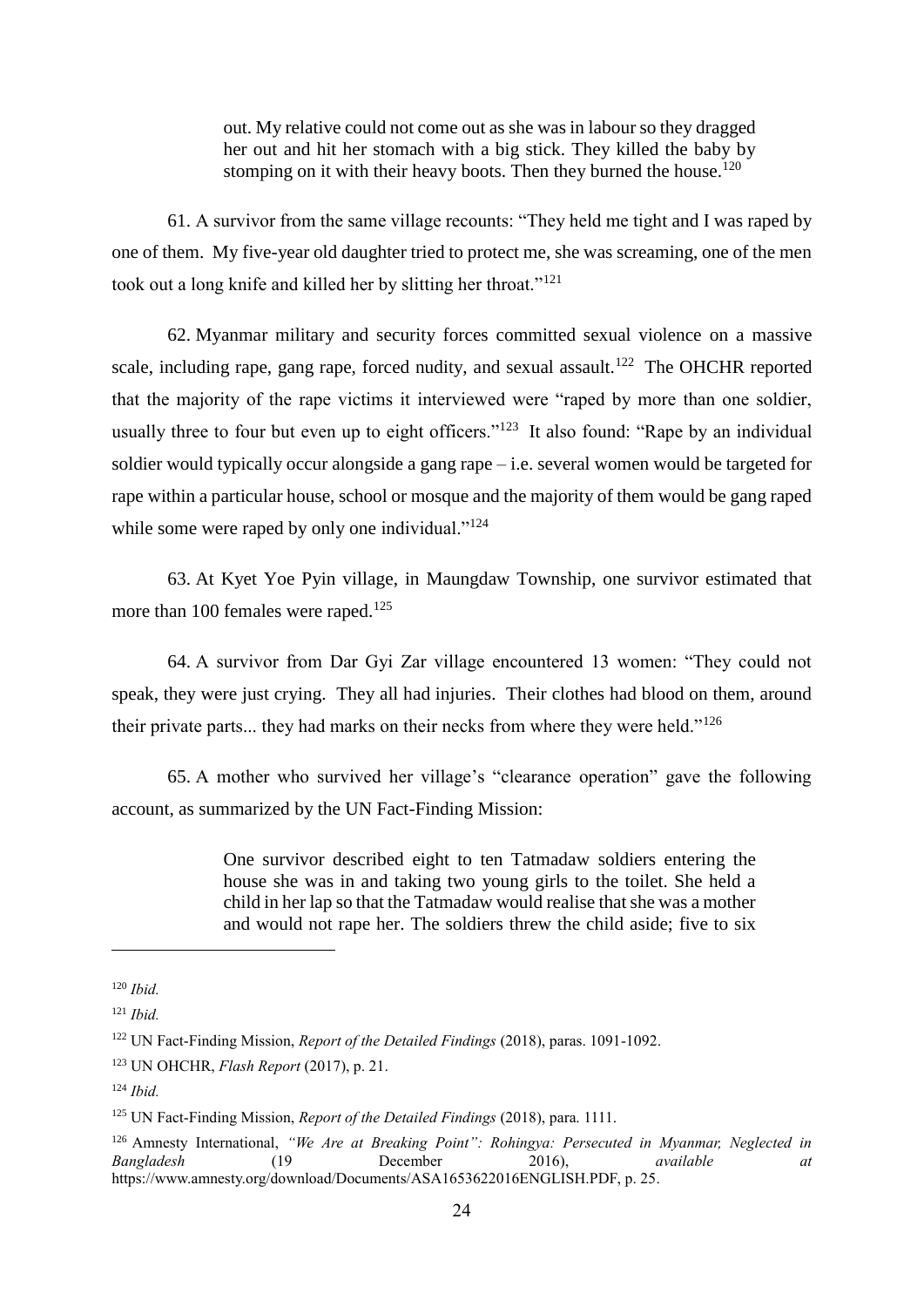men raped her. She said that she had pain everywhere afterwards and bled until she reached Bangladesh. She heard that the two girls who were taken to the toilet died.<sup>127</sup>

66. A 14-year-old female survivor of a clearance operation described her experience as follows:

> We were hiding in the forest and the soldiers took my sister, who was 12-years old, and eight other girls. Four of them were raped and killed. Then the soldiers took me. There were around 40 women and girls in the forest. I remember the first man who raped me, feeling all the pain. I became numb to the next three men and then I went unconscious. They were raping most of the women and girls.<sup>128</sup>

67. On 16 February 2017, after four months of systematic atrocities against members of the Rohingya group, the Myanmar Government declared an end to the "clearance operations."<sup>129</sup> Thereafter, a Government Investigation Commission, led by Myanmar's Vice-President, absolved the security forces of any wrongdoing and endorsed the "lawfulness and appropriateness of the response."<sup>130</sup> To date, Myanmar has taken no steps to hold those responsible for these atrocities accountable.<sup>131</sup>

68. Despite the official end to the "clearance operations," widespread persecution of the Rohingya – through the same tactics employed in those operations – continued. The humanitarian crisis faced by the Rohingya was further exacerbated by the Government's prohibition of humanitarian assistance to the lockdown zone.<sup>132</sup> The worst was yet to come.

# **2. The Resumption of "Clearance Operations" on 25 August 2017**

69. Six months after the official end of the Myanmar State's "clearance operations" against members of the Rohingya group, they were formally resumed. On 10 August 2017,

<sup>127</sup> UN Fact-Finding Mission, *Report of the Detailed Findings* (2018), para. 1093.

<sup>128</sup> *Ibid.*, paras. 1091-1092.

<sup>129</sup> *Ibid.*, paras. 1069-1070.

<sup>130</sup> *Ibid.*, para. 1071.

<sup>131</sup> *Ibid.*, para. 1564.

<sup>132</sup> *Ibid.*, para. 573; UNGA, Human Rights Council, *Report of the Special Rapporteur on the situation of human rights in Myanmar*, UN Doc. A/HRC/34/67 (14 March 2017), para. 66; Amnesty International, *"We Are at Breaking Point": Rohingya: Persecuted in Myanmar, Neglected in Bangladesh* (19 December 2016), *available at* https://www.amnesty.org/download/Documents/ASA1653622016ENGLISH.PDF, pp. 7, 32.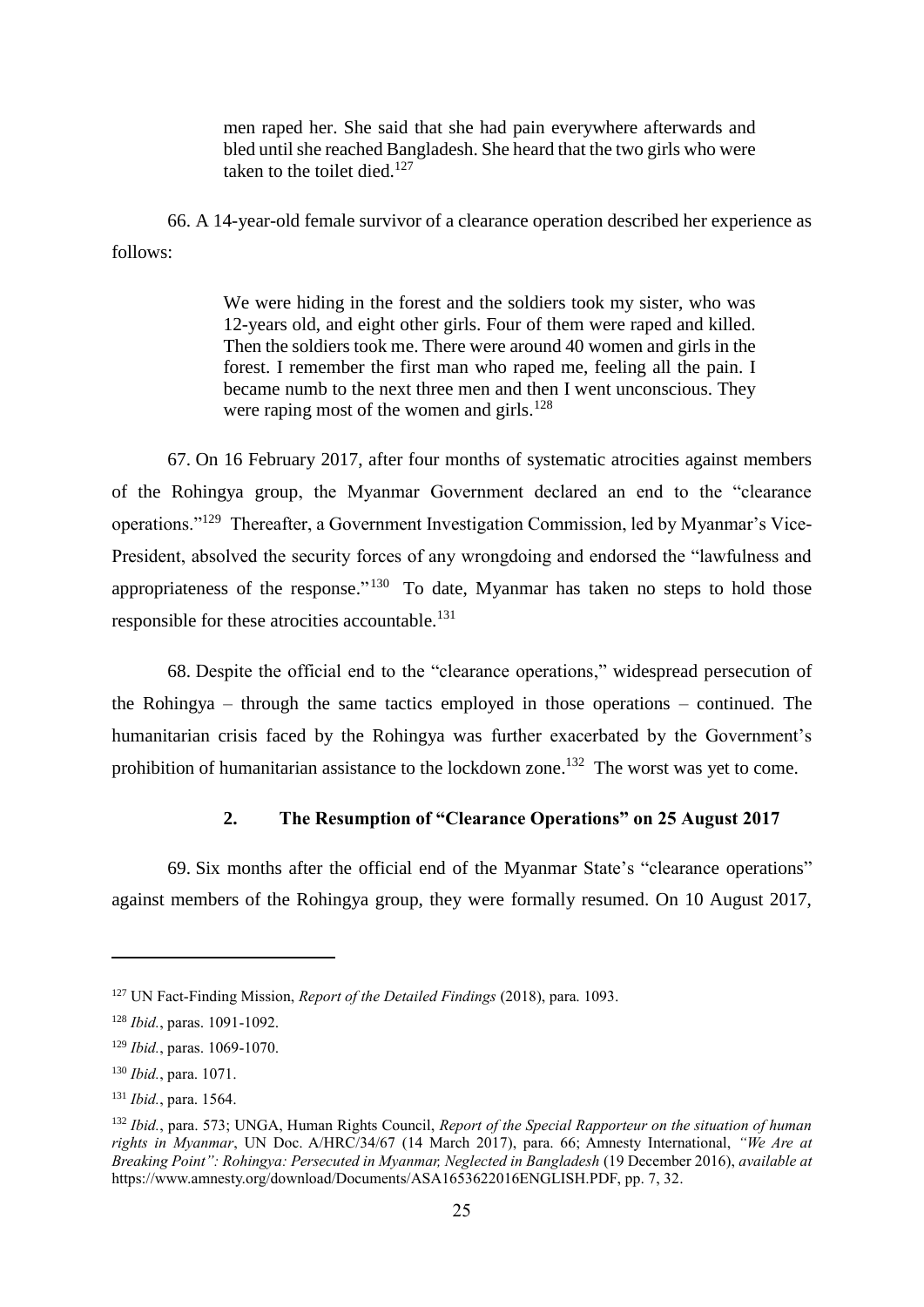Myanmar airlifted to Rakhine State more than 1,600 members of the Tatmadaw's 33rd and 99th Light Infantry Divisions ("LID") from northern Myanmar.<sup>133</sup> National media in Myanmar contemporaneously reported that these military forces were "going to northern Rakhine to carry out area clearance."<sup>134</sup> Other military units were also re-deployed to northern Rakhine State, and stationed in areas normally only guarded by Border Guard Police units.<sup>135</sup> These forces were accompanied by tanks, armoured personnel carriers, heavy artillery, helicopters and naval vessels.<sup>136</sup>

70. One survivor of the resumed "clearance operations" recounted:

My Rakhine neighbour said to me, "Now you Rohingya are doomed because the government is sending military from Yangon who are coming here to kill every Muslim. Someday in Rakhine State there will be no Rohingya Muslims at all."<sup>137</sup>

71. During these renewed "clearance operations," the Commander-in-Chief of Myanmar's armed forces, Senior-General Min Aung Hlaing, confirmed that this was indeed the objective of the operations: "The Bengali problem was a long-standing one which has become an unfinished job despite the efforts of the previous governments to solve it. The government in office is taking great care in solving the problem."<sup>138</sup>

72. Myanmar's pretext for resuming "clearance operations" on 25 August 2017 was attacks on a military base and various security outposts by the Arakan Rohingya Salvation Army ("ARSA"), carried out largely by untrained individuals wielding sticks and knives, with a small number bearing arms and improvised explosive devices.<sup>139</sup>

73. Immediately following these incidents, Myanmar launched a coordinated second wave of "clearance operations" across northern Rakhine State, far more brutal and expansive than had been carried out previously. The UN Fact-Finding Mission concluded:

<sup>133</sup> UN Fact-Finding Mission, *Report of the Detailed Findings* (2018), para. 1151.

<sup>134</sup> *Ibid.*, para. 1151.

<sup>135</sup> *Ibid.*, para. 1153.

<sup>136</sup> *Ibid.*, paras. 1152, 1156.

<sup>137</sup> *Ibid.*, para. 1153.

<sup>138</sup> *Ibid.*, para. 753.

<sup>139</sup> *Ibid.*, para. 750.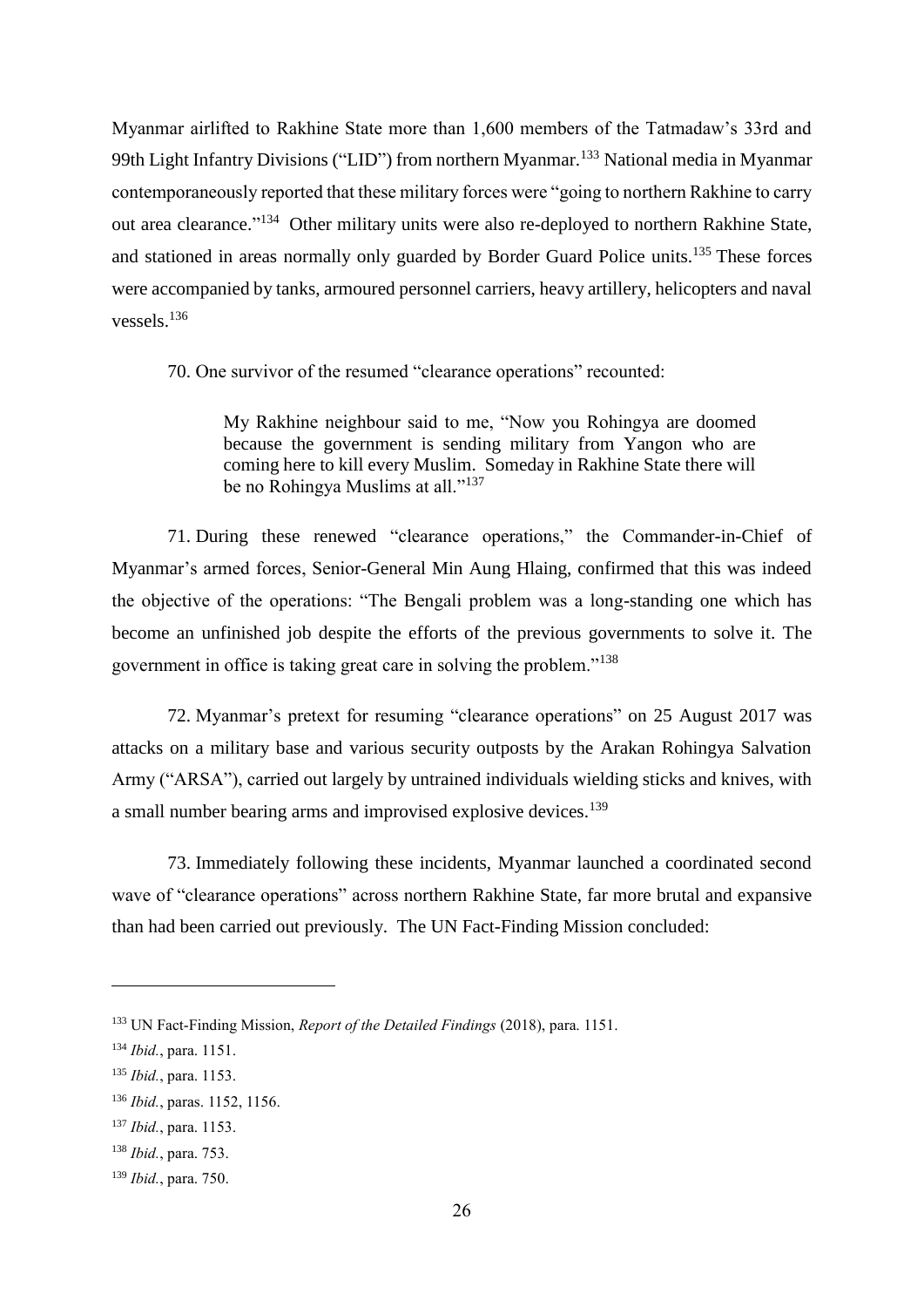The security forces' response was immediate, within hours, brutal and grossly disproportionate. Ostensibly to eliminate the 'terrorist threat' posed by ARSA, in the days and weeks that followed it encompassed hundreds of villages across Maungdaw, Buthidaung and Rathedaung Townships. The operations targeted and terrorised the entire Rohingya population.... 140

74. The UN Fact-Finding Mission concluded that the level of coordination of the attacks against members of the Rohingya group evidenced that it had been pre-planned by senior Government officials:

> This level of build-up, both in quantity and nature, would have required significant logistical planning over a considerable period. It would have required decisions at the most senior levels of the Tatmadaw. The Mission has concluded that this preparation, the joint nature of the operations, and the deployment of the [Light Infantry Divisions] indicate that the "clearance operations," or at least the ability to carry out a large and widespread operation, was planned and ordered well in advance of 25 August 2017.<sup>141</sup>

75. The Myanmar military's *modus operandi* was similar to, but more extensive and brutal than, earlier "clearance operations."<sup>142</sup> Tatmadaw soldiers, accompanied by other security forces, entered Rohingya villages early in the morning whilst most villagers were asleep,  $143$  and fired rocket launchers, mortars, and bullets into Rohingya homes.  $144$  The Government forces then tortured, raped and killed the inhabitants, including those who tried to flee, before burning their homes to the ground, often with members of the Rohingya group inside.<sup>145</sup>

76. The UN Fact-Finding Mission determined:

Many Rohingya were killed or injured by indiscriminate shooting. Rohingya villages were approached without warning, usually from more than one direction, and often in the early morning, by armed Tatmadaw soldiers. They were often accompanied by other armed security forces, including the BGP, the Myanmar Police Force and riot police (known

<sup>140</sup> *Ibid.*, para. 751.

<sup>141</sup> *Ibid.*, para. 1157.

<sup>142</sup> *Ibid.*, para. 752.

<sup>143</sup> *Ibid.*

<sup>144</sup> *Ibid.*, paras. 752, 961.

<sup>145</sup> *Ibid.*, paras. 884-911.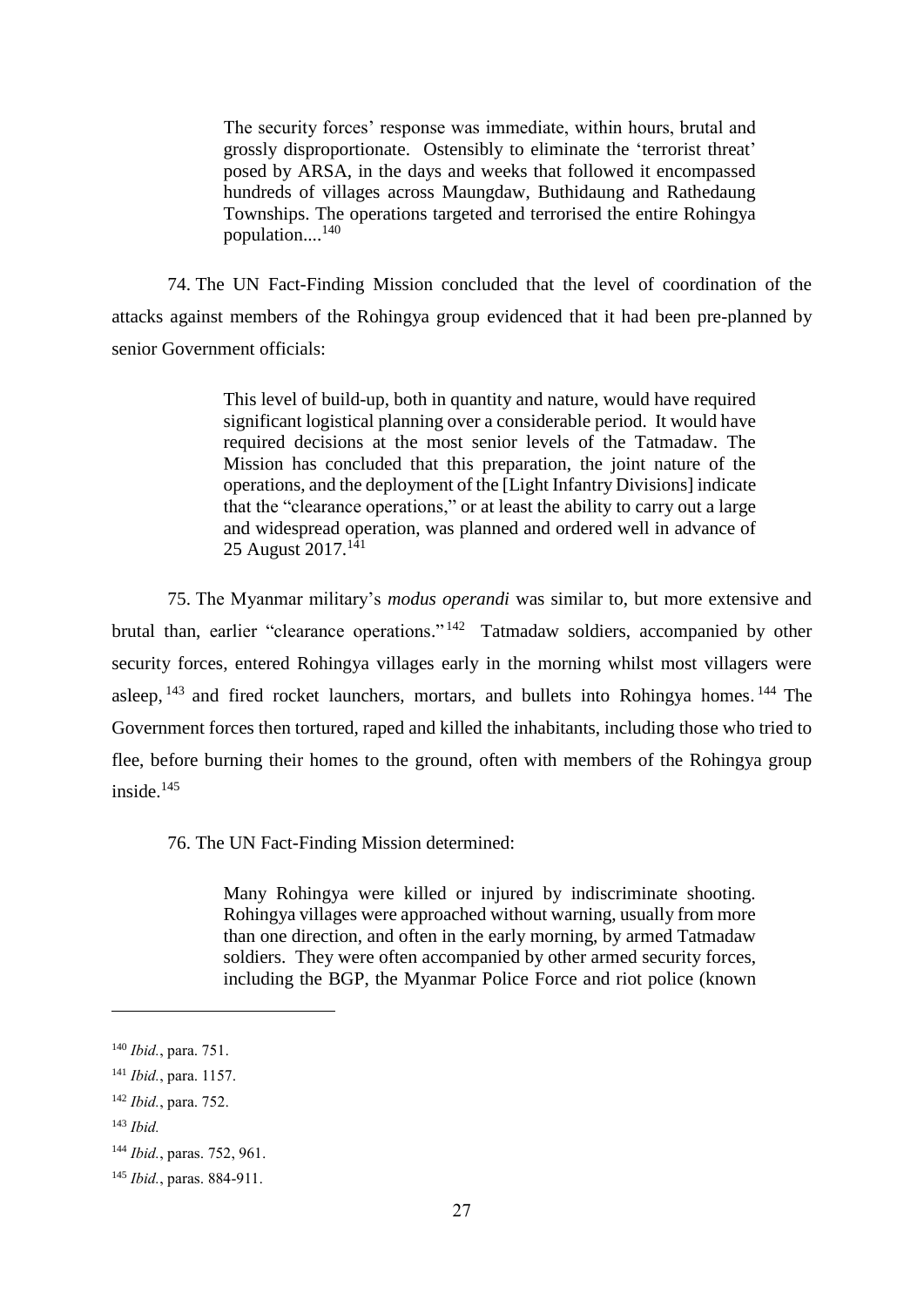as *Ion htein*), and frequently by ethnic Rakhine civilians. Members of the security forces, primarily Tatmadaw soldiers of the Western Command and the  $33<sup>rd</sup>$  and  $99<sup>th</sup>$  LIDs, shot assault rifles towards the Rohingya villages from a distance, not targeting any particular military objective or making any distinction between ARSA fighters and civilians. Men, women and children were all shot at. Many victims referred to the volume of gunfire, with some describing it as "raining bullets." Many were shot and killed or injured while attempting to flee.<sup>146</sup>

77. The UN Fact-Finding Mission documented "detailed accounts" of "corroborated mass killings" in which "hundreds, of men, women and children were killed" in "targeted attacks."<sup>147</sup> Soldiers "shot individual persons, including at point blank range, and executed people, including those injured, by slitting their throats using long knives."<sup>148</sup> In some places "these targeted killings occurred as Tatmadaw soldiers and other security forces systematically moved from house to house, pulling people out of their homes and executing them, or shooting then inside their houses, or as they left their houses, often in front of family members."<sup>149</sup>

78. In Min Gyi, the Myanmar military "separated women and children from the men" and "systematically killed the men."<sup>150</sup> At Chut Pyin, the soldiers "dragged people from houses and shot some of them at point blank range."<sup>151</sup> Others were "killed by having their throats slit with large knives."<sup>152</sup> At Maung Nu, the military seized the village's male inhabitants and tied them up. The soldiers then "opened fire on the men and boys" and "slit their throats with knives."<sup>153</sup>

79. As before, the Myanmar military and security forces did not spare Rohingya children. The UN Secretary-General's annual report on children reports that during a "clearance operation" in Buthidaung Township, both "[m]en and boys were taken from

- <sup>148</sup> *Ibid.*, para. 893.
- <sup>149</sup> *Ibid.*, para. 893. <sup>150</sup> *Ibid.*, para. 766.
- <sup>151</sup> *Ibid.*, para. 783.
- <sup>152</sup> *Ibid.*

<sup>146</sup> *Ibid.*, para. 884.

<sup>147</sup> *Ibid.*, para. 892.

<sup>153</sup> *Ibid.*, para. 808.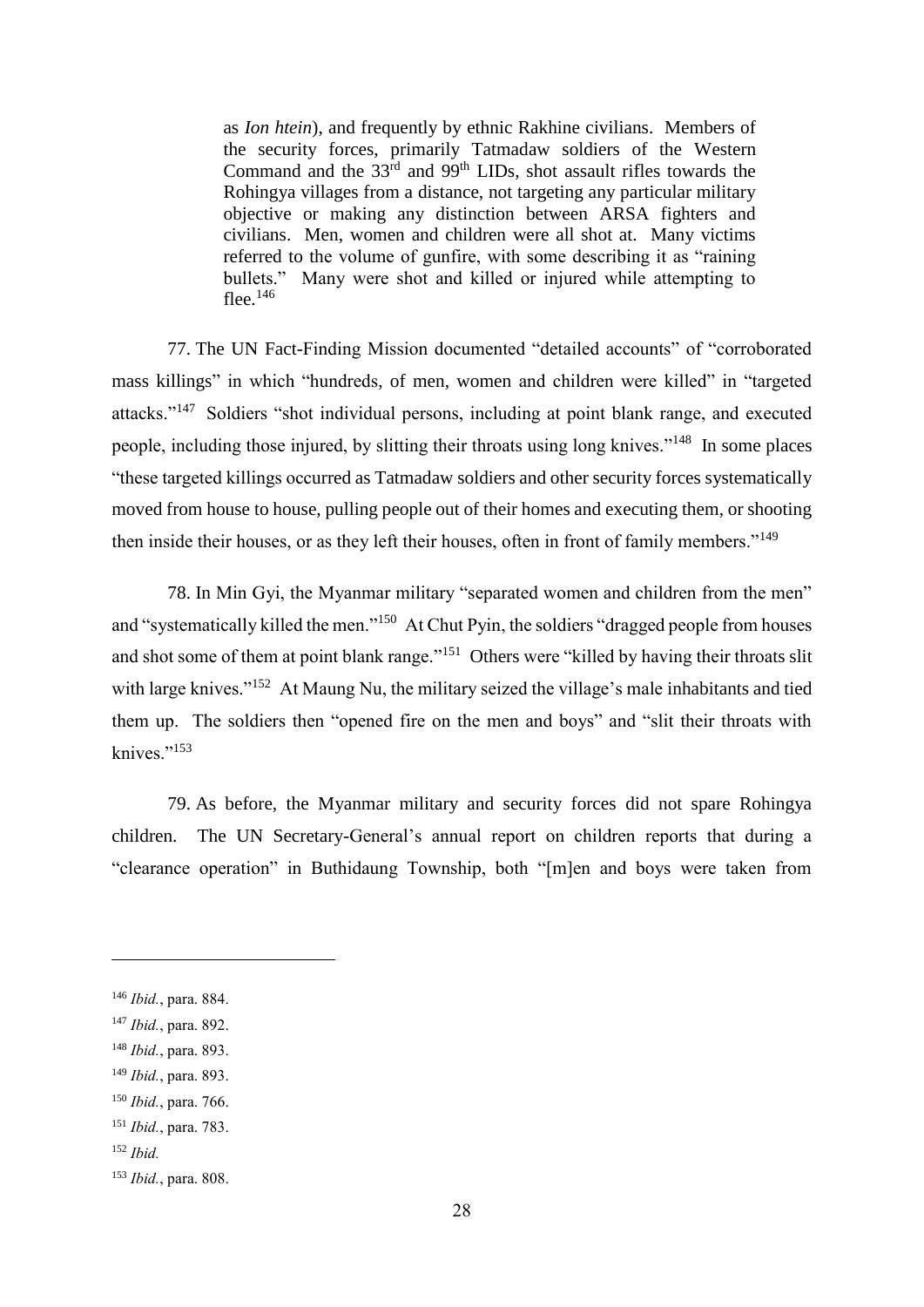houses."<sup>154</sup> They "had their hands tied and were forced to lie down on the ground."<sup>155</sup> Witnesses saw "the men and boys being killed one by one."<sup>156</sup> At least "28 boys between the ages of 8 and 17 years old were killed."<sup>157</sup>

80. At Koe Tan Kauk, in Rathedaung Township, escapees who returned to the village after the clearance operation found "bodies with throats cut and decapitated heads, including those of children."<sup>158</sup> One survivor testified: "I found my six-month old son's body lying next to my wife's body. She had been shot. My baby son was stabbed in his stomach and his intestine and liver were coming out."<sup>159</sup>

81. A woman from Kyein Chaung village, in northern Maungdaw Township, described how soldiers killed two of her children, while a third survived multiple stab wounds to her head:

> Soldiers took to me into a house and beat me and my youngest child. He was one and a half years old, and he died as a result of the beating. My four year old son's hand was being held by my daughter, who was also stabbed in the head. He started crying and then the military stabbed him and he died. It was with a long knife, the length of a forearm.<sup>160</sup>

82. Another witness described the killing of women and children in Kyet Yoe Pyin, in Maungdaw Township: "A pregnant woman in labour was being assisted by a midwife as well as a number of other female relatives. I saw approximately five soldiers enter the house and heard a few gunshots." She recounted: "Later I went back and saw the dead bodies of an elderly woman, the mother, a two-year old girl, and another girl who was 16 to 18 years old and the new-born baby."<sup>161</sup>

83. A survivor from Kha Maung Seik village, in Maungdaw Township, described how:

<sup>154</sup> UN Security Council, *Report of the Secretary-General on children and armed conflict in Myanmar*, UN Doc. S/2018/956 (29 October 2018), para. 15.

<sup>155</sup> *Ibid.*

<sup>156</sup> *Ibid.*

<sup>157</sup> *Ibid.*

<sup>158</sup> UN Fact-Finding Mission, *Report of the Detailed Findings* (2018), para. 837.

<sup>159</sup> *Ibid.*

<sup>160</sup> *Ibid.*, para. 894.

<sup>161</sup> *Ibid.*, para. 895.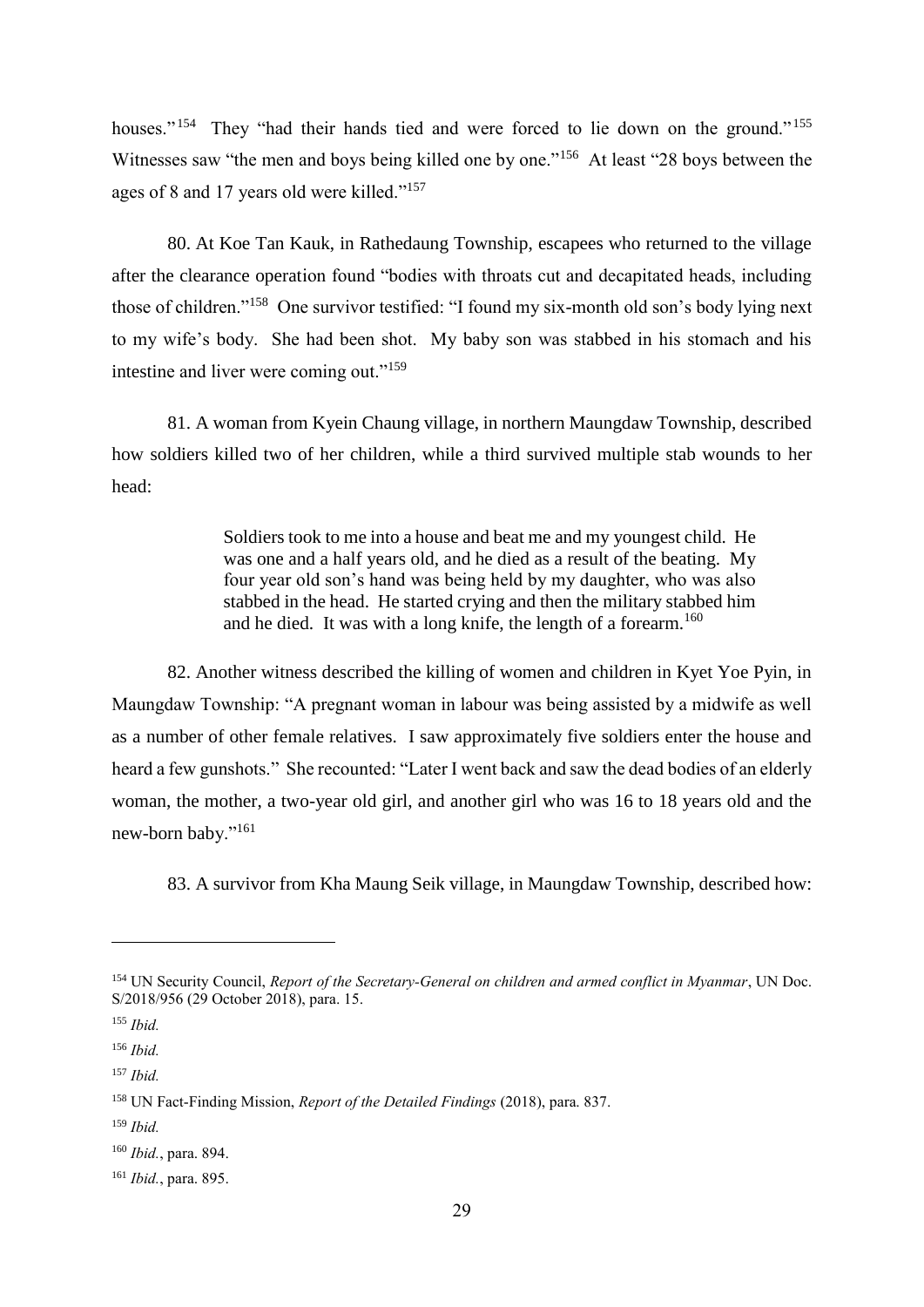When their parents were killed, and the children were standing alone, they [soldiers] threw the children in the river . . . We were watching from the other side of the riverbank. Even the newborns and the ones who could barely walk, they threw them in the river. It was not far from where we were hiding.<sup>162</sup>

84. Entire Rohingya villages were set afire and destroyed as part of the second wave of "clearance operations," often with their inhabitants locked inside burning homes. By "analysing satellite imagery and witness accounts," the UN Fact Finding Mission documented the "widespread, systematic, deliberate, organized and targeted destruction, mainly by fire, of Rohingya-populated areas" in the three northern Rakhine State townships of Maungdaw, Buthidaung, and Rathedaung. 163 Satellite imagery from August 2017 to March 2018 demonstrates that approximately 392 Rohingya villages were partially (214) or totally (178) destroyed by fire, during this period.<sup>164</sup>

85. The Mission identified approximately 37,700 individual structures as having been destroyed, the "vast majority" of which were "Rohingya homes." Other buildings, including "markets, religious schools (madrassas) and mosques," were destroyed as well.<sup>165</sup> Myanmar accomplished this immense level of destruction both "manually using flammable liquid and matches" and by using "launchers," *i.e.*, "weapons firing a munition that explodes upon impact."<sup>166</sup>

86. The UN Fact-Finding Mission "verified a pattern of Tatmadaw soldiers intentionally forcing people into houses that were either burning or about to be set alight, and even locking them inside."<sup>167</sup> A witness from Ngan Chuang, in northern Maungdaw Township, who managed to escape, reported: "The military came into my village and burned the houses

<sup>&</sup>lt;sup>162</sup> Fortify Rights, *They Gave Them Long Swords: Preparations for Genocide and Crimes Against Humanity Against Rohingya Muslims in Rakhine state, Myanmar* (July 2018), *available at* https://www.fortifyrights.org/downloads/Fortify\_Rights\_Long\_Swords\_July\_2018.pdf, p. 67.

<sup>163</sup> UN Fact-Finding Mission, *Report of the Detailed Findings* (2018), para. 959.

<sup>164</sup> *Ibid.*

<sup>165</sup> *Ibid.*, para. 960.

<sup>166</sup> *Ibid.*, para. 905.

<sup>167</sup> *Ibid.*, para. 908.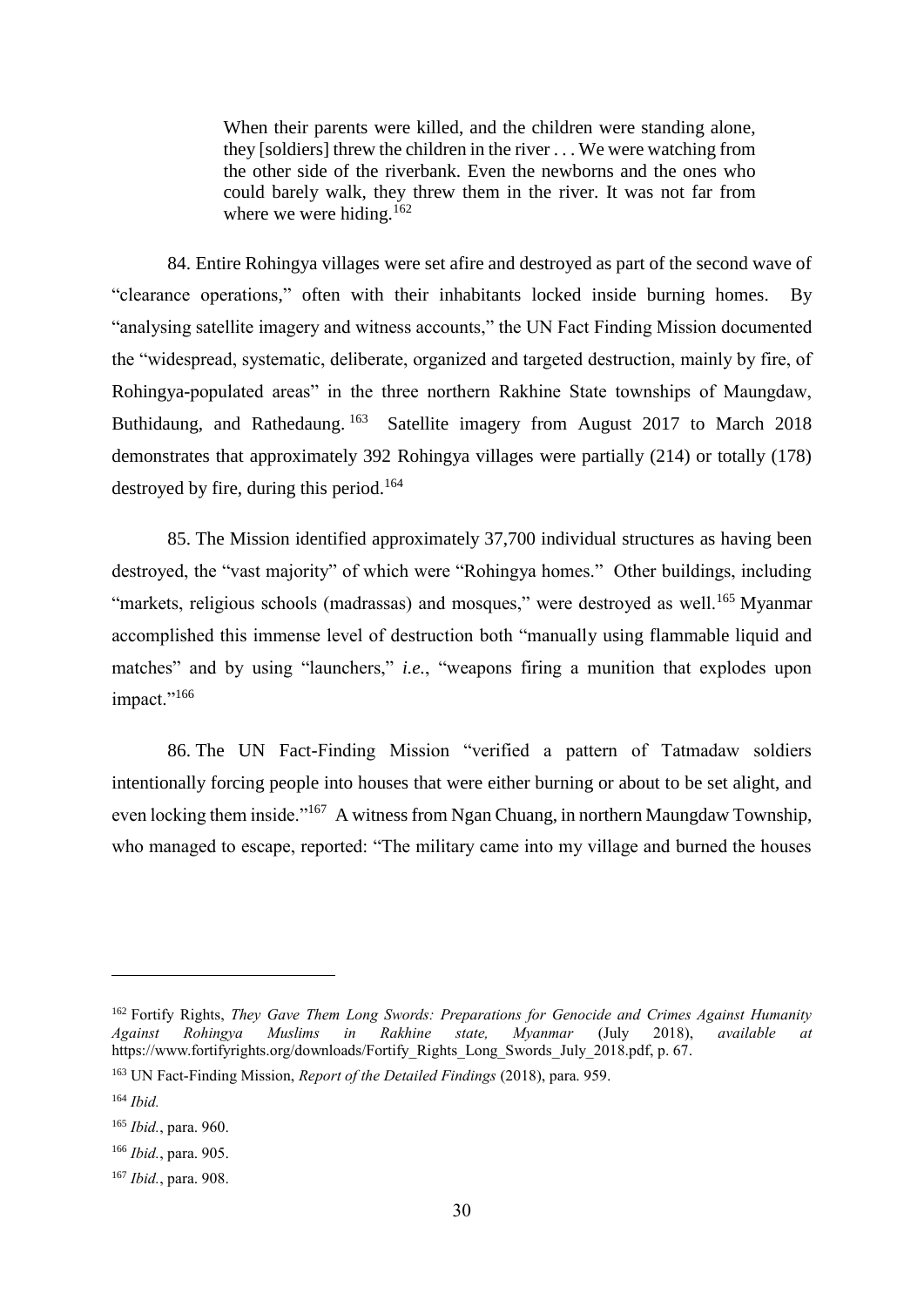with launchers. I was inside my house with my children when they locked the door from the outside."<sup>168</sup>

87. Similarly, at Min Gyi, in Maungdaw Township, "soldiers took women and children to houses where they were raped and gang raped, after which the doors were locked and the houses set on fire."<sup>169</sup> Most victims, including "young children who had accompanied their mothers, were unable to escape and burned to death."<sup>170</sup>

88. The Mission obtained accounts of "people, including babies and children, being pushed or thrown into burning houses by soldiers." For example, at Myin Hlut, in Maungdaw Township, a witness saw "two young children, six or seven years old, running out of a burning house, only to be pushed back in by soldiers."<sup>171</sup>

89. At Kyauk Pan Du, in Maungdaw Township, a survivor witnessed a "group of approximately 10 women, children and elderly persons trying to escape a burning house, but being pushed back inside by soldiers."<sup>172</sup> The same witness saw a soldier "stabbing a child, and then pushing the child inside the burning house."<sup>173</sup> The entire Rohingya family was burned alive in the house.<sup>174</sup>

90. Tellingly, satellite imagery reveals that wherever the Tatmadaw carried out a "clearance operation" on a mixed ethnicity village or village tract, only the Rohingya settlements were targeted. Ethnic Rakhine people and habitations remained untouched.<sup>175</sup>

91. Widespread rape and sexual violence were again a hallmark of Myanmar's "clearance operations."The UN Fact-Finding Mission concluded that "[r]ape and other sexual and gender-based violence," including gang rapes, sexually humiliating acts, sexual slavery and sexual mutilations, were "perpetrated on a massive scale."<sup>176</sup> It determined that the "main

1

<sup>170</sup> *Ibid.*

<sup>172</sup> *Ibid.*

<sup>168</sup> *Ibid.*

<sup>169</sup> *Ibid.*, para. 909.

<sup>171</sup> *Ibid.*, para. 910.

<sup>173</sup> *Ibid.*

<sup>174</sup> *Ibid.*

<sup>175</sup> *Ibid.*, paras. 972-973.

<sup>176</sup> *Ibid.*, para. 920.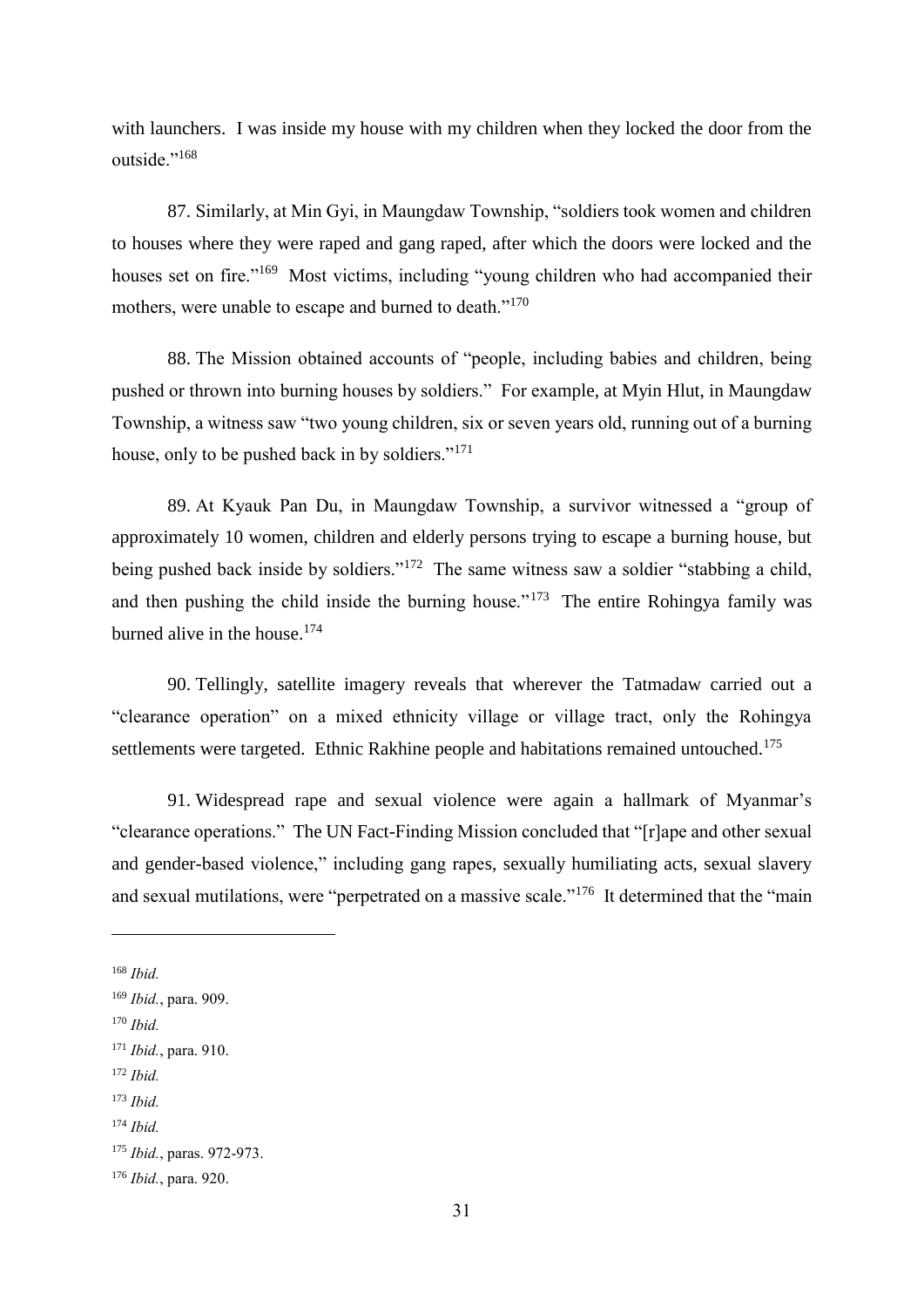perpetrators were the Tatmadaw, although other security forces, and sometimes ethnic Rakhine men, were also involved."<sup>177</sup>

92. The UN Fact-Finding Mission identified as a "notable pattern" the perpetration of "mass gang rape, involving multiple perpetrators and multiple victims in the same incident."<sup>178</sup> These crimes were "commonly perpetrated in open public spaces, in front of family and neighbours, within forested areas near the village; in large houses within the village; and during detention in military and police compounds."<sup>179</sup> During these attacks, "up to 40 women and girls were raped or gang raped together."<sup>180</sup> The victims were "commonly raped by more than one perpetrator, frequently by many perpetrators, sometimes as many as ten."<sup>181</sup>

93. One victim – eight months pregnant at the time – testified about the crimes committed by the Tatmadaw, some of whom she recognized from the local military camp: "They stamped and kicked my stomach with their boots, and then stripped me naked…. I was blindfolded and hung by my wrists from a tree. I was raped nine times, both anally and vaginally. I counted all of them."<sup>182</sup>

94. She then states: "Whilst they were raping me, they bit me on my breasts and neck. They left me tied to the tree. My mother found me in the evening. My unborn baby died."<sup>183</sup>

95. The UN Fact-Finding Mission reported that "[m]any victims were killed after being raped," with most having had their throats slit or burned to death.<sup>184</sup> It observed: "A large number of interviewees saw dead bodies of women and girls en route to Bangladesh who they thought had been raped, because the bodies were naked and large amounts of blood were visible between their legs."<sup>185</sup>

1

- <sup>179</sup> *Ibid.*
- <sup>180</sup> *Ibid.*
- <sup>181</sup> *Ibid.*
- <sup>182</sup> *Ibid.*
- <sup>183</sup> *Ibid.*

<sup>185</sup> *Ibid.*

<sup>177</sup> *Ibid.*

<sup>178</sup> *Ibid.*, para. 921.

<sup>184</sup> *Ibid.*, para. 927.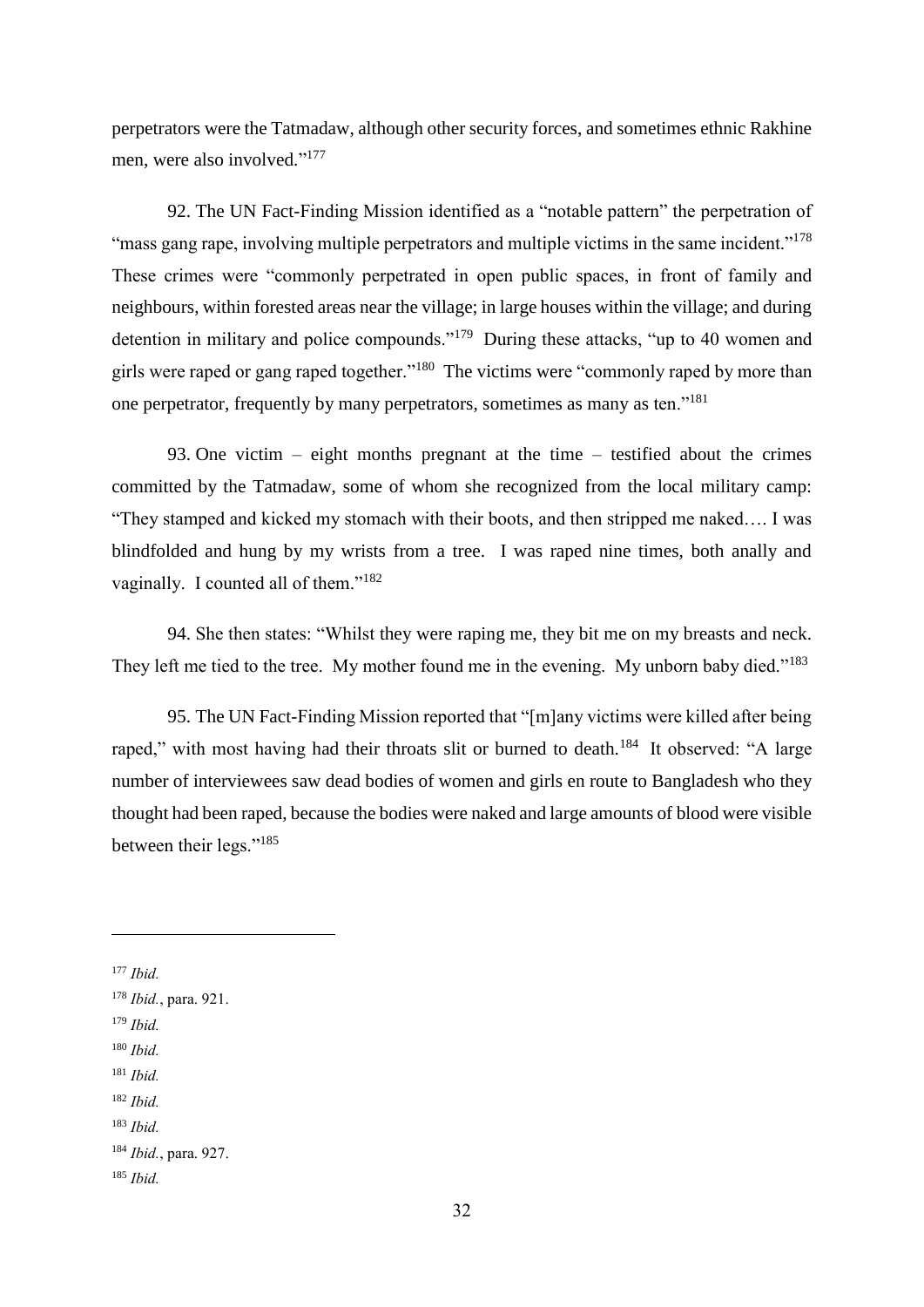96. The Mission concluded: "Death may have been caused by genital trauma, especially when a woman had been gang raped, or women and girls may have been raped with instruments, such as knives or sticks, which caused internal organ damage, leading to death."<sup>186</sup>

97. One rape victim, who had been gang raped with her sister, heard a member of the Tatmadaw say: "We are going to kill you this way, by raping. We are going to kill Rohingya. We will rape you. This is not your country."<sup>187</sup>

98. The UN Fact-Finding Mission concluded: "the widespread sexual violence and the manner in which it was perpetrated was an intended effort, at least in part, to weaken the social cohesion of the Rohingya community and contribute to the destruction of the Rohingya as a group and the breakdown of the Rohingya way of life."<sup>188</sup> The use of rape and sexual violence as an instrument of genocide – to destroy a group in whole or in part – is well-established in international law.<sup>189</sup>

# **3. Ongoing Genocidal Acts and Threats of Genocidal Acts Against the Rohingya Group**

99. Although Myanmar claims to have ended its most recent wave of "clearance operations," the UN Fact-Finding Mission's September 2019 report to the UN Human Rights Council found that the Rohingya "remain the target of a Government attack aimed at erasing the[ir] identity and removing them from Myanmar."<sup>190</sup>

100. According to an analysis performed by UNOSAT, between November 2018, that is, after Myanmar claimed to have ended its "clearance operations," and May 2019, 30 villages – located primarily in central Maungdaw and Buthidaung Townships – were destroyed

<sup>186</sup> *Ibid.*

<sup>187</sup> *Ibid.*, para. 932.

<sup>188</sup> *Ibid.*, para. 941.

<sup>189</sup> ICTR, Trial Chamber I, *Prosecutor v. Akayesu*, Case No. ICTR-96-4-T, Judgement (2 September 1998), paras. 732-734.

<sup>190</sup> UN Fact-Finding Mission, *Report of the Detailed Findings* (2019), para. 2.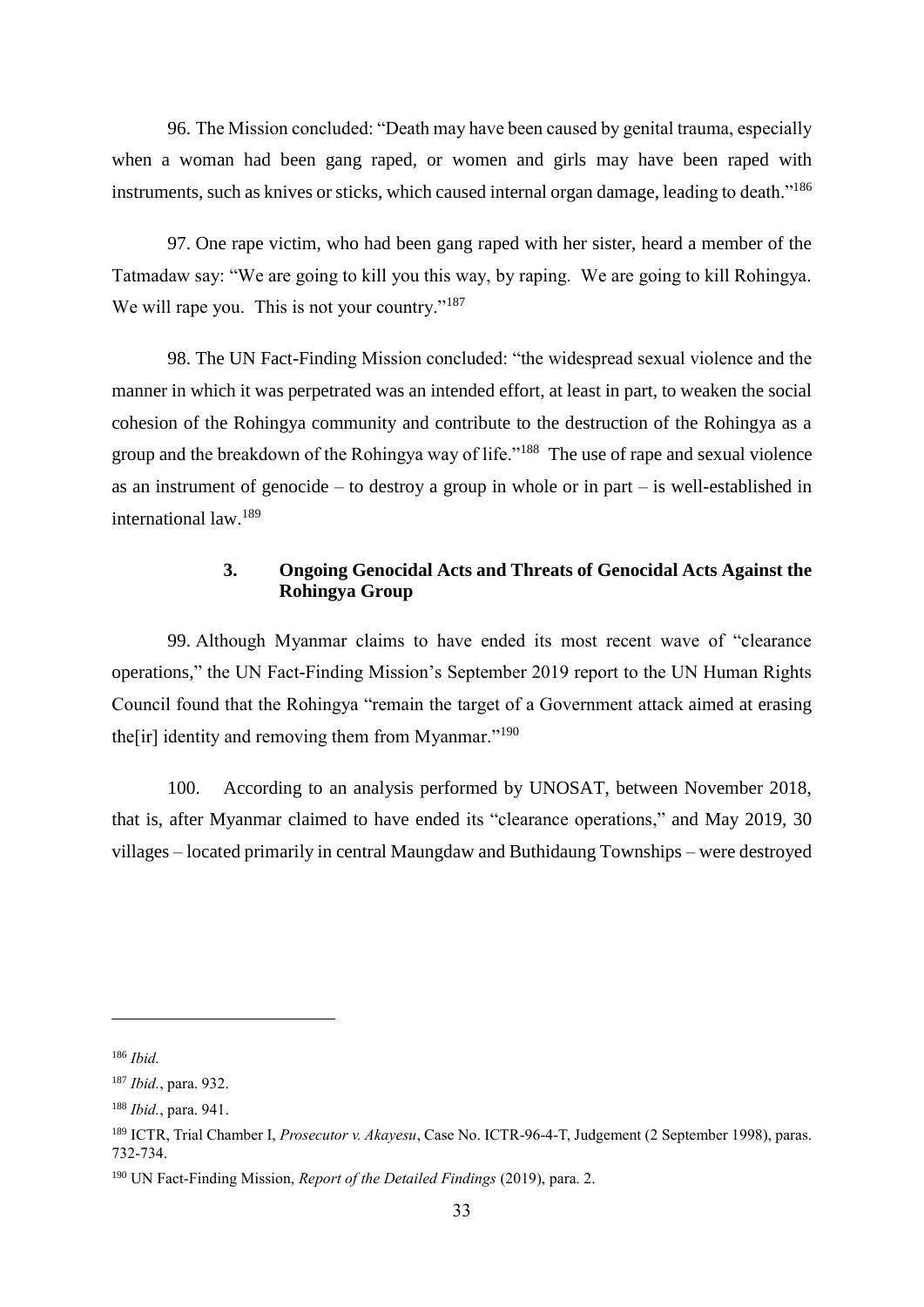"mostly by burning."<sup>191</sup> UNOSAT estimates that by April 2019 the number of destroyed structures had risen to approximately 40,600 across 416 settlements.<sup>192</sup>

101. On 10 July 2019, the UN Deputy High Commissioner for Human Rights stated: "In a continuation of attacks, it was reported that on 2 May and 9 May 2019 Rohingya homes and shops were burned in Maungdaw and Buthidaung townships."<sup>193</sup> The Deputy High Commissioner also stated that "on 28 May 2019, reports alleged that the remaining Rohingya houses in Taung Bazar, Buthidaung township, were also burned to the ground."<sup>194</sup> She further observed: "Our information suggests that the authorities have taken no steps to investigate these attacks."<sup>195</sup>

102. Myanmar's continuing attacks on the Rohingya group and ongoing destruction of Rohingya villages are accompanied by other efforts to make life for the Rohingya impossible. These include denying access to food. According to the UN Fact-Finding Mission, "[s]ince the 'clearance operations' began on 25 August 2017, the Government has severely restricted access to food for Rohingya in Rakhine State."<sup>196</sup>

103. In March 2018, the UN Special Rapporteur on the situation of human rights in Myanmar reported that "there appears to be a policy of forced starvation in place, designed to make life in northern Rakhine unsustainable for Rohingya who remain."<sup>197</sup> This is still the case. In 2019, the Committee on the Elimination of Discrimination against Women found that the remaining members of the local Rohingya group were "experiencing conditions of forced starvation, with security forces denying access to the remaining rice fields and markets."<sup>198</sup> In

<sup>191</sup> *Ibid.*, para. 128.

<sup>192</sup> *Ibid.*, para. 116.

<sup>193</sup> UN OHCHR, *Update on Myanmar at the 41st Session of the Human Rights Council: Statement by UN Deputy High Commissioner for Human Rights, Kate Gilmore* (10 July 2019), *available at* https://www.ohchr.org/EN/NewsEvents/Pages/DisplayNews.aspx?NewsID=24811&LangID=E.

<sup>194</sup> *Ibid.*

<sup>195</sup> *Ibid.*

<sup>196</sup> UN Fact-Finding Mission, *Report of the Detailed Findings* (2019), para. 156.

<sup>197</sup> UN OHCHR, *Statement by Ms. Yanghee Lee, Special Rapporteur on the situation of human rights in Myanmar*  at the 37th session of the Human Rights Council (12 March 2018), *available* https://www.ohchr.org/en/NewsEvents/Pages/DisplayNews.aspx?NewsID=22806&LangID=E.

<sup>198</sup> UN Fact-Finding Mission, *Report of the Detailed Findings* (2019), para. 158 (quoting CEDAW, *Concluding observations on the exceptional report of Myanmar* (advance unedited version), UN Doc. No. CEDAW/C/MMR/EP/CO/1 (8 March 2019)).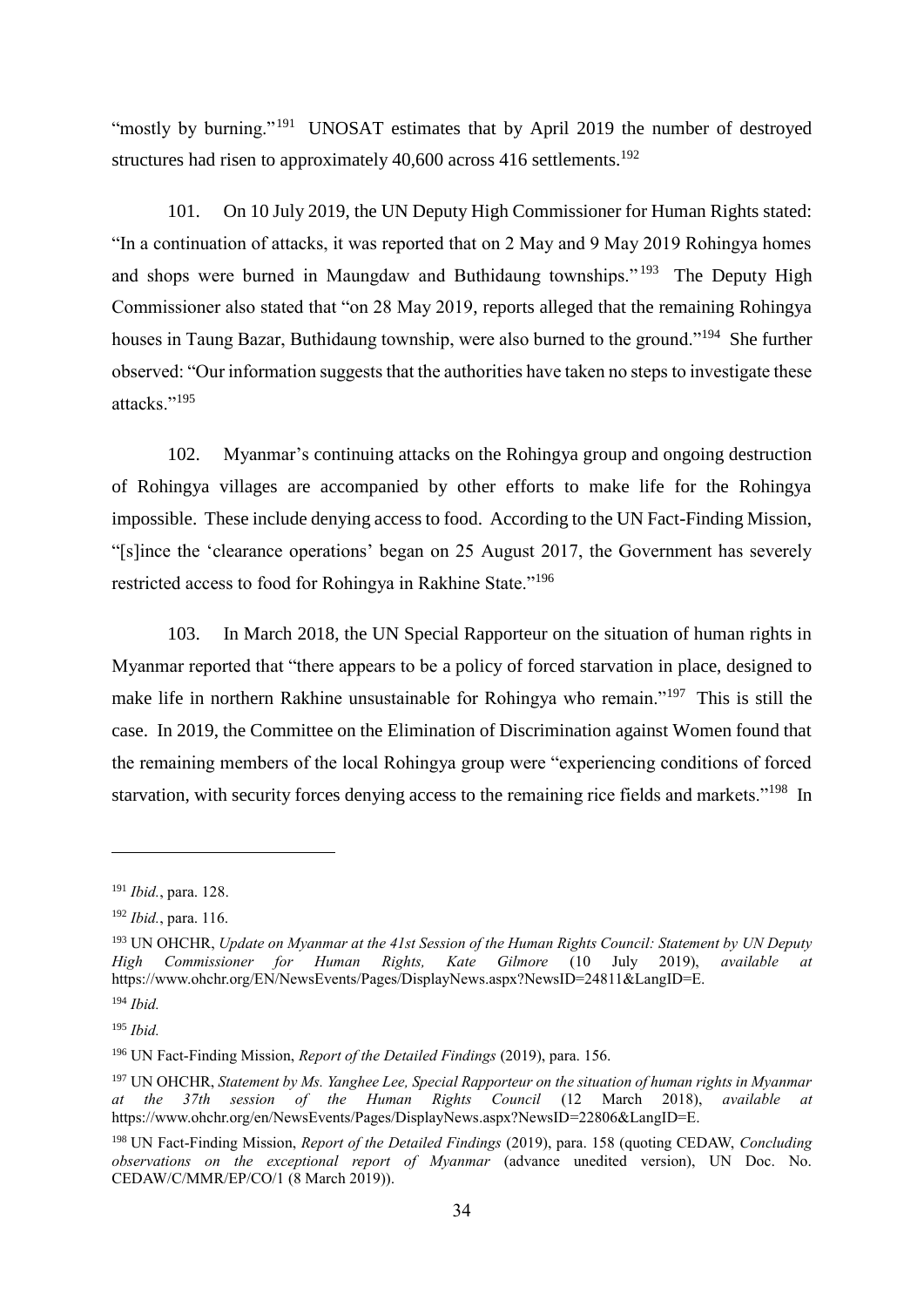July 2019, the FAO and WFP warned that food security in northern Rakhine State had become "precarious."<sup>199</sup>

104. To implement its policy of forced starvation of the Rohingya group, Myanmar has engaged in widespread confiscation of agricultural lands on which the Rohingya grow subsistence crops essential to their survival. The UN Fact-Finding Mission determined that Myanmar is undertaking "a concerted effort" to "confiscate" these "lands from which it forcibly displaced hundreds of thousands of Rohingya."<sup>200</sup> The ongoing land confiscations extend beyond the Rohingya villages that Myanmar destroyed during the "clearance operations." The Mission reported that "Rohingya-owned and cultivated land" has now been "confiscated in areas of northern Rakhine State where Rohingya remained."<sup>201</sup> According to the Mission's findings, members of the Rohingya group are "no longer allowed to consume products from their own lands following the confiscation."<sup>202</sup>

105. The UN Fact-Finding Mission reported that Rohingya farmers living in the village of Ah Lel Chaung in Buthidaung recounted that "security forces began harvesting Rohingya fields to the west of the village and took the crops away in trucks."<sup>203</sup> The Mission further noted that Rakhine State's Minister of Agriculture, Livestock, Forestry and Mining stated that an enterprise controlled by the Myanmar Government had overseen the harvesting and sale of 45,000 acres of what the Minister cynically described as "ownerless Bengali land."<sup>204</sup>

106. To the same end, Myanmar security forces and members of ethnic Rakhine communities under their protection "routinely visit Rohingya villages to confiscate food, including crops and even humanitarian aid."<sup>205</sup> The UN Fact-Finding Mission found that the Tatmadaw and ethnic Rakhine "deliberately kill[] or confiscate[] livestock, including cattle, goats and chickens, without permission or payment."<sup>206</sup> An interviewee from Buthidaung

<sup>204</sup> *Ibid.*

<sup>199</sup> UN Fact-Finding Mission, *Report of the Detailed Findings* (2019), para. 159.

<sup>200</sup> *Ibid.*, para. 139.

<sup>201</sup> *Ibid.*, para. 123.

<sup>202</sup> *Ibid.*, para. 126.

<sup>203</sup> *Ibid.*, para. 123.

<sup>205</sup> *Ibid.*, para. 161.

<sup>206</sup> *Ibid.*, para. 163.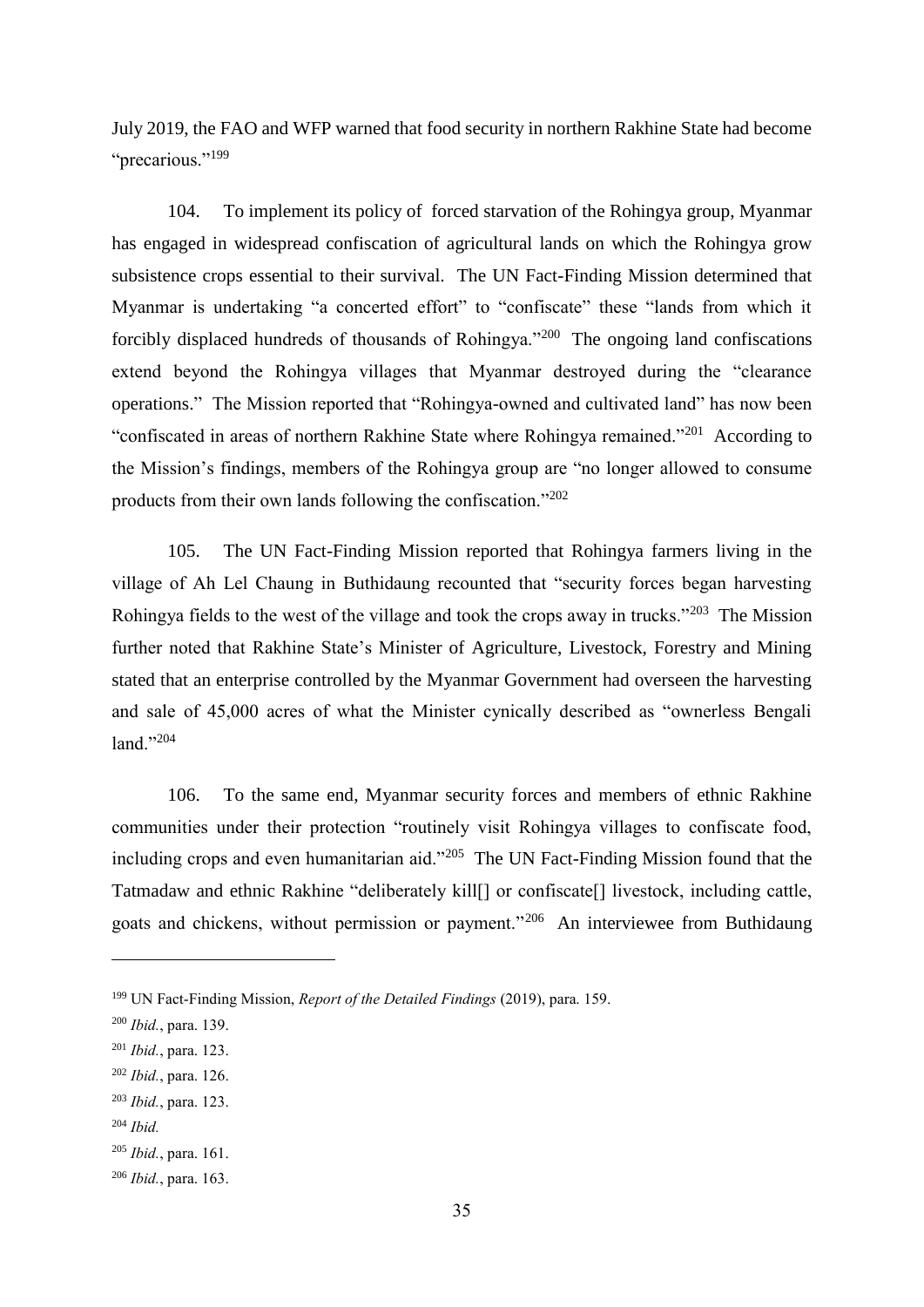Township stated: "the army would often come to the village, search houses for food and steal anything they could find."<sup>207</sup>

# 107. Another Rohingya who was forced to flee Buthidaung Township reported:

Military, police and members of ethnic Rakhine constantly came to the village and looted everything including food items. The military took away my seven cows that I was grassing in the hillside. I cultivated rice in my land, when it was ready for harvesting; members of ethnic Rakhine snatched the harvest. I was left with nothing except two goats, which I had to offer to the military for my release, as I was unable to pay them 100,000 Kyat. I was arrested at my home and after beating, they demanded 100,000 Kyat.<sup>208</sup>

108. In some areas, the military has "ordered villages not to cultivate their lands."<sup>209</sup> A survivor of the "clearance operations" stated that afterwards: "The military and ethnic Rakhine occupied most of our lands and residents were ordered not to cultivate their lands… residents were starving and were on the brink of famine."<sup>210</sup>

109. Based on the UN Fact-Finding Mission's evaluation of the evidence that it had collected over the preceding year, its September 2019 report concluded that "many of the factors that contributed to the killings, rapes and gang rapes, torture, forced displacement and other grave human rights violations by the Tatmadaw and other government authorities that the Mission documented in its 2018 report are still present."<sup>211</sup> The Mission found that "grave violations against the Rohingya continue" and that there is a "real and significant danger of the situation deteriorating further."<sup>212</sup>

110. This recent report, submitted in mid-September 2019, leaves no doubt that the approximately 600,000 Rohingya who remain in Myanmar are in "real and significant danger" of further genocidal acts at the hands of the Myanmar State. According to the report: "there is a serious risk that genocidal actions may occur or recur, and that Myanmar is failing in its

<sup>210</sup> *Ibid.*

<sup>207</sup> *Ibid.*, para. 162.

<sup>208</sup> *Ibid.*, para. 164.

<sup>209</sup> *Ibid.*, para. 165.

<sup>211</sup> *Ibid.*, para. 2.

<sup>212</sup> *Ibid.*, para. 58.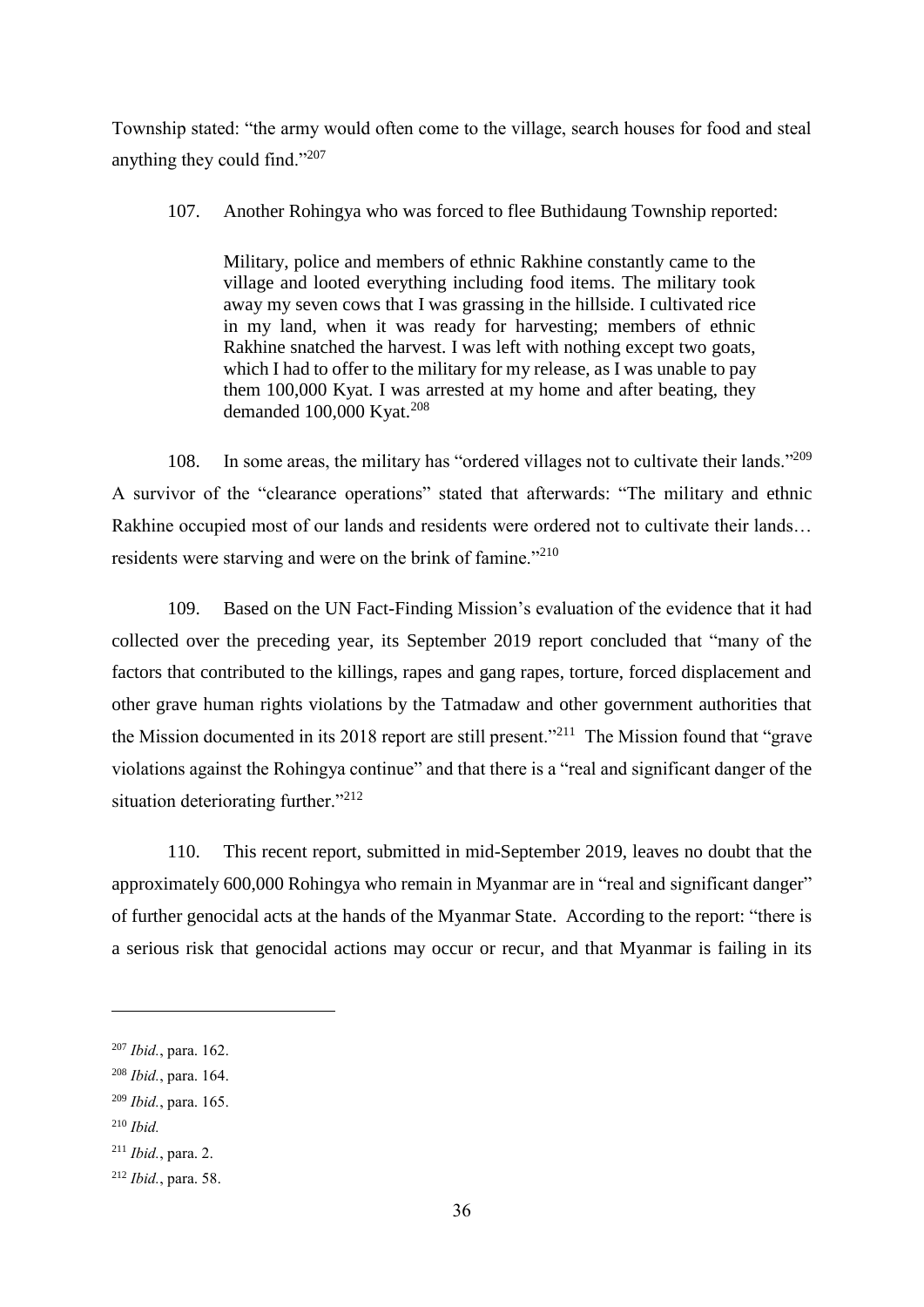obligation to prevent genocide, to investigate genocide and to enact effective legislation criminalizing and punishing genocide."<sup>213</sup> The risk to the Rohingya is especially grave because "the State continues to harbour genocidal intent."<sup>214</sup> As a consequence, "the Rohingya people remain at serious risk of genocide under the terms of the Genocide Convention."<sup>215</sup>

# **IV. The Claims of The Gambia**

111. Based on the above, as well as the voluminous evidence to be presented over the course of these proceedings, The Gambia considers that Myanmar—through its State organs, State agents, and other persons and entities acting on the instructions of or under the direction and control of Myanmar—is responsible for violations of its obligations under the Genocide Convention, including Articles I, III, IV, V and VI. Violations of the Genocide Convention include, but are not limited to:

- committing genocide in violation of Article III(a);
- conspiracy to commit genocide in violation of Article III(b);
- direct and public incitement to commit genocide in violation of Article  $III(c)$ :
- attempting to commit genocide in violation of Article III(d);
- complicity in genocide in violation of Article III(e);
- failing to prevent genocide in violation of Article I;
- failing to punish genocide in violation of Articles I, IV and VI; and
- failing to enact the necessary legislation to give effect to the provisions of the Genocide Convention and to provide effective penalties for persons guilty of genocide or of any of the acts enumerated in Article III, in violation of Article V.

<sup>213</sup> *Ibid.*, paras. 9, 58.

<sup>214</sup> *Ibid.*, para. 238.

<sup>215</sup> *Ibid.*, para. 242.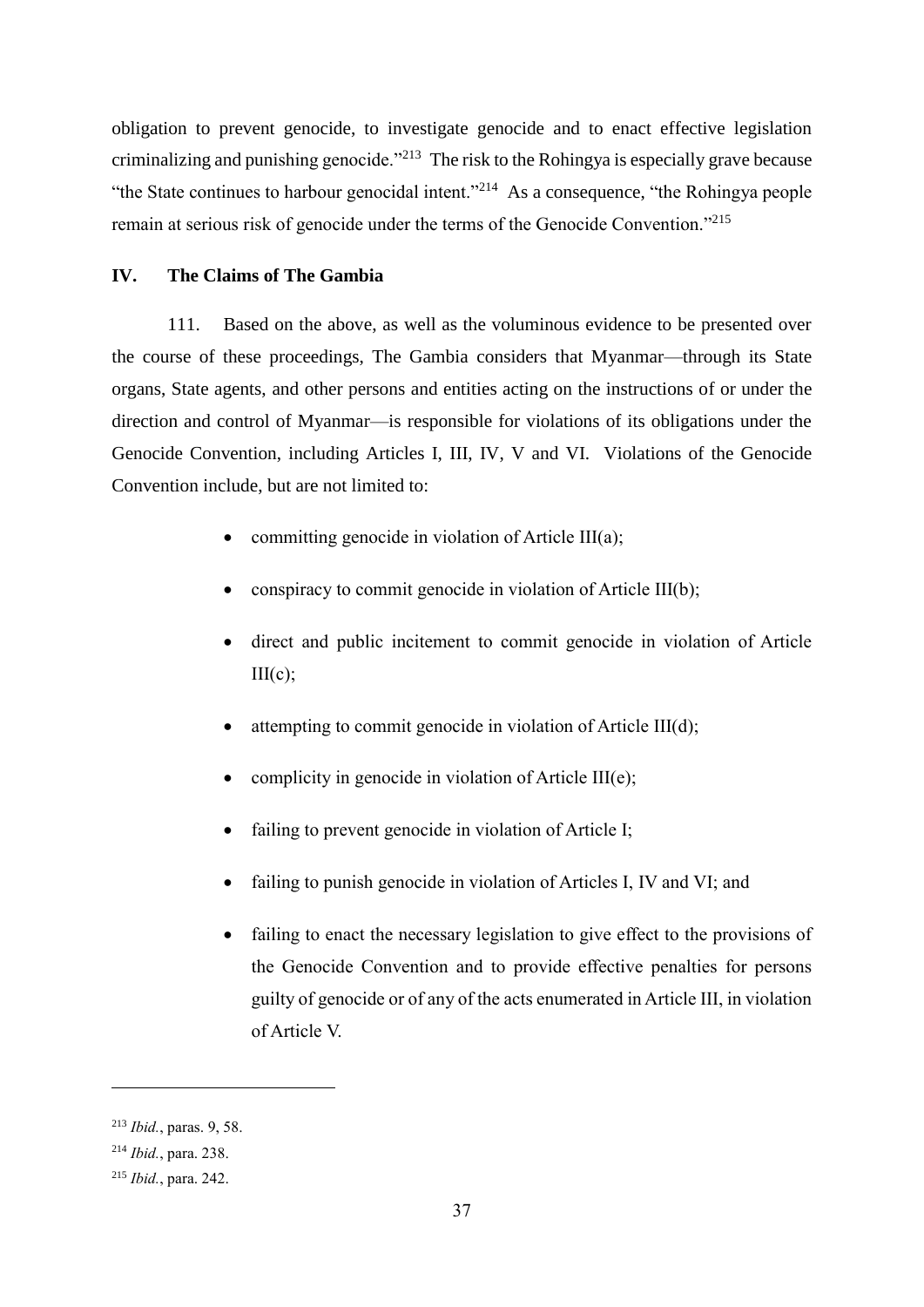#### **V. The Relief Sought**

112. While reserving the right to revise, supplement or amend this Application, and subject to the presentation to the Court of the relevant evidence and legal arguments, The Gambia respectfully requests the Court to adjudge and declare that Myanmar:

- has breached and continues to breach its obligations under the Genocide Convention, in particular the obligations provided under Articles I, III(a),  $III(b)$ ,  $III(c)$ ,  $III(d)$ ,  $III(e)$ , IV, V and VI;
- must cease forthwith any such ongoing internationally wrongful act and fully respect its obligations under the Genocide Convention, in particular the obligations provided under Articles I, III(a), III(b), III(c), III(d), III(e), IV, V and VI;
- must ensure that persons committing genocide are punished by a competent tribunal, including before an international penal tribunal, as required by Articles I and VI;
- must perform the obligations of reparation in the interest of the victims of genocidal acts who are members of the Rohingya group, including but not limited to allowing the safe and dignified return of forcibly displaced Rohingya and respect for their full citizenship and human rights and protection against discrimination, persecution, and other related acts, consistent with the obligation to prevent genocide under Article I; and
- must offer assurances and guarantees of non-repetition of violations of the Genocide Convention, in particular the obligations provided under Articles I,  $III(a)$ ,  $III(b)$ ,  $III(c)$ ,  $III(d)$ ,  $III(e)$ , IV, V and VI.

#### **VI. Request for Provisional Measures**

113. In accordance with Article 41 of the Statute of the Court, and Articles 73, 74 and 75 of the Rules of Court, The Gambia requests that the Court indicate provisional measures. In light of the nature of the rights at issue, as well as the ongoing, severe and irreparable harm being suffered by members of the Rohingya group, The Gambia requests that the Court address the request as a matter of extreme urgency.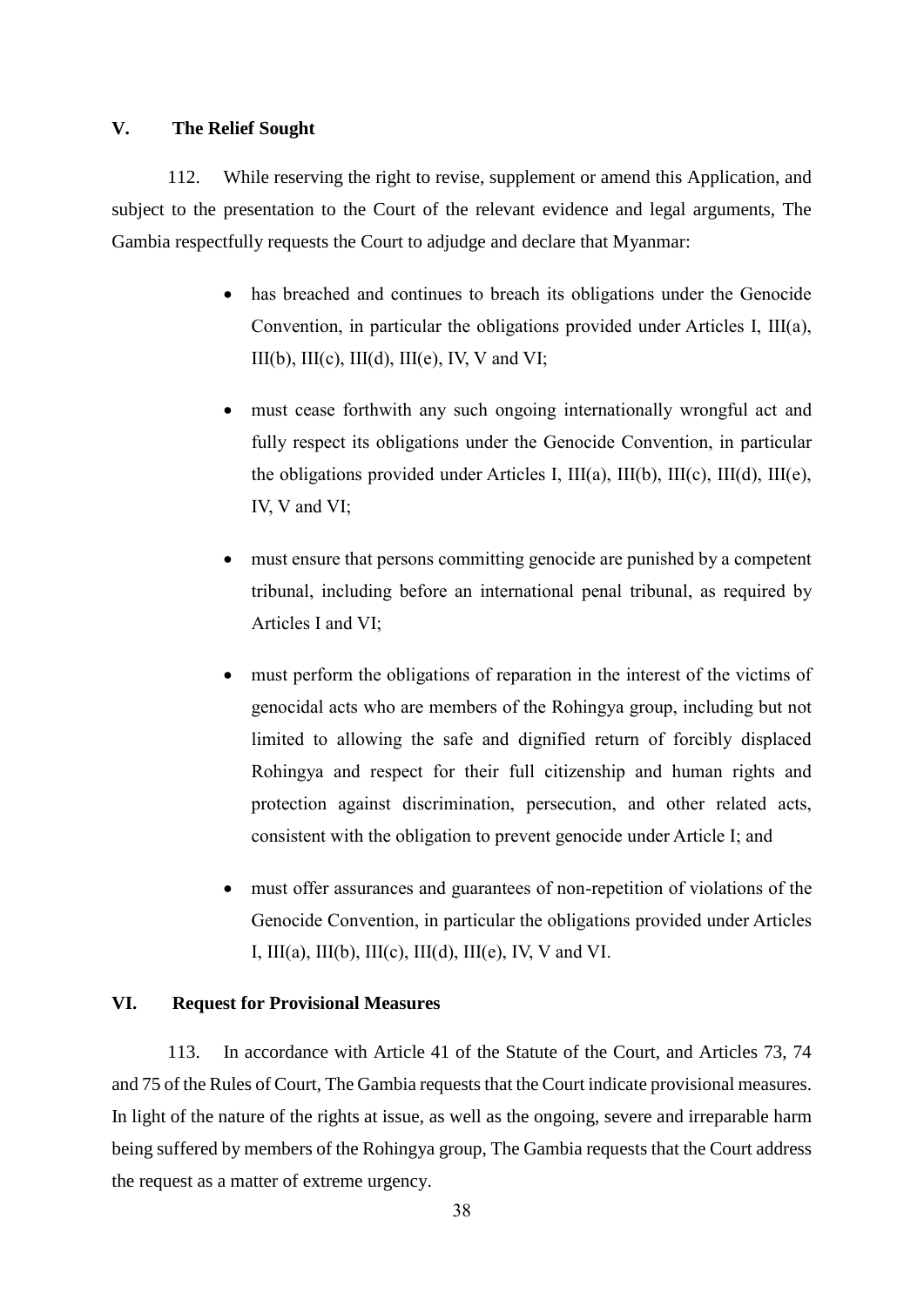114. This Application describes a brutal and continuing campaign of sweeping genocidal acts and measures, imposed by Myanmar against members of the Rohingya group, intended to destroy the group in whole or in part. Myanmar has perpetrated acts of genocide that collectively target the Rohingya by, *inter alia*, killing members of the group, including women and children; committing rape and other forms of sexual violence and perverse cruelty against Rohingya women and girls; and burning their homes and villages and confiscating their lands and livestock in a manner intended to deny them access to food, shelter and other essentials of life. These acts are committed against members of the Rohingya group solely on the basis of their ethnical, racial, or religious origin, with the intention of destroying them as a group, as such, in whole or in part, constituting flagrant violations of Myanmar's obligations under Articles I, III(a), III(b), III(c), III(d), III(e), IV, V and VI of the Genocide Convention.

115. Provisional measures are necessary in this case to protect against further, irreparable harm to the rights of the Rohingya group under the Genocide Convention, which continue to be violated with impunity. The Gambia requests that the Court indicate provisional measures to protect and preserve these rights, and to prevent aggravation or extension of the dispute concerning Myanmar's genocidal actions, pending the determination of the merits of the issues raised by the Application.

#### **A. Compelling Circumstances Require the Indication of Provisional Measures**

116. As described above, Myanmar has perpetrated, and is continuing to perpetrate, genocidal acts against members of the Rohingya group as such, solely on the grounds of their ethnical, racial or religious origin. Myanmar has acted with the intent to destroy in whole or in part the Rohingya as a protected group under the Genocide Convention by the following *ongoing* conduct, *inter alia*:

- killing members of the Rohingya group;
- raping and inflicting other forms of sexual violence on women and girls within the group;
- subjecting Rohingya men, women and children to torture, beatings and other forms of cruel treatment for the sole reason that they are members of the Rohingya group; and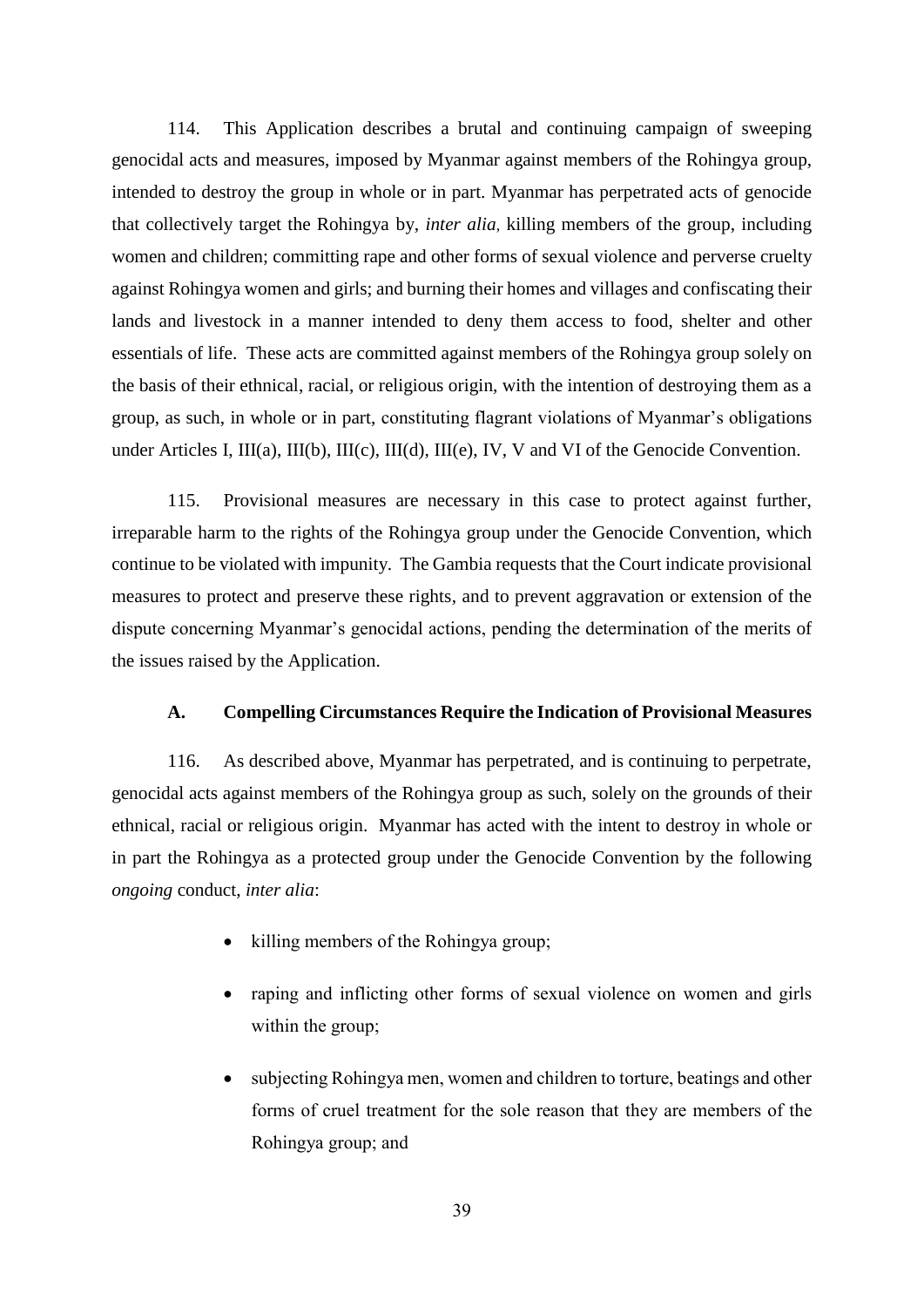deliberately destroying or otherwise denying access to food, shelter and other essentials of life in a manner that is calculated to destroy the Rohingya group in whole or in part.

117. As set forth in this Application, Myanmar has denied any wrongdoing and resisted all calls by The Gambia and the international community to stop and alleviate the destruction and suffering of members of the Rohingya group, resulting from genocidal acts committed with the intent to destroy the group in whole or in part. It is clear that Myanmar has no intention of ending these genocidal acts and continues to pursue the destruction of the group within its territory. As the UN Fact-Finding Mission concluded as recently as mid-September 2019, all members of the Rohingya group who are situated today in Myanmar are at grave risk of further acts of genocide.

118. Instead of preventing these genocidal acts, or punishing the perpetrators as required by the Genocide Convention, Myanmar is deliberately destroying evidence of its wrongdoing to cover up the crimes. The UN Fact-Finding Mission documented that Myanmar has destroyed, buried and disposed of the remains of the Rohingya victims.<sup>216</sup> It has concluded that "mass demolition and terrain clearance throughout northern Rakhine State raise serious concerns about the potential destruction of evidence and its effect on future investigation into crimes, including the gravest crimes under international law."<sup>217</sup>

# **B. Prima Facie Jurisdiction**

119. The Court "may indicate provisional measures only if the provisions relied on by the Applicant appear, prima facie, to afford a basis on which its jurisdiction could be founded, but need not satisfy itself in a definitive manner that it has jurisdiction as regards the merits of the case."<sup>218</sup> In order to determine whether the Court has prima facie jurisdiction, the acts complained of must be prima facie "capable of falling within the provisions of [the

<sup>216</sup> UN Fact-Finding Mission, *Report of the Detailed Findings* (2018), paras. 1000-1003.

<sup>217</sup> *Ibid.*, para. 1242.

<sup>218</sup> *Alleged violations of the 1955 Treaty of Amity, Economic Relations, and Consular Rights (Islamic Republic of Iran v. United States of America), Provisional Measures, Order of 3 October 2018*, para. 24.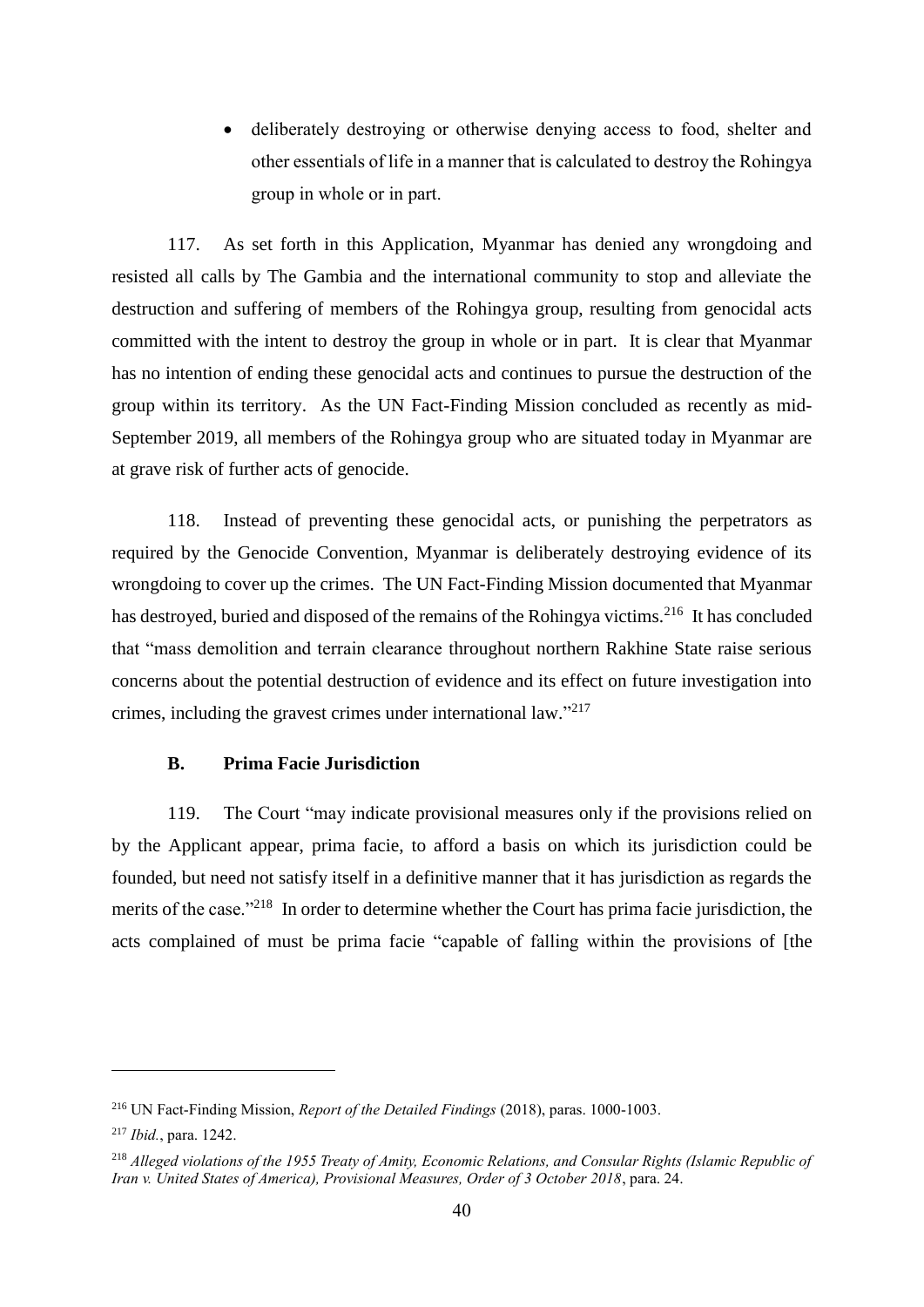Convention]," such that "the dispute is one which the Court could have jurisdiction *ratione materiae* to entertain."<sup>219</sup>

120. As explained above, the jurisdiction of the Court is based on Article 36, paragraph 1, of its Statute and Article IX of the Genocide Convention. The Gambia and Myanmar are UN Member States and parties to the Genocide Convention. Both have accepted the jurisdiction of the Court under Article IX without any reservation. As set out in this Application, there is an existing dispute between The Gambia and Myanmar concerning the interpretation, application and fulfilment of obligations under the Genocide Convention. Therefore, the Court plainly has prima facie jurisdiction to indicate provisional measures.

# **C. The Rights Whose Protection Is Sought and Their Plausible Character**

121. The Court has "the power to indicate, if it considers that circumstances so require, any provisional measures which ought to be taken to preserve the respective rights of either party."<sup>220</sup>

122. Addressing the "objects" of the Genocide Convention, the Court explained in 1951 that it:

> was manifestly adopted for a purely humanitarian and civilizing purpose. It is indeed difficult to imagine a convention that might have this dual character to a greater degree, since its object on the one hand is to safeguard the very existence of certain human groups and on the other to confirm and endorse the most elementary principles of morality. In such a convention the contracting States do not have any interests of their own; they merely have, one and all, a common interest, namely, the accomplishment of those high purposes which are the *raison d'être* of the convention.<sup>221</sup>

123. On multiple occasions, the Court has acknowledged that "the norm prohibiting genocide [is] assuredly a peremptory norm of international law (*jus cogens*)"<sup>222</sup> and that "the

<sup>219</sup> *Ibid.*, para. 30.

<sup>220</sup> Statute of the International Court of Justice, art. 41.

<sup>221</sup> *Reservations to the Convention on the Prevention and Punishment of the Crime of Genocide, Advisory Opinion of 28 May 1951, I.C.J. Reports 1951*, p. 23.

<sup>222</sup> *Application of the Convention on the Prevention and Punishment of the Crime of Genocide (Bosnia and Herzegovina* v. *Serbia and Montenegro), Judgment of 26 February 2007, I.C.J. Reports 2007*, p. 111, para. 161 (citing *Armed Activities on the Territory of the Congo (New Application: 2002) (Democratic Republic of the*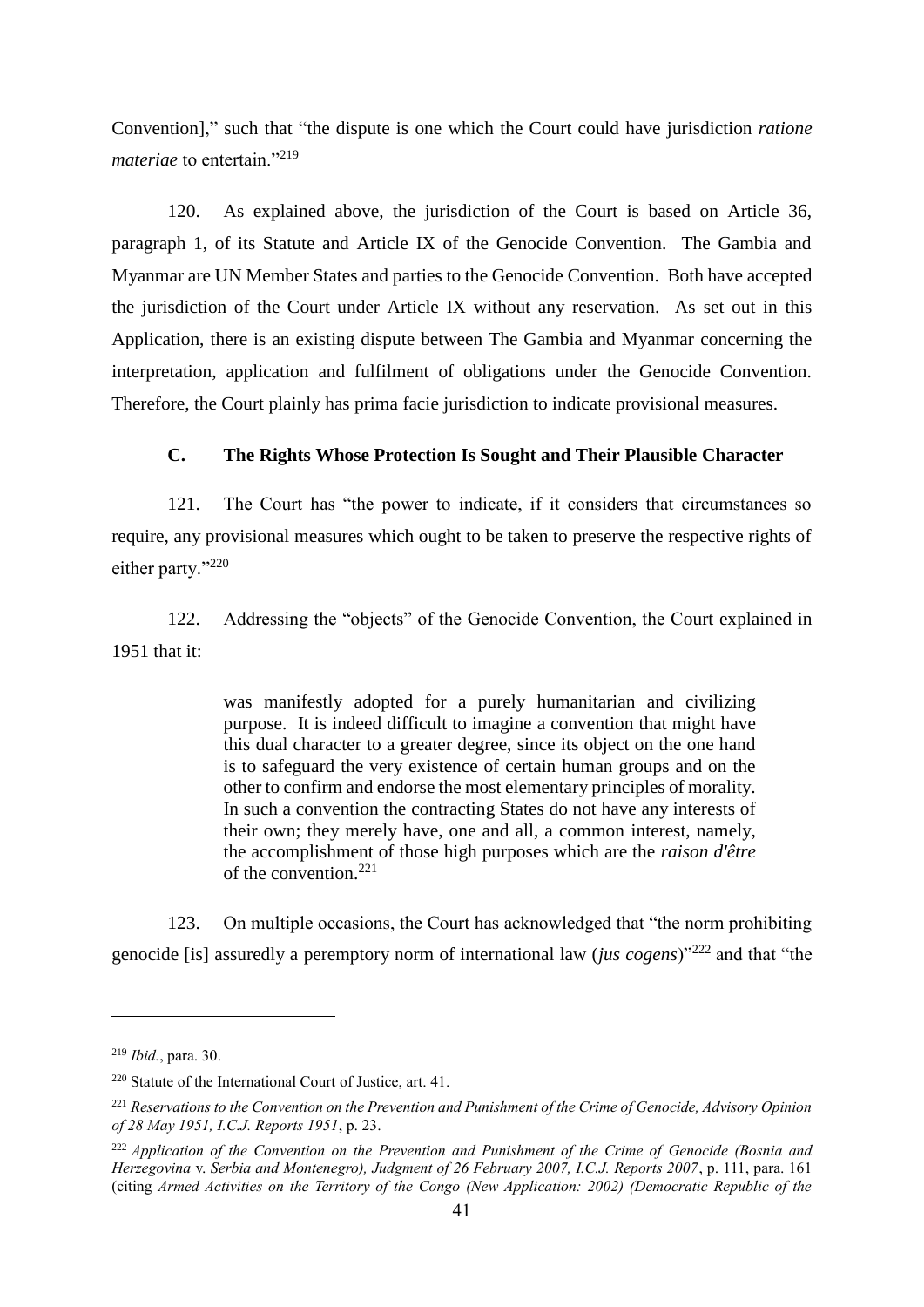rights and obligations enshrined by the Convention are rights and obligations *erga omnes*."<sup>223</sup> Therefore, all States "have a legal interest" in the protection of the rights involved.<sup>224</sup>

124. Addressing the admissibility of the claims presented by Belgium against Senegal on the basis of the Convention against Torture, and having underscored its similarities with the Genocide Convention, the Court concluded:

> The common interest in compliance with the relevant obligations under the Convention against Torture implies the entitlement of each State party to the Convention to make a claim concerning the cessation of an alleged breach by another State party. If a special interest were required for that purpose, in many cases no State would be in the position to make such a claim. It follows that any State party to the Convention may invoke the responsibility of another State party with a view to ascertaining the alleged failure to comply with its obligations *erga omnes partes*, such as those under Article 6, paragraph 2, and Article 7, paragraph 1, of the Convention, and to bring that failure to an end.<sup>225</sup>

125. Such finding applies *mutatis mutandis* to the Genocide Convention and to the legal entitlement of The Gambia under it to seek compliance by Myanmar with its obligations.

126. The Gambia seeks to protect the rights of all members of the Rohingya group who are in the territory of Myanmar, as members of a protected group under the Genocide Convention, from the genocidal acts prohibited under the Convention. At this stage of the proceedings, the Court does not need to establish definitively the existence of such rights; it is sufficient, for the purpose of indicating provisional measures, that such rights are plausible, i.e., "grounded in a possible interpretation of the Convention."<sup>226</sup> Protection of the rights that are the subject of the present request for provisional measures – which include the rights of the

*Congo* v. *Rwanda), Jurisdiction and Admissibility, Judgment of 3 February 2006, I.C.J. Reports 2006*, p. 32, para. 64).

<sup>223</sup> *Application of the Convention on the Prevention and Punishment of the Crime of Genocide (Bosnia and Herzegovina* v. *Serbia and Montenegro), Preliminary Objections, Judgment of 11 July 1996, I.C.J. Reports 1996 (II)*, p. 616, para. 31; *see also Application of the Convention on the Prevention and Punishment of the Crime of Genocide (Croatia v. Serbia), Judgment of 3 February 2015, I.C.J. Reports 2015*, p. 47, para. 87.

<sup>224</sup> *Barcelona Traction, Light and Power Company, Limited (Belgium v. Spain) (New Application: 1962), Second Phase, Judgment of 5 February 1970, I.C.J. Reports 1970*, p. 32, para. 33.

<sup>225</sup> *Questions relating to the Obligation to Prosecute or Extradite (Belgium* v*. Senegal), Merits, Judgment of 20 July 2012, I.C.J. Reports 2012*, p. 450, para. 69.

<sup>226</sup> *Questions relating to the Obligation to Prosecute or Extradite (Belgium* v*. Senegal), Provisional Measures, Order of 28 May 2009, I.C.J. Reports 2009*, p. 152, para. 60.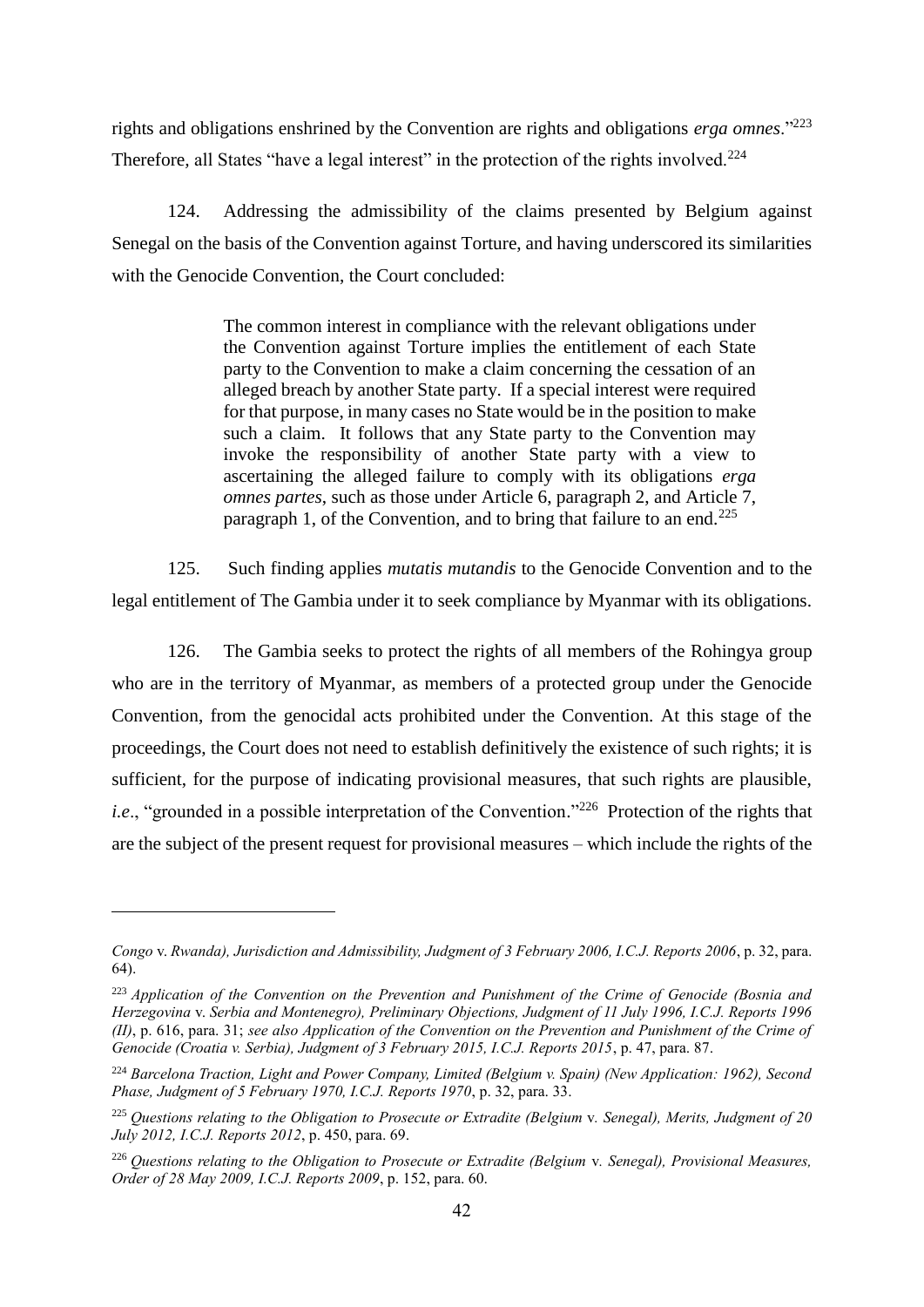Rohingya group to exist as a group – coincide with the very object and purpose of the Convention.

127. In addition to the rights of the Rohingya group and its members under the Genocide Convention, The Gambia also seeks to protect the *erga omnes partes* rights it has under the Convention, which mirror the *erga omnes* obligations of the Convention with which it is entitled to seek compliance. Considering the jurisprudence of the Court recalled above, such rights are entirely plausible and could be subsequently adjudged to belong to The Gambia. The Court has recognized "the universal character both of the condemnation of genocide and of the co-operation required 'in order to liberate mankind from such an odious scourge."<sup>227</sup>

# **D. Risk of Irreparable Harm and Urgency**

128. The Court "has the power to indicate provisional measures when there is a risk that irreparable prejudice could be caused to rights which are the subject of judicial proceedings ..., or when the alleged disregard of such rights may entail irreparable consequences."<sup>228</sup> Especially, the Court has the power to indicate provisional measures "if there is urgency, in the sense that there is a real and imminent risk that irreparable prejudice will be caused before the Court gives its final decision."<sup>229</sup> As the Court recently confirmed, "the condition of urgency is met when the acts susceptible of causing irreparable prejudice can 'occur at any moment' before the Court makes a final decision on the case."<sup>230</sup>

129. The indication of provisional measures does not require the Court "to establish the existence of breaches of the Genocide Convention," nor is the Court at this stage required to "make definitive findings of fact or of imputability."<sup>231</sup> The Gambia recognizes that, in

<sup>227</sup> *Reservations to the Convention on the Prevention and Punishment of the Crime of Genocide, Advisory Opinion of 28 May 1951, I.C.J. Reports 1951*, p. 23.

<sup>228</sup> *Alleged violations of the 1955 Treaty of Amity, Economic Relations, and Consular Rights (Islamic Republic of Iran v. United States of America), Order of 3 October 2018*, para. 77.

<sup>229</sup> *Ibid.*, para. 78.

<sup>230</sup> *Ibid.* (citing *Immunities and Criminal Proceedings (Equatorial Guinea v. France), Provisional Measures, Order of 7 December 2016, I.C.J. Reports 2016 (II)*, p. 1169, para. 90).

<sup>231</sup> *Application of the Convention on the Prevention and Punishment of the Crime of Genocide (Bosnia and Herzegovina v. Serbia and Montenegro), Provisional Measures, Order of 8 April 1993, I.C.J. Reports 1993*, p. 22, paras. 44, 46.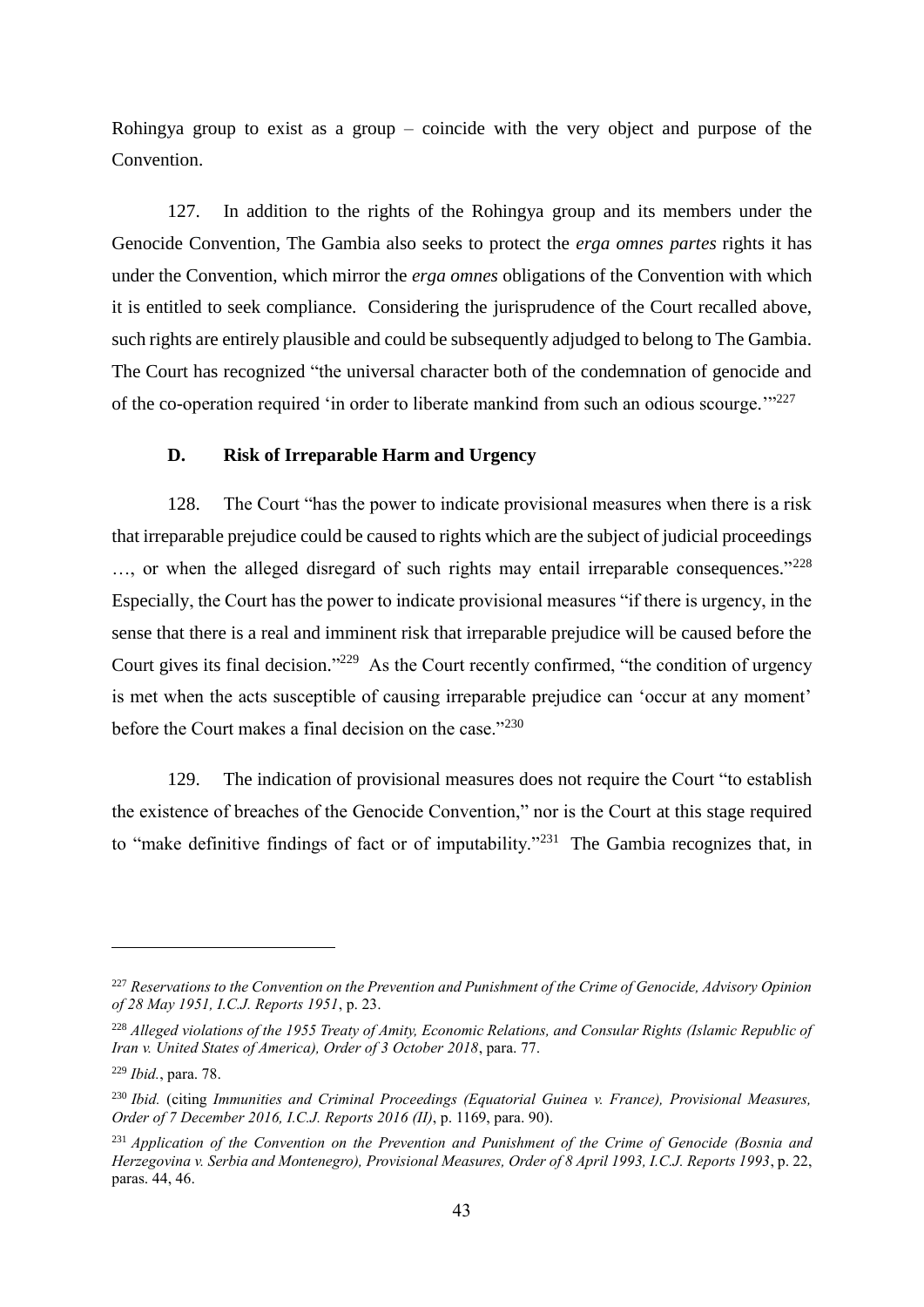deciding whether to indicate provisional measures, the Court is concerned "not so much with the past as with the present and with the future."<sup>232</sup>

130. The Court previously indicated provisional measures when rights under the Genocide Convention were threatened by similar acts against a protected group.<sup>233</sup> Where past violations have occurred, the Court has found provisional measures appropriate when it is "not inconceivable" that they might occur again. $234$  The Court has also ordered provisional measures in circumstances that were "unstable and could rapidly change" due to "ongoing tension and the absence of an overall settlement to the conflict," and where the affected group remained vulnerable to human rights violations.<sup>235</sup>

131. There is no doubt that these requirements for the indication of provisional measures are satisfied here. All members of the Rohingya group in Myanmar are presently in grave danger of further genocidal acts because of Myanmar's deliberate and intentional efforts to destroy them as a group, and the remaining Rohingya communities and individuals in Myanmar continue to face daily threats of death, torture, rape, starvation and other deliberate actions aimed at their collective destruction, in whole or in part. Myanmar's ongoing atrocities against the Rohingya group, which are well documented by highly credible UN reports, *inter alia*, constitute a grave threat to their existence and place them in urgent need of the Court's protection. As the UN Fact-Finding Mission concluded, "the brutality with which the underlying acts were carried out provides further support for a conclusion that they were committed with genocidal intent."<sup>236</sup> In its September 2019 report, the Mission confirmed that "the Government continues to harbour genocidal intent and that the Rohingya remain under serious risk of genocide."<sup>237</sup> This is an urgent situation that literally cries out for the Court's protection.

<sup>232</sup> *Ibid.*, p. 16, para. 25.

<sup>233</sup> *Ibid.*, pp. 24-25, para. 52.

<sup>234</sup> *Immunities and Criminal Proceedings (Equatorial Guinea v. France), Provisional Measures, Order of 7 December 2016, I.C.J. Reports 2016*, p. 1169, para. 89.

<sup>235</sup> *Application of the International Convention on the Elimination of All Forms of Racial Discrimination (Georgia v. Russian Federation), Provisional Measures, Order of 15 October 2008, I.C.J. Reports 2008*, p. 396, para. 143.

<sup>236</sup> UN Fact-Finding Mission, *Report of the Detailed Findings* (2018), para. 1433.

<sup>237</sup> UN Fact-Finding Mission, *Report of the Detailed Findings* (2019), para. 140.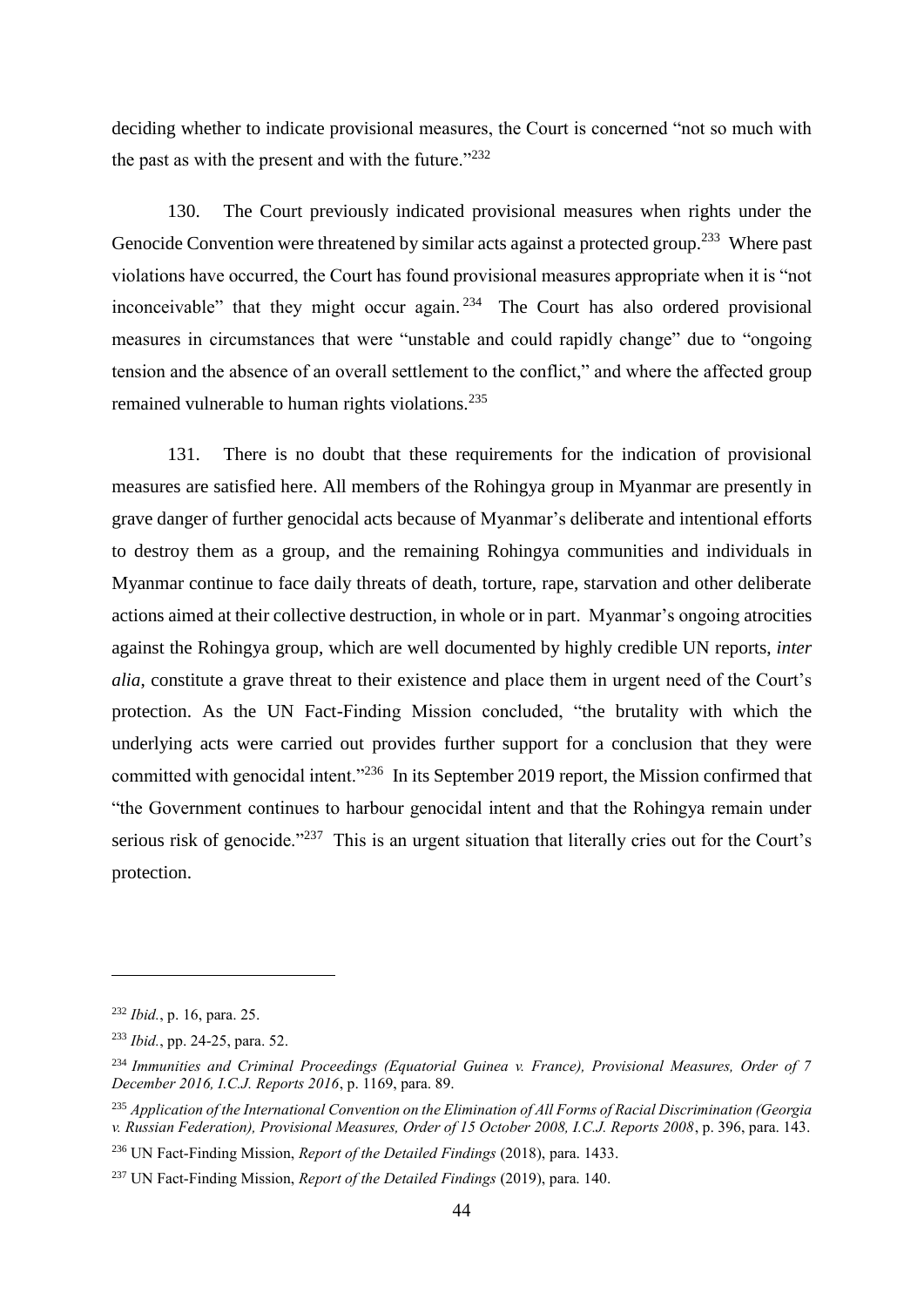# **E. Provisional Measures Requested**

132. On the basis of the facts set forth above, The Gambia, as a State party to the Genocide Convention, respectfully requests the Court, as a matter of extreme urgency, to indicate the following provisional measures, which are directly linked to the rights that form the subject matter of the dispute, pending its determination of this case on the merits:

- (a) Myanmar shall immediately, in pursuance of its undertaking in the Convention on the Prevention and Punishment of the Crime of Genocide of 9 December 1948, take all measures within its power to prevent all acts that amount to or contribute to the crime of genocide, including taking all measures within its power to prevent the following acts from being committed against member of the Rohingya group: extrajudicial killings or physical abuse; rape or other forms of sexual violence; burning of homes or villages; destruction of lands and livestock, deprivation of food and other necessities of life, or any other deliberate infliction of conditions of life calculated to bring about the physical destruction of the Rohingya group in whole or in part;
- (b) Myanmar shall, in particular, ensure that any military, paramilitary or irregular armed units which may be directed or supported by it, as well as any organizations and persons which may be subject to its control, direction or influence, do not commit any act of genocide, of conspiracy to commit genocide, or direct and public incitement to commit genocide, or of complicity in genocide, against the Rohingya group, including: extrajudicial killing or physical abuse; rape or other forms of sexual violence; burning of homes or villages; destruction of lands and livestock, deprivation of food and other necessities of life, or any other deliberate infliction of conditions of life calculated to bring about the physical destruction of the Rohingya group in whole or in part;
- (c) Myanmar shall not destroy or render inaccessible any evidence related to the events described in the Application, including without limitation by destroying or rendering inaccessible the remains of any member of the Rohingya group who is a victim of alleged genocidal acts, or altering the physical locations where such acts are alleged to have occurred in such a manner as to render the evidence of such acts, if any, inaccessible;
- (d) Myanmar and The Gambia shall not take any action and shall assure that no action is taken which may aggravate or extend the existing dispute that is the subject of this Application, or render it more difficult of resolution; and
- (e) Myanmar and The Gambia shall each provide a report to the Court on all measures taken to give effect to this Order for provisional measures, no later than four months from its issuance.

133. The Gambia respectfully asks that this request for provisional measures be considered at the Court's earliest possible opportunity, including the scheduling of a hearing.